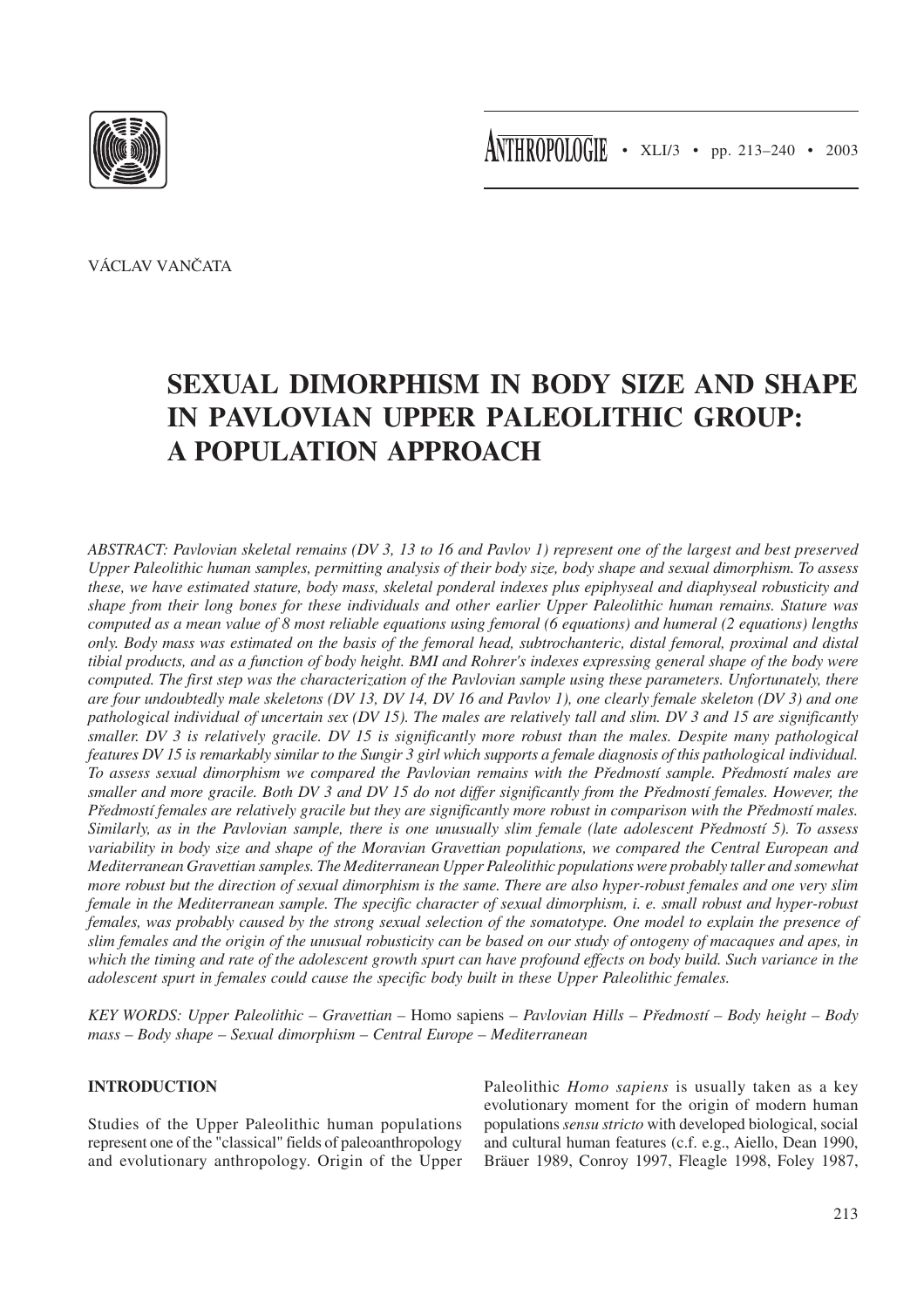1995, 1996, Gamble 1995, Jones *et al.* 1995, Pearson 2001, Piontek 1989, 1993, 1999, Piontek, Marciniak 1990a, b, 1992, Ruff 1987, Ruff *et al.* 1984, 1997, Stringer 1989, 1990, 1992, Svoboda *et al.* 1994, Trinkaus 1989a, 1989b, 1992, 1997, Wolpoff 1999). Naturally this increases the demands for the complexity of analysis of skeletal remains and the Upper Paleolithic fossil sites as well. Fortunately, thera are dozens of well-preserved Upper Paleolithic localities and several hundreds skeletal remains representing Upper Paleolithic human populations (cf. e.g. Conroy 1997, Jones *et al.* 1995, Wolpoff 1999). Europe and Mediterranean regions of Africa and Asia are the most frequent sources of Upper Paleolithic sites, however, most of the best fossil sites with the best preserved skeletons come from Czech Republic, France and Italy (Conroy 1997, Jones *et al.* 1995, Wolpoff 1999). Namely Moravian localities of the Czech Republic are very abundant in Upper Paleolithic fossil finds and they are extraordinary important for the understanding of evolution of *Homo sapiens* before the last glacial maximum (Klíma 1963, 1987, 1990, 1995, Svoboda 1988, 1991, 1997, Svoboda *et al.* 1994, Trinakus, Jelínek 1997, Vlček 1992, 1994). Analyses of skeletal remains from two Moravian localities Předmostí (Matiegka 1938, Klíma 1990) and Pavlovian Hills (e. g., Jelínek 1954, 1987, 1992, Piontek, Vančata 2002, Sládek *et al.*, 2000, Svoboda *et al.* 1994, Trinkaus 1999, Trinakus, Jelínek 1997, Trinkaus *et al.* 2000, Vančata 1994, Vlček 1992, 1994) have yielded numerous new information. The high number of skeletons makes it possible to understand better both morphological pattern of Gravettian *Homo sapiens* and also the variability of Gravettian human populations (Churchill 1994, Černý 1994, Formicolla, Giannecchini 1999, Holliday 1995, 1997, 1999, Kuklík 1994, Novotný 1994, Piontek, Vančata 2002, Porter 1999, Sládek 2000, Trinkaus, Jelínek 1997, Vlček 1992, 1994, Vacca *et al.* 1992, Vampolová, Vančata in press, Vančata 1993, 1994, 1997).

After the burning of the whole Předmostí collection, Pavlovian skeletal remains (DV 3, DV 13, DV 14, DV 15, DV 16 and Pavlov 1) represent the largest and the best preserved Upper Paleolithic human sample. Most of them are almost completely preserved skeletons with an excellent archaeological and paleoecological documentation (Jelínek 1954, Klíma 1963, 1987, 1990, 1995, Svoboda 1997, Svoboda *et al.* 1994, Trinkaus, Jelínek 1997, Vlček 1962, 1992, 1994).

Pavlovian skeletal remains have been studied since the early fifties (Jelínek 1954, Trinkaus, Jelínek 1997, Vlček 1962), but the discovery of four new almost complete skeletons with an excellent archaeological documentation (Klíma 1987, Jelínek 1987, Svoboda 1988, 1997, Svoboda *et al.* 1994, Vlček 1992, 1994) has caused that the Pavlovian sample has been examined by the very competent research team which increased substantially the complexity and interdisciplinarity of the research (see e.g., Černý 1994, Formicolla, Giannecchini 1999, Holliday 1995, 1997, Kuklík 1994, Novotný 1994, Sládek 2000, Sládek *et al.* 2000, Svoboda 1997, Svoboda *et al.* 1994, Trinkaus, Jelínek 1997, Trinkaus *et al.* 2000, Trinkaus 1999, Trinkaus, Jelínek 1997, Vlček 1992, 1994, Vančata 1993, 1994, 1997).

After the detailed study of morphology of cranial and postcranial skeleton, pathology and sexual dimorphism of the Pavlovian sample by this international interdisciplinary group, many questions could be answered. Part of them concerns the general body build and body proportions, namely the body size and body shape of this Upper Paleolithic population, and the character of sexual dimorphism.

We have studied long bones of the Pavlovian sample and other European Upper Paleolithic fossil finds to estimate body size parameters, i. e. body height and body mass, and computed skeletal ponderal indexes (see Vančata 1997 for the results of a pilot study). We have examined also some general morphological features, like relative robusticity of epiphyses, diaphyseal shape etc. to get additional information on the body size parameters. The main goal of this study is to reconstruct basic ecological features, i.e. body shape and sexual dimorphism, of the Pavlovian human sample and to compare it with the other Gravettian populations.

#### **MATERIAL**

We have studied altogether 28 individuals from the Gravettian period of the Upper Paleolithic (*Table 1*). Morphology and morphometry of five of the six Pavlovian skeletons (DV 13, DV 14, DV 15, DV 16 and Pavlov) were examined on the original skeletons in Dolní Věstonice, data on DV 3 were taken from literature. Most important measurements on postcranial skeleton, taken independently by several persons, were revised by Erik Trinkaus (1999 – web page http://www.artsci.wustl.edu/~anthro/blurb/dvmetrics.html, Sládek *et al.* 2000).

Three skeletons from Sungir were studied several times on original material including reconstruction of long bones of the two subadult individuals, boy Sungir 2 and girl Sungir 3 (Vančata 1997, in press). Combe Capelle and La Rochette were available as casts only (Vančata 1988, 1993). Data on Předmostí were taken from the monograph on Předmostí skeletons written by Matiegka (1938). Special attention was paid to the photographs and comments on morphology and measurements in text.

The rest of the studied individuals were not available for the study and measurements were taken from literature (Formicolla 1988, Holliday 1995).

All the measurements used in this study have been published earlier by Vančata (1988, 1991, 1993, 1994, 1997), Trinkaus (Trinkaus, Jelinek 1997, Ruff *et al.* 1997) and Holliday (1995, 1997) and recently revised by Erik Trinkaus (1999, Sládek *et al.* 2000).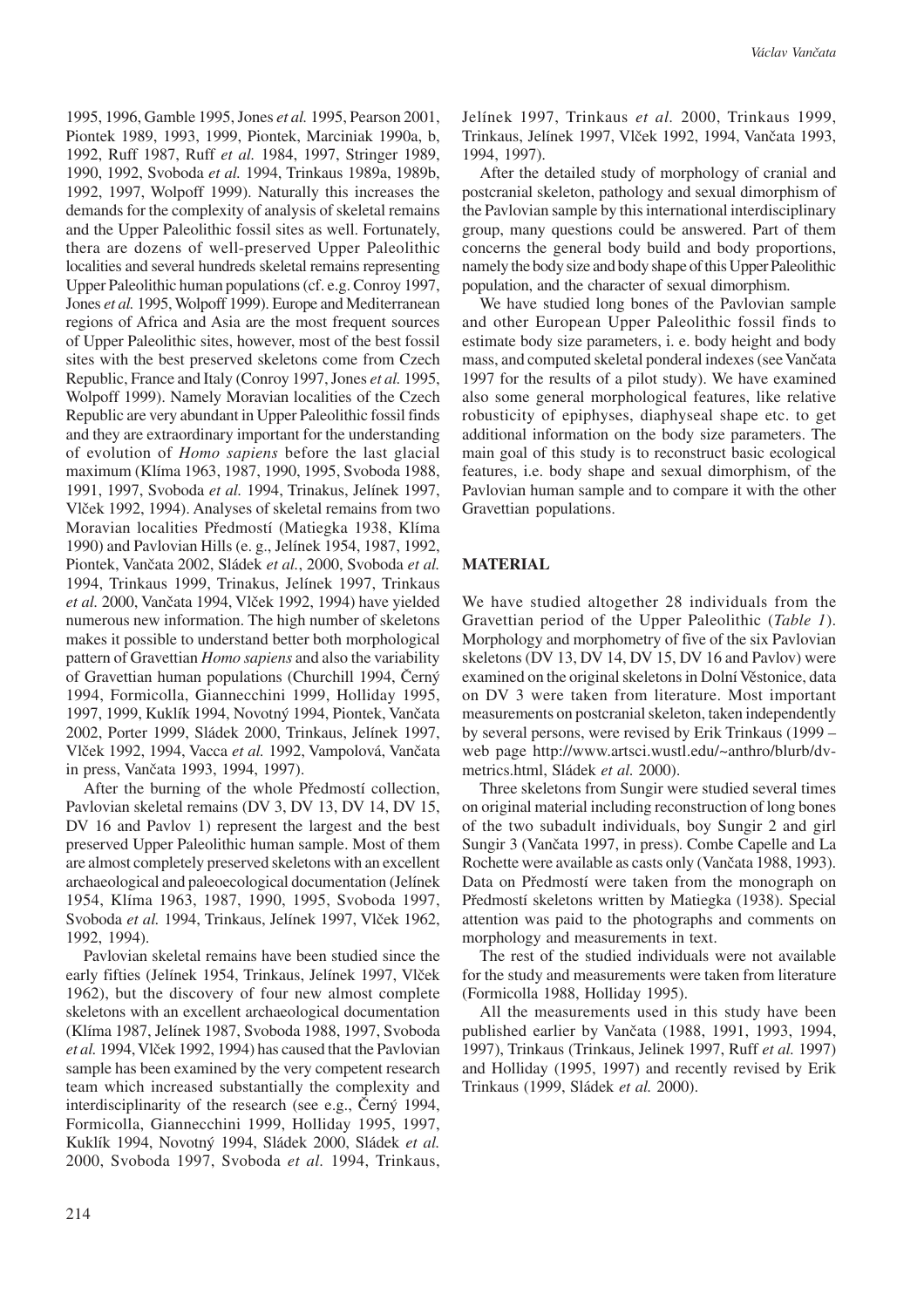| TABLE 1. Examined Gravettian Upper Paleolithic Homo sapiens individuals (PGM - Pre-Glacial Maximum group - up to last Glacial maximum, |  |
|----------------------------------------------------------------------------------------------------------------------------------------|--|
| i.e. $18\ 000\ BC$ ).                                                                                                                  |  |

| Label                   | Abbreviation            | Group      | <b>Sex</b>        | <b>Author</b>               |
|-------------------------|-------------------------|------------|-------------------|-----------------------------|
| Arène Candide 1-IP      | $AC I$ -IP              | PGM        | Male              | Holliday 1995               |
| B. Caviglione 1         | BC1                     | PGM        | Male              | Holliday 1995               |
| Barma Grande 2          | BG <sub>2</sub>         | PGM        | Male              | Formicolla 1988             |
| Barma Grande 4          | BG4                     | PGM        | Male              | Holliday 1995               |
| Barma Grande 5          | BG 5                    | PGM        | Male              | Holliday 1995               |
| Baousse de Torre 2      | BdT <sub>2</sub>        | PGM        | Male              | Holliday 1995               |
| Crô-Magnon 1            | CM 1                    | PGM        | Male              | Holliday 1995               |
| Dolní Věstonice – 13    | $DV-13$                 | PGM        | Male              | Vančata 1994, 1997          |
| Dolní Věstonice – 14    | $DV-14$                 | PGM        | Male              | Vančata 1994, 1997          |
| Dolní Věstonice – 16    | DV-16                   | PGM        | Male              | Vančata 1994, 1997          |
| Grotte des Enfants 1    | GdE 1                   | <b>PGM</b> | Male              | Formicolla 1988             |
| Grotte des Enfants 4    | GdE 4                   | PGM        | Male              | Formicolla 1988             |
| Kostenki 2              | Kos 2                   | PGM        | Male              | Vančata, unpublished data   |
| Mladeč 21               | Ml. 21                  | PGM        | Male              | Holliday 1995               |
| Mladeč 22               | Ml. 22                  | PGM        | Male              | Holliday 1995               |
| Neussing 2              | Neus.2                  | <b>PGM</b> | Male              | Holliday 1995               |
| Ohalo II H <sub>2</sub> | Oh II                   | PGM        | Male              | Herzhkowitz et al. 1995     |
| Paviland                | Pavil.                  | PGM        | Male              | Holliday 1995               |
| Pavlov 1                | Pav.1                   | PGM        | Male              | Vančata 1997                |
| Předmostí – $3$         | $PR-3$                  | PGM        | Male              | Matiegka 1938               |
| Předmostí – 9           | $PR-9$                  | PGM        | Male              | Matiegka 1938               |
| Předmostí – 14          | PR-14                   | PGM        | Male              | Matiegka 1938               |
| Sungir 1                | SU1                     | PGM        | Male              | Vančata 1997, in press      |
| Sungir 2                | SU <sub>2</sub>         | PGM        | Male - subadult   | Vančata 1997, in press      |
| Aurignac                | Aurig.                  | PGM        | Female            | Vančata 1988, 1997          |
| Barma Grande 3          | BG3                     | PGM        | Female            | Holliday 1995               |
| Combe Capelle           | $C_{\cdot} Cap_{\cdot}$ | PGM        | Female            | Vančata 1988, 1997          |
| Dolní Věstonice - 3     | $DV-3$                  | PGM        | Female            | Vančata 1994, 1997          |
| Dolní Věstonice – 15    | $DV-15$                 | PGM        | Female            | Vančata 1994, 1997          |
| Grotte des Enfants 5    | GdE 5                   | PGM        | Female            | Holliday 1995               |
| Grotte des Enfants 6    | GdE 6                   | PGM        | Female            | Holliday 1995               |
| La Rochette             | LaRoch                  | PGM        | Female            | Vančata 1988, 1997          |
| Ostuni                  | Ost.                    | PGM        | Female            | Vacca, Novotný, pers. comm. |
| Paglicci 25             | Pag.25                  | PGM        | Female            | Holliday 1995               |
| Předmostí – 1           | $PR-1$                  | PGM        | Female            | Matiegka 1938               |
| Předmostí – 4           | $PR-4$                  | PGM        | Female            | Matiegka 1938               |
| Předmostí – 5           | $PR-5$                  | PGM        | Female            | Matiegka 1938               |
| Předmostí - 10          | PR-10                   | PGM        | Female            | Matiegka 1938               |
| Sungir 3                | SU3                     | PGM        | Female - subadult | Vančata 1997, in press      |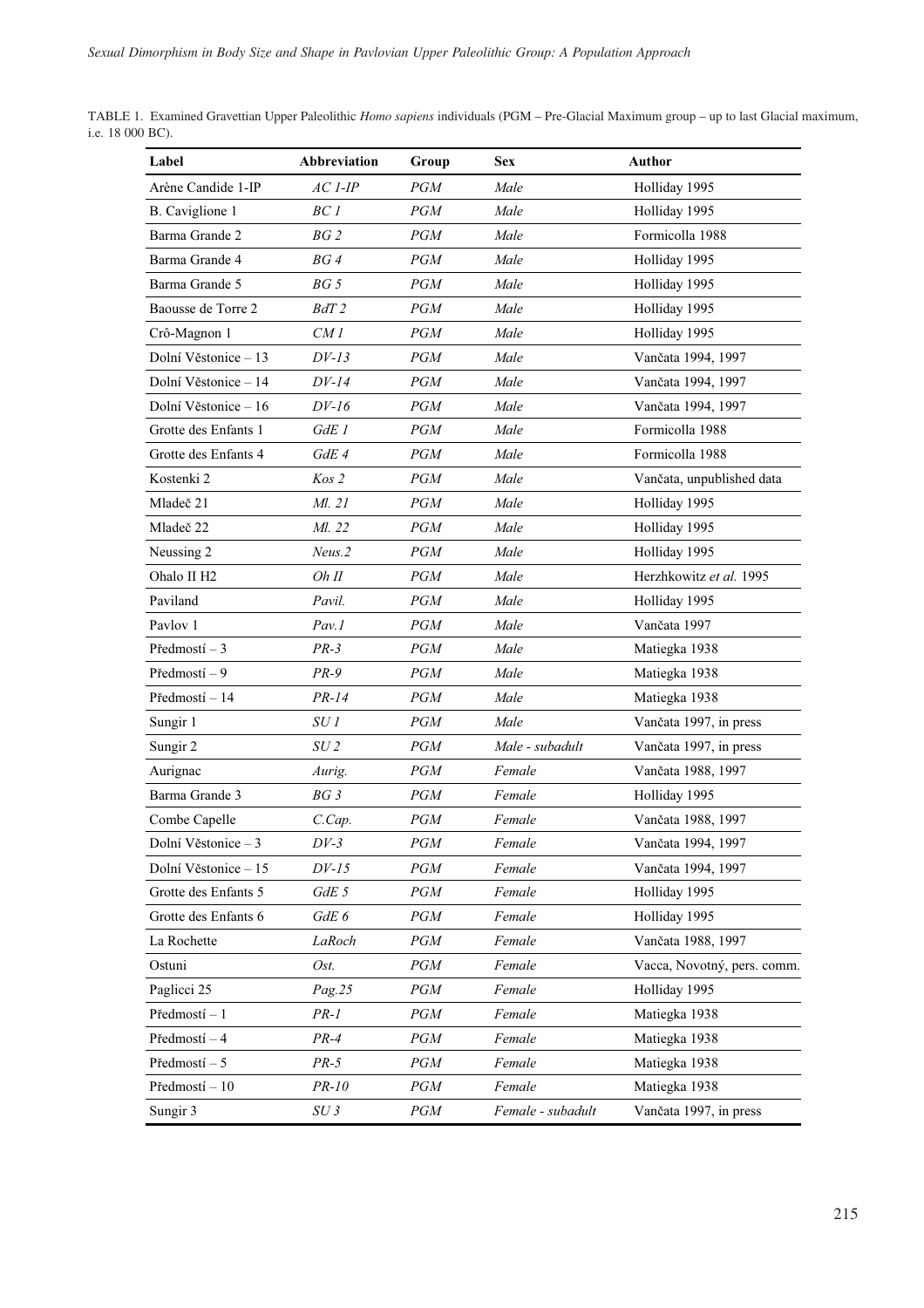| Abbreviation                | <b>Definitions</b>                                                                                                                                                                                                                                    |
|-----------------------------|-------------------------------------------------------------------------------------------------------------------------------------------------------------------------------------------------------------------------------------------------------|
| <b>FEMLNGMX</b>             | Biomechanical length of femur (K2)                                                                                                                                                                                                                    |
| <b>TIBLNGMX</b>             | Maximal tibial length (K 1a)                                                                                                                                                                                                                          |
| <b>HUTOLE</b>               | Maximum length of humerus (K 1)                                                                                                                                                                                                                       |
| <i>RAMALE</i>               | Maximum length of radius $(K 1)$                                                                                                                                                                                                                      |
| <b>HEADBRTH</b>             | Medio-lateral head breadth (M 19)                                                                                                                                                                                                                     |
| NECKLNGH                    | Neck length $(VG - c)$                                                                                                                                                                                                                                |
| <i>NCKLGBIO</i>             | Biomechanical neck length (MC 6)                                                                                                                                                                                                                      |
| <b>SUBTROAP</b>             | Anterio-posterior subtrochanteric diameter (K 10)                                                                                                                                                                                                     |
| <b>SUBTROML</b>             | Medio-lateral subtrochanteric diameter (K 9)                                                                                                                                                                                                          |
| <i><b>INTEREPI</b></i>      | Bicondylar width (MC 12)                                                                                                                                                                                                                              |
| <i>DSTEPIMX</i>             | Anterio-posterior of the distal femoral shaft (MC 13)                                                                                                                                                                                                 |
| <i>DIAMDLAP</i>             | Anterio-posterior diameter of midshaft (MC 15)                                                                                                                                                                                                        |
| DIAMDLML                    | Medio-lateral diameter of midshaft (MC 14)                                                                                                                                                                                                            |
| PRXEPIML                    | Anterio-posterior diameter of proximal tibial epiphysis (VV 47)                                                                                                                                                                                       |
| <b>PRXEPIAP</b>             | Medio-lateral diameter of proximal tibial epiphysis (K3)                                                                                                                                                                                              |
| <i>DIEPIBRT</i>             | Medio-lateral diameter of distal tibial epiphysis (VV 67)                                                                                                                                                                                             |
| <i>MALEMLBR</i>             | Medio-lateral breadth of <i>maleolus medialis</i> (VV 66)                                                                                                                                                                                             |
| ARTBRLAT                    | Lateral antero-posterior diameter of distal tibial joint surface (VV 70)                                                                                                                                                                              |
| <i>ARTBRMED</i>             | Medial antero-posterior diameter of distal tibial joint surface (VV 71)                                                                                                                                                                               |
| <b>TDML</b>                 | medio-lateral diameter of distal tibial joint surface (TH), it can be also computed by subtracting of<br>medio-lateral breadth of maleolus medialis from of medio-lateral diameter of distal tibial epiphysis                                         |
| <b>TAPM</b>                 | middle antero-posterior diameter of distal tibial joint surface (TH), it can be also computed as a mean of<br>lateral antero-posterior diameter of distal tibial joint surface and medial antero-posterior diameter of<br>distal tibial joint surface |
| <b>Products</b>             |                                                                                                                                                                                                                                                       |
| <b>MIDSHAFT</b>             | Midshaft product – product of medio-lateral diameter of midshaft and anterio-posterior diameter of<br>midshaft                                                                                                                                        |
| <b>SUBTROCH</b>             | Subtrochanteric product – product of medio-lateral subtrochanteric diameter and anterio-posterior<br>subtrochanteric diameter                                                                                                                         |
| <i><b>DISTFEM</b></i>       | Distal tibial products – product of bicondylar width and anterio-posterior of the distal femoral shaft                                                                                                                                                |
| <b>PROXTIB</b>              | Proximal tibial product – product of anterio-posterior diameter of proximal tibial epiphysis and medio-<br>lateral diameter of proximal tibial epiphysis                                                                                              |
| <b>DISTATIB</b>             | Distal tibial product - product of medio-lateral diameter of distal tibial joint surface and middle antero-<br>posterior diameter of distal tibial joint surface (can be calculated from computed values or from<br>measured values (Holliday 1995)   |
| <b>Estimated parameters</b> |                                                                                                                                                                                                                                                       |
| Body height                 | mean body height estimate from 8 regression equations (Vančata 1996, 1997, see Table 3 for details)                                                                                                                                                   |
| Body mass                   | mean body height estimate from 26 regression equations (Vančata 1996, 1997 see Table 3 for details)                                                                                                                                                   |
| $s$ -BMI                    | skeletal Body mass index (s-BMI = body mass [g] /height $[cm]^2$ )                                                                                                                                                                                    |
| s-Rohrer                    | skeletal Rohrer's index (s-Rohrer = body mass [g] /height $[cm]^3$ )                                                                                                                                                                                  |
|                             |                                                                                                                                                                                                                                                       |

TABLE 2. Basic metric traits and body size and shape parameters used in this study (Abbreviations: metric traits [*x – number of measurements*] – K *x* – Kunssman 1988, VV *x* – Vančata 1988, MC *x* – McHenry, Corruccini 1976, VG – VanGerven 1972, TH – Holliday 1995).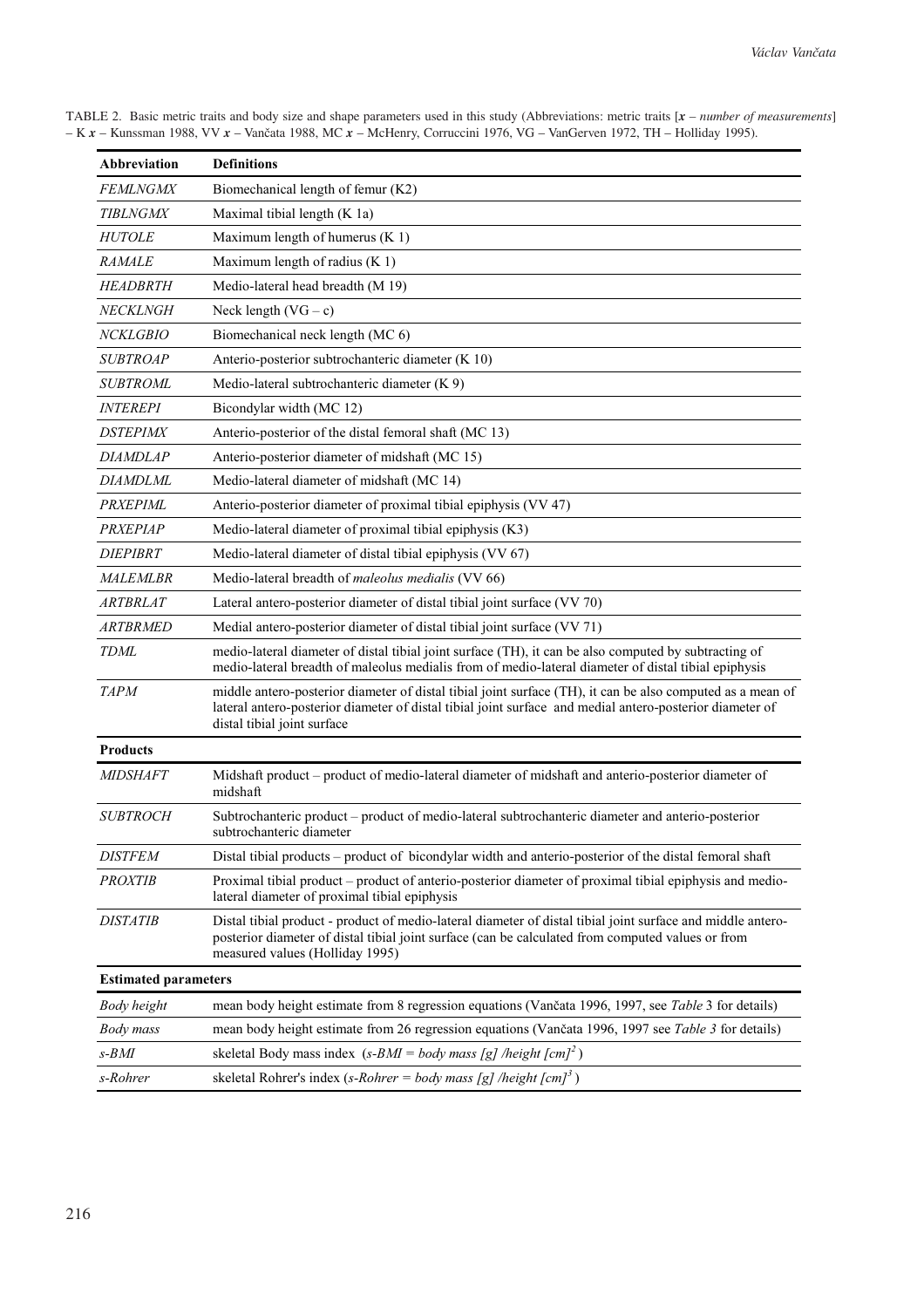| <b>Reference</b>            | Parameter         | <b>Equations</b>                |
|-----------------------------|-------------------|---------------------------------|
| Feldesman et al. 1989, 1990 | Length of femur   | $BH = 3.745*Femur$              |
| Feldesman, Fountain 1996    | Length of femur   | $BH = 3.01939*Femur + 31.26332$ |
| Sjøvold 1990                | Length of femur   | $BH = 3.10*Fem2 + 28.82$        |
|                             | Length of humerus | $BH = 4.74*Hum2 + 15.26$        |
|                             | Length of femur   | $BH = 3.01*Fem2 + 32.52$        |
|                             | Length of humerus | $BH = 4.62*Hum2 + 19.00$        |
| Olivier 1976                | Length of femur   | $BH = 3.420*Fem2 + 17.1$        |
| Jungers 1988                | Length of femur   | $BH = 3.8807*Fem - 51.0$        |

TABLE 3. Selected equations for estimates of body height in fossil *Homo sapiens*. (Average values of body height were computed for each individual from the below listed eight equations for the estimate of body height from femoral length and humerus length.)

TABLE 4. Selected equations for estimates of body mass in fossil *Homo sapiens*. (Average values of body height were computed for each individual from the below listed 26 equations for the estimate of body mass from femoral and tibial parameters and the body height.)

| Reference           | Parameter               | <b>Equations</b>                        |
|---------------------|-------------------------|-----------------------------------------|
| Ruff, Walker 1993   | Stature                 | $BM = 0.689*Stat - 53.1$                |
| Jungers, Stern 1983 | Stature                 | $BM = 0.00013*Stat^2.554$               |
| Wolpoff 1983        | Stature                 | $BM = 0.00011*Stat^2.592$               |
|                     | Stature                 | $BM = 0.00062*Stat^2.241$               |
| McHenry 1988        | subtrochanteric product | $logBM = 0.624 * log*Subtroch - 0.0562$ |
| McHenry 1991        | femoral head            | $logBM = 1.7125 * logHead - 1.048$      |
|                     | subtrochanteric product | $logBM = 0.7316*logSubtroch - 0.4527$   |
|                     | distal femoral product  | $logBM = 0.960*logDistFem - 1.5678$     |
|                     | proximal tibial product | $logBM = 1.0583 * logProxTib - 1.9537$  |
|                     | distal tibial product   | $logBM = 0.9005 * logSubtroch - 0.8790$ |
| McHenry 1992        | femoral head            | $logBM = 1.7125 * logHead - 1.0480$     |
|                     |                         | $logBM = 1.7754 * logHead - 1.1481$     |
|                     |                         | $logBM = 1.7538 * logHead - 1.1137$     |
|                     | subtrochanteric product | $logBM = 0.7927 * logSubtroch - 0.5233$ |
|                     |                         | $logBM = 0.8069*logSubtroch - 0.5628$   |
|                     |                         | $logBM = 0.8107*logSubtroch - 0.5&33$   |
|                     | distal femoral product  | $logBM = 0.9600*logDistFem - 1.5678$    |
|                     |                         | $logBM = 0.9919 * logDistFem - 1.6754$  |
|                     |                         | $logBM = 0.9921 * logDistFem - 1.6762$  |
|                     | proximal tibial product | $logBM = 1.0583 * logProxTib - 1.9537$  |
|                     |                         | $logBM = 1.0689 * logProxTib - 1.9903$  |
|                     |                         | $logBM = 1.0683 * logProxTib - 1.9880$  |
|                     | distal tibial product   | $logBM = 0.9005 * logDistTip - 0.8790$  |
|                     |                         | $logBM = 0.9227 * logDist Tib - 0.9418$ |
|                     |                         | $logBM = 0.9246 * logDist Tib - 0.9473$ |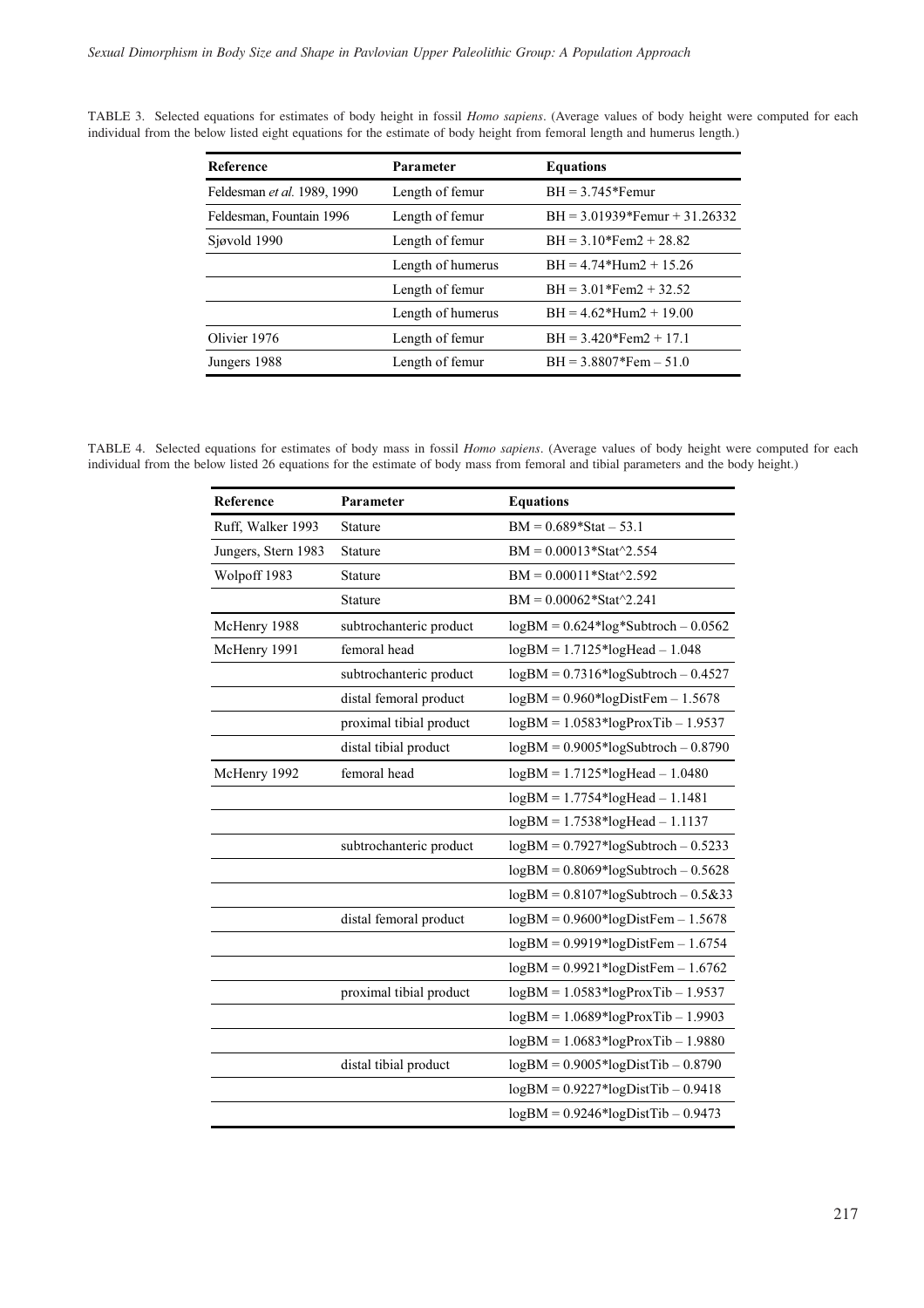#### **METHODS**

We have studied the lengths of the bones and various measurements of lower and upper limb long bones that enable us to conduct a detailed analysis of robusticity and biomechanical structure of the lower and upper limb long bones.

The length of bones and selected metrical traits and indexes on femur, tibia, humerus and radius were examined (see Vančata 1988, 1991, 1997, Knussmann 1988, Holliday 1995 for the definition of measurements, *Table 2*) and the body height, body mass and skeletal ponderal indexes were computed (Vančata 1996, 1997).

A reconstruction of body shape parameters is one of the most important goals of the study. Accordingly, several important issues should be mentioned. Body height and body mass are integral body parameters. Body height represents the long bones growth and the body mass then basic physiologic and biomechanic features of the body or its parts. Due to the different long bone proportions between different human populations, body height cannot be represented by the individual long bones (e.g., Formicolla 1993, Formicolla, Giannecchini 1999, Piontek 1999, Piontek, Vančata 2002, Porter 1999, Ruff *et al.* 1997, Vančata 1988, 1991, 1993, 1997). Similarly, specific allometric differences in proportions of individual epiphyses or diaphysis of long bones among sexes or different human groups do not allow to use these metric traits as simple indicators of body mass (McHenry 1992, Ruff 2000, Vančata 1988, 1991, 1993, 1997).

Body height and body mass were computed for each examined individual by various regression equations that were published earlier by several authors (e.g. Feldesman *et al.* 1990, Sjøvold 1990, McHenry 1992, Ruff, Walker 1993, *Tables 3, 4*).

In our opinion there is no ideal universal formula for computing of body height and/or body mass and the confidence of estimates cannot be precisely checked in Paleolithic *Homo sapiens* skeletal remains (cf. also Vančata 1996, 1997). Therefore we recommend:

- 1) Use a stochastic approach in the body height and body mass reconstruction, it means a consistent system of formulas should be used for the estimate of body height or body mass where the body height and body mass should be computed as mean values from these formulas for any examined skeleton together with their relation that is best expressed by skeletal ponderal indexes (Rohrer's index and Body mass index have been used – formulas are mentioned below),
- 2) The body shape parameters should be related also to the individual limb lengths and their proportions.

From the above mentioned reasons we have computed the body parameters as mean values of several most reliable equations and they were computed by the same methods for any individual. In this point our approach differs from other studies (see e.g., Aiello, Wood 1994, Formicolla 1983, 1993, Formicolla, Franceschi 1996, Formicolla, Giannecchini 1999, Konigsberg *et al.* 1998, Sjøvold 1990, for the review) that usually recommend to use individual "best optimal" equation.

We do not prefer selection of one, or few, optimal equations published by one author for the estimates of stature and body mass for the following reasons:

- 1) A potential incompatibility of basic statistical parameters of a sample on the basis of the used equations had been computed with those of an examined fossil human skeletal sample,
- 2) biological characters of recent skeleton samples and fossil ones differ in many important parameters, recent skeletons represent a relatively homogenous population from a short time period while the fossil ones originate from larger time and regional ranges and, furthermore, skeletal sample is usually small and fragmentary,
- 3) there is different proportionality of long bones in the individual studied samples (see e.g., Sjøvold, 1990 for the discussion) that can be very marked in comparison of phylogenetically different groups,
- 4) we should use sufficiently robust methods for the estimates because the estimates of body size parameters in fossil human populations cannot be checked precisely (see Formicolla, Franceschi 1996, Formicolla, Giannecchini 1999, Sjøvold 1990, Vančata 1997).

This approach allows to be free of random errors of the estimates of body size for the individual and it is very suitable for the description of population body size variability. In any case we cannot state for sure which method is the best because individual methods are relatively precise for some populations only (see e.g., Aiello, Wood 1994, Feldesman *et al.* 1989, 1990, Feldesman, Fountain 1996, Formicolla 1983, 1993, Formicolla, Franceschi 1996, Formicolla, Giannecchini 1999, Scieulli, Giesen 1993, Sjøvold 1990, Vančata 1996, 1997 for the discussion) and we have really no exact guideline for fossil human populations. Furthermore, the data computed by our method are fully statistically comparable because they all originated by the identical method and, consequently, such data are statistically very appropriate for any kind of comparative or evolutionary study.

Body height has been computed by MA and RMA formulas (*Table 3*) published by Feldesman and colleagues (Feldesman *et al.* 1989, 1990, Feldesman, Fountain 1996), Jungers (1988), Olivier (1976) and Sjøvold (1990). We computed mean values from six equations based on femoral length and two formulas for humeral length. Humeral formulas are less precise then the femoral ones (Sjøvold 1990), but they decrease the influence of random errors connected with unexpected values of femoral length of the individual.

We have also used a calibration method for the estimate of confidence of method for body height computing as a mean of eight regression equations. On the basis of the longitudinal growth study from Poznań (Cieslik *et al.* 1994), we estimated that body height can be also computed like the sum of femoral, tibial, humeral and radial length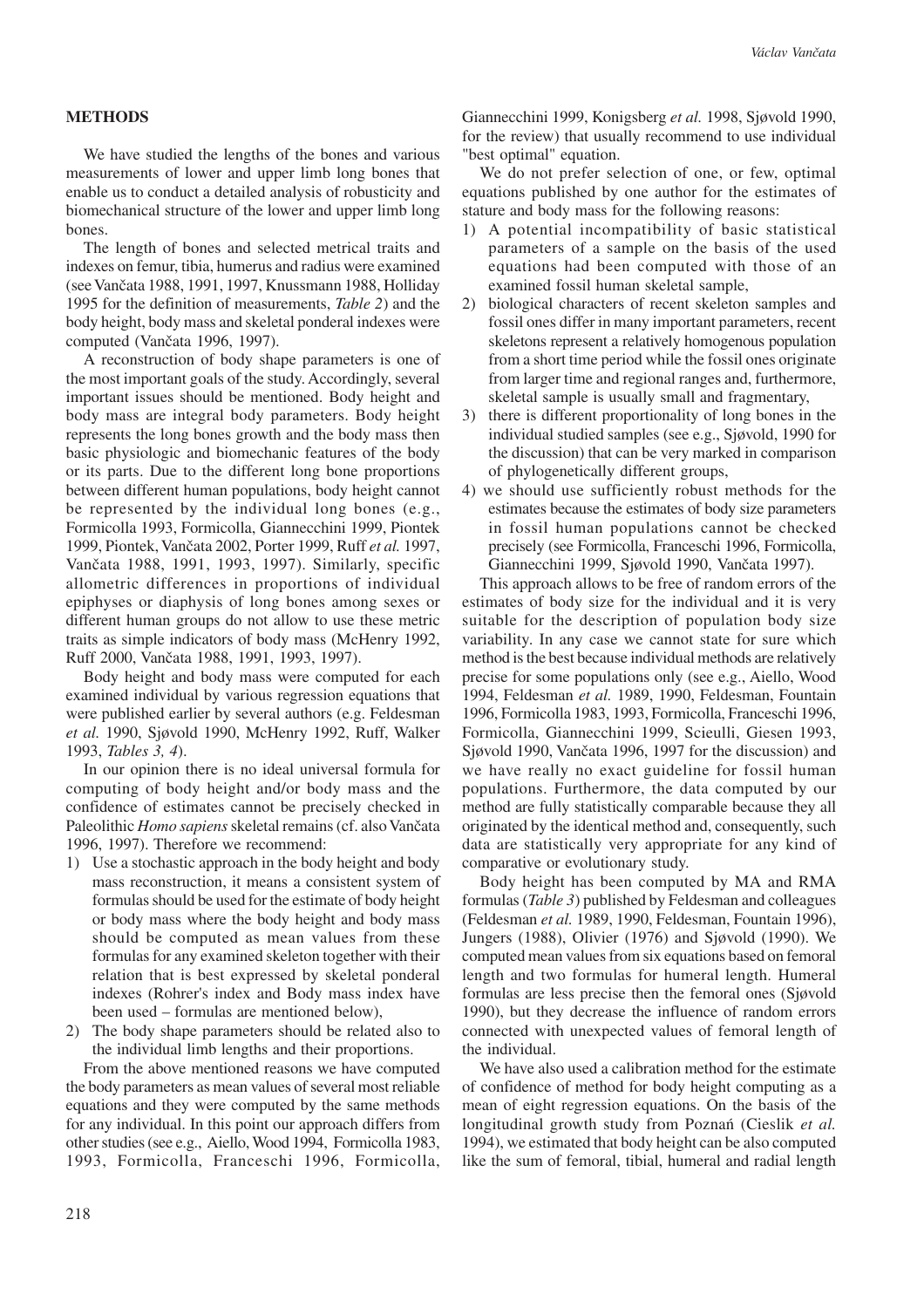plus 20 % of the sum that should roughly represent height of foot and head and length of the neck. These values represent an approximation to the skeletal body height and need no rather problematic anatomical reconstruction of vertebral column. This calibration method was designed for Upper Paleolithic skeletal populations only. It should be slightly modified for the post-Paleolithic human groups because they have significantly shorter tibial and radial limb segments.

The body mass was computed by 22 formulas (*Table 4*) from the following metric traits: femoral head, the subtrochanteric product, the distal femoral product, the proximal tibial and distal tibial products (McHenry 1988, 1991, 1992). In addition, 4 formulas based on body height estimate (Jungers, Stern 1983, Ruff, Walker 1993, Wolpoff 1983) were also included to decrease the influence of random errors resulting from possible unusual morphology of individual epiphyses of the long bones. Body mass is then an average value of the 26 equations.

Ponderal indexes have been computed from the estimated body height and body mass. They can be taken as integral parameters expressing relations of body linearity and body volume and body mass as well as general body shape (Vančata 1996, 1997).

TABLE 5. Upper Paleolithic *Homo sapiens* – comparison of computed and anatomical body height estimates for selected individuals.

| Label                  | <b>Sex</b> | Body height - anatomical | Body height - computed | <b>Difference</b> |
|------------------------|------------|--------------------------|------------------------|-------------------|
| Arène Candide 1-IP     | male       | 167.8                    | 170.2                  | 2.45              |
| B. Caviglione 1        | male       | 176.2                    | 174.2                  | $-2.02$           |
| Barma Grande 2 L       | male       | 196.2                    | 196.3                  | 0.14              |
| Dolní Věstonice-13 L   | male       | 169.2                    | 168.2                  | $-1.02$           |
| Dolní Věstonice-13 r   | male       | 170.4                    | 169.4                  | $-1.01$           |
| Dolní Věstonice-14 L   | male       | 190.2                    | 190.0                  | $-0.19$           |
| Dolní Věstonice-14 r   | male       | 188.5                    | 186.3                  | $-2.20$           |
| Dolní Věstonice-16 L   | male       | 173.0                    | 176.2                  | 3.11              |
| Grotte des Enfants 4 L | male       | 194.4                    | 191.7                  | $-2.71$           |
| Neussing 2             | male       | 164.9                    | 165.5                  | 0.58              |
| Ohalo II H2            | male       | 173.3                    | 174.2                  | 0.96              |
| Předmostí-3 L          | male       | 185.6                    | 182.5                  | $-3.17$           |
| Předmostí-3 r          | male       | 184.9                    | 181.9                  | $-3.01$           |
| Předmostí-9 L          | male       | 168.5                    | 167.8                  | $-0.67$           |
| Předmostí-9 r          | male       | 168.7                    | 168.8                  | 0.12              |
| Předmostí-14 L         | male       | 173.9                    | 171.7                  | $-2.21$           |
| Předmostí-14 r         | male       | 173.3                    | 170.3                  | $-3.00$           |
| Sungir 1 L             | male       | 186.8                    | 183.9                  | $-2.95$           |
| Sungir 1 r             | male       | 187.7                    | 185.2                  | $-2.49$           |
| Dolní Věstonice-3      | female     | 159.5                    | 160.8                  | 1.33              |
| Dolní Věstonice-15 L   | female     | 151.4                    | 149.9                  | $-1.53$           |
| Dolní Věstonice-15 r   | female     | 150.2                    | 146.9                  | $-3.30$           |
| Grotte des Enfants 5   | female     | 158.8                    | 160.7                  | 1.97              |
| Grotte des Enfants 6   | female     | 150.2                    | 154.0                  | 3.74              |
| Předmostí-4 L          | female     | 162.3                    | 160.5                  | $-1.82$           |
| Předmostí-4 r          | female     | 163.2                    | 161.1                  | $-2.14$           |
| Předmostí-10 L         | female     | 160.6                    | 160.7                  | 0.10              |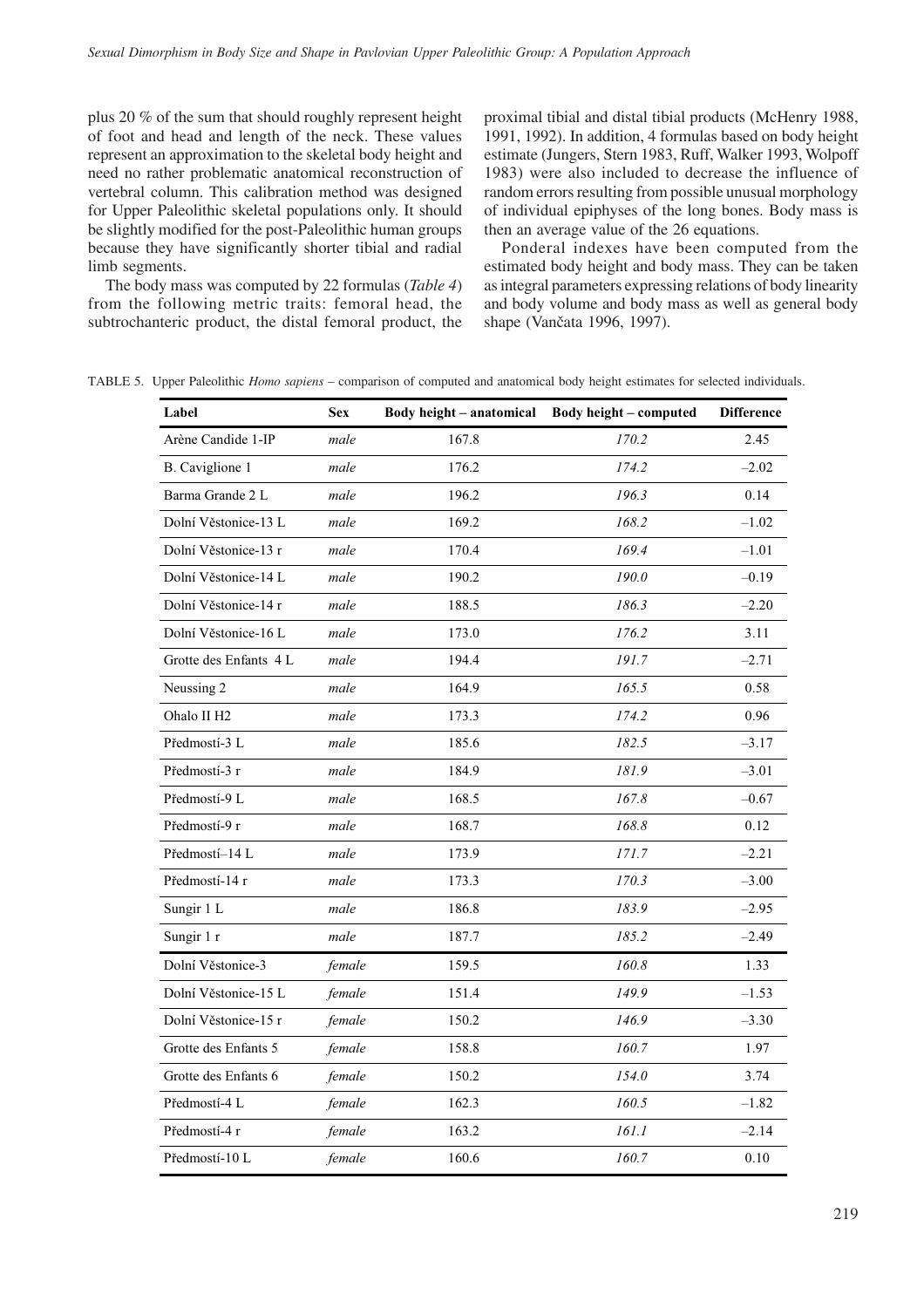For this study skeletal Body mass index and skeletal Rohrer's index were computed  $(s-BMI = body \text{ mass [g]}$ height  $\lceil \text{cm} \rceil^2$ , s-Rohrer = body mass  $\lceil \text{g} \rceil$  /height  $\lceil \text{cm} \rceil^3$ ) for all the studied Upper Paleolithic individuals. Due to the large sexual differences in body height the s-Rohrer's index is more suitable for the estimate of body robusticity because it is less sensitive to random fluctuations of body mass estimates.

# **RESULTS**

#### **Reliability of the body size estimates**

Reliability of methods used for the reconstruction of body size is a crucial problem for any study dealing with the problem of body size and shape.

As we do not know exactly the part of muscles, body fat and lean body mass in individual human ancient populations, there is no possibility how to prove reliably the confidence of body mass estimates for fossil human skeletal remains. The only solution is to use exactly the same methods for any studied individual that enable us to get really comparable results.

However, the estimate of body height could be, at least up to some degree, proved by the anatomical reconstruction (cf. Formicolla 1983, 1993, Formicolla, Franceschi 1996, Formicolla, Giannecchini 1999). To avoid the problem with reconstruction of vertebral column and incompleteness of fossil skeletons in general, we have developed a simpler method based on the length of long bones only (see the Methods chapter). The confidence of the anatomical estimates of the body height with the computed values in all the available individuals with complete set of long bones is surprisingly high (*Table 5*).

The difference of estimates is lesser than one cm in 9 cases, and it is between 3 and 4 cm in four cases only (*Figure 1*). Imprecise estimates are mainly caused by unusual length of humerus or tibia, as can be seen from the indexes and length of bones in *Table 6.* This test has proved our method as highly reliable for the estimate of body height not only for population description, but also for the estimate of individual body height.

## **Body size and proportions in Pavlovian and Předmostí samples**

Body height, body mass, ponderal indexes and other necessary indexes were computed for the entire Pavlovian sample and other examined individuals (*Tables 1, 6a, 6b*). Analysis of the body shape parameters and other morphometric traits was made step by step from the basic description and analysis of the Pavlovian skeletal remains trough the comparison of Pavlovian and Předmostí population up to the general comparative analysis of body size and sexual dimorphism in European Gravettian populations.

Unfortunately, there are four undoubtedly male skeletons (DV 13, DV 14, DV 16 and Pavlov 1) in the Pavlovian sample and one most probably female skeleton (DV 3) with some very unusual features on the lower limb skeleton (*Tables 6a, 6b, 6c, 6d*, Trinkaus, Jelínek 1997, Vančata 1994, 1997, in press). The last skeleton from the Pavlovian skeletal sample is a pathological individual Dolní Věstonice 15 (DV-15) where the sex is difficult to assess by the classical morphological methods (Novotný 1994, Vančata 1993, 1994, 1997, in press).

The analysis of results (*Tables 6 a, 6b, 6c, 7, 9*) has shown that males from Pavlovian Hills are pretty tall and relatively slim. The last two mentioned skeletons, i.e.



## European Upper Paleolithic population

Body height - anatomical and computed

FIGURE 1. The differences among the computed body height and the anatomical reconstruction of body height for the selected Gravettian Upper Paleolithic individuals (abbreviations for the examined individuals see *Table 1*).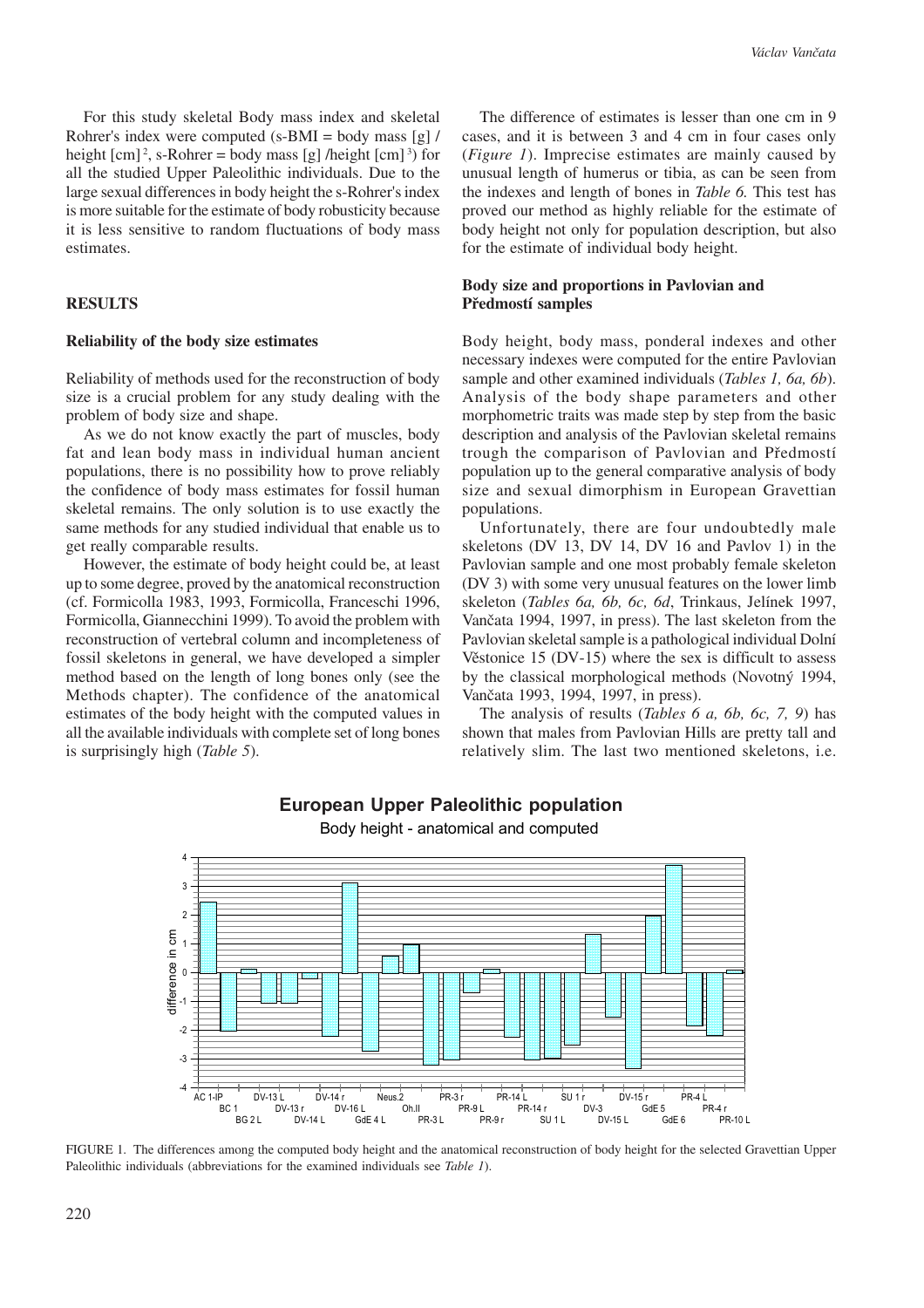| Name                 | Region         | Moravian Reg.   | <b>Sex</b> | <b>Body height</b> | <b>Body mass</b> | s-BMI | s-Rohrer |
|----------------------|----------------|-----------------|------------|--------------------|------------------|-------|----------|
| Dolní Věstonice-13   | Central Europe | Pavlovian Hills | Male       | 168.8              | 63.1             | 22.32 | 1.322    |
| Dolní Věstonice-14   | Central Europe | Pavlovian Hills | Male       | 188.2              | 68.5             | 19.34 | 1.028    |
| Dolní Věstonice-16   | Central Europe | Pavlovian Hills | Male       | 177.0              | 69.5             | 22.18 | 1.255    |
| Pavlov 1             | Central Europe | Pavlovian Hills | Male       | 181.8              | 73.2             | 22.16 | 1.216    |
| Předmostí - 3        | Central Europe | Předmostí       | Male       | 182.2              | 63.5             | 19.11 | 1.049    |
| Předmostí - 9        | Central Europe | Předmostí       | Male       | 168.3              | 51.7             | 18.24 | 1.084    |
| Předmostí - 14       | Central Europe | Předmostí       | Male       | 171.0              | 57.4             | 19.62 | 1.148    |
| Sungir1              | Central Europe |                 | Male       | 184.1              | 71.9             | 21.1  | 1.144    |
| Arène Candide 1-IP   | Mediterranean  |                 | Male       | 170.2              | 61.6             | 21.28 | 1.250    |
| B. Caviglione1       | Mediterranean  |                 | Male       | 174.2              | 62.4             | 20.57 | 1.181    |
| Barma Grande 2       | Mediterranean  |                 | Male       | 196.3              | 83.6             | 21.68 | 1.104    |
| B. deTorre 2         | Mediterranean  |                 | Male       | 187.3              | 80.3             | 22.87 | 1.221    |
| Grotte des Enfants 4 | Mediterranean  |                 | Male       | 191.7              | 85.5             | 23.26 | 1.213    |
| Grotte des Enfants 1 | Mediterranean  |                 | Male       | 193.8              | 79.6             | 21.20 | 1.094    |
| Ohalo IIH2           | Mediterranean  |                 | Male       | 174.2              | 68.8             | 22.66 | 1.301    |
| Paviland             | Mediterranean  |                 | Male       | 177.3              | 61.8             | 19.67 | 1.109    |
| Dolní Věstonice-3    | Central Europe | Pavlovian Hills | Female     | 160.8              | 51.5             | 19.91 | 1.238    |
| Dolní Věstonice-15 L | Central Europe | Pavlovian Hills | Female     | 149.9              | 56.7             | 25.23 | 1.683    |
| Předmostí-1          | Central Europe | Předmostí       | Female     | 151.7              | 50.9             | 22.1  | 1.456    |
| Předmostí-4          | Central Europe | Předmostí       | Female     | 160.8              | 57.2             | 22.11 | 1.375    |
| Předmostí-5          | Central Europe | Předmostí       | Female     | 156.7              | 47.2             | 19.21 | 1.227    |
| Předmostí-10         | Central Europe | Předmostí       | Female     | 158.1              | 53.5             | 21.25 | 1.339    |
| Aurignac             | Mediterranean  |                 | Female     | 160.8              | 57.2             | 22.10 | 1.374    |
| Combe Capelle        | Mediterranean  |                 | Female     | 157.1              | 57.6             | 23.33 | 1.484    |
| Grotte des Enfants 5 | Mediterranean  |                 | Female     | 160.7              | 49.9             | 19.30 | 1.201    |
| Grotte des Enfants 6 | Mediterranean  |                 | Female     | 154.0              | 50.1             | 21.15 | 1.373    |
| La Rochette          | Mediterranean  |                 | Female     | 157.8              | 62.5             | 25.09 | 1.590    |
| Paglicci 25          | Mediterranean  |                 | Female     | 171.2              | 61.7             | 21.07 | 1.231    |

TABLE 6a. Upper Paleolithic *Homo sapiens* – Gravettian Upper Paleolithic group – individual data for body shape parameters.

DV-3 and DV-15, are significantly smaller. The analysis of their body shape is, however, quite confusing. DV-3 is relatively very gracile and slim (Trinkaus, Jelínek 1997) while DV-15 is significantly more robust than males (Vančata 1994, 1997).

So the natural question is what is the body constitution of a Gravettian female? Despite many pathological features the DV-15 individual is remarkably similar to the Sungir 3 girl by the morphology of femoral and tibial diaphyses and by the large size of epiphyseal metric traits (*Tables 6c, 6d,* Vančata 1997). This is supporting a female status of the pathological individual DV-15 (Vančata 1997).

If we do have two really so different females, so what is the variability in female sample and which is the nature of sexual dimorphism in PGM Upper Paleolithic populations? These questions cannot be answered on the basis of the

study of Pavlovian remains themselves. Also the Sungir sample has a limited use because the girl Sungir 3 is far to be fully adult.

To learn more on the character of sexual dimorphism of Pavlovian Upper Paleolithic humans, we have only one possibility. The Pavlovian population must be compared with that of Předmostí that included for sure both male and female individuals.

Analyzing the male similarities and differences (*Table 7*), then the Předmostí males are somewhat smaller (173.8 cm) and more gracile (57 kg,  $BMI = 19.0$ ) but comparable to the males from Dolní Věstonice and Pavlov (178.9 cm, 68.6 kg, BMI =  $21.5$ ).

Both DV 3 and DV 15 (155.4 cm, 54.1 kg, BMI = 22.6) do not differ significantly (*Table 8*) from the Předmostí females (157.0 cm, 52.2 kg, BMI = 21.2). Our analysis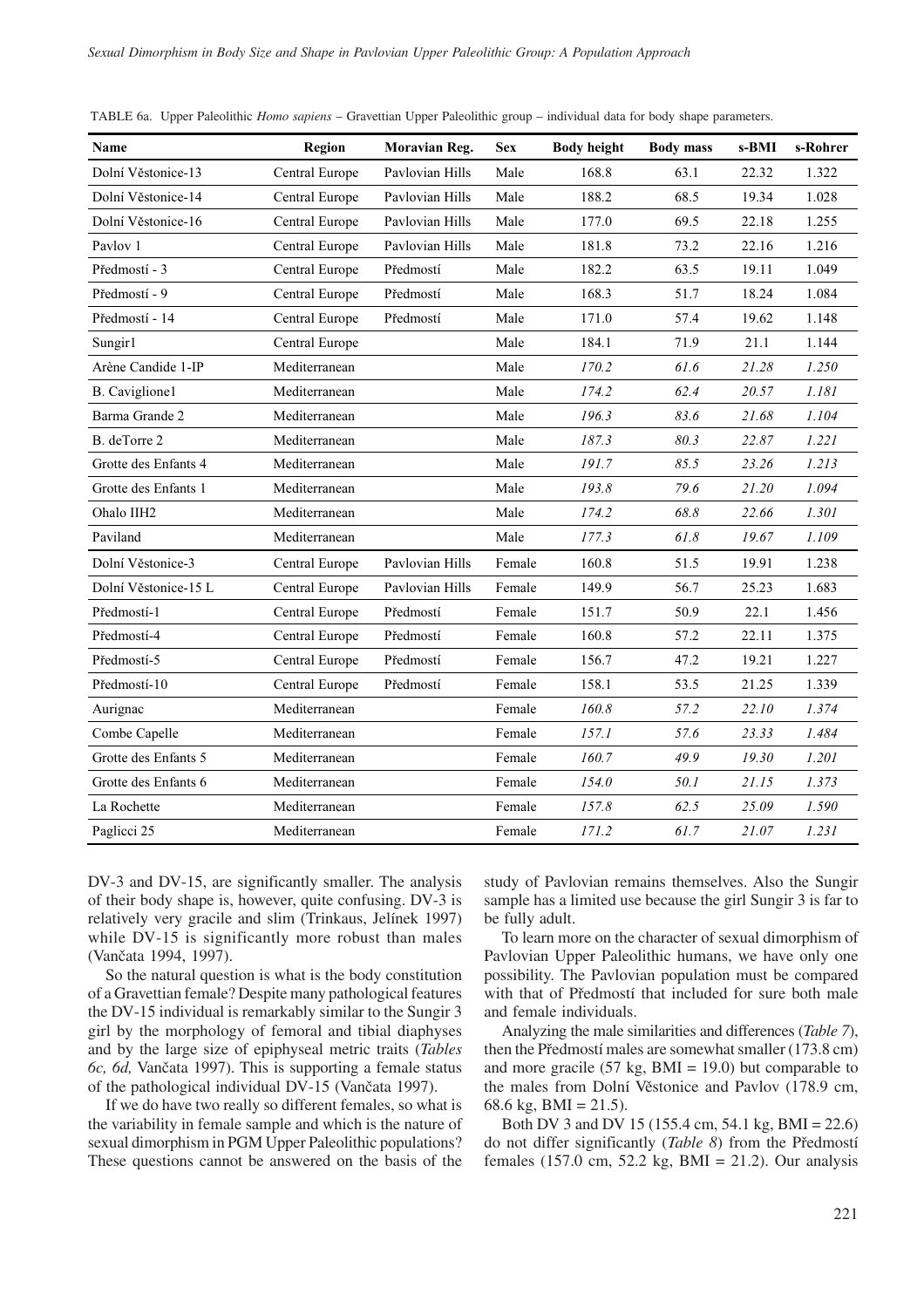TABLE 6b. Upper Paleolithic *Homo sapiens* – Gravettian Upper Paleolithic group – individual data for limb bones length and some important proximal femoral morphometric traits.

| Name                    | <b>Sex</b> | Femur | Tibia | <b>Humerus</b> | Radius | Head<br>breadth | <b>Neck</b><br>length | Biom. neck<br>length |
|-------------------------|------------|-------|-------|----------------|--------|-----------------|-----------------------|----------------------|
| Arène Candide 1-IP      | Male       | 458.0 | 379.0 | 316.0          | 245.0  | 48.5            |                       |                      |
| B. Caviglione 1         | Male       | 465.0 | 410.0 | 335.0          | 258.5  | 46.1            |                       |                      |
| Barma Grande 2          | Male       | 531.0 | 431.0 | 382.0          | 291.0  | 52.5            |                       |                      |
| Baousse de Torre 2      | Male       | 504.0 |       | 363.0          | 264.0  |                 |                       |                      |
| Dolní Věstonice-13      | Male       | 445.0 | 384.0 | 337.0          | 254.0  | 47.7            | 54.0                  | 99.8                 |
| Dolní Věstonice-14      | Male       | 495.0 | 422.0 | 374.0          | 280.0  | 49.7            | 51.5                  | 107.6                |
| Dolní Věstonice-16      | Male       | 476.0 | 375.0 | 328.0          | 263.0  | 50.6            | 54.5                  | 100.0                |
| Grotte des Enfants 4    | Male       | 520.0 | 455.0 | 366.0          | 279.0  | 55.0            |                       |                      |
| Grotte des Enfants 1    | Male       | 523.0 | 444.0 |                |        | 53.5            |                       |                      |
| Kostenki 2              | Male       | 438.0 | 375.0 |                |        | 48.0            |                       |                      |
| Neussing 2              | Male       | 445.0 | 368.5 | 304.0          | 257.0  | 48.5            |                       |                      |
| Ohalo II H <sub>2</sub> | Male       | 461.0 | 387.0 | 344.0          | 252.0  | 52.0            |                       |                      |
| Pavlov 1                | Male       | 479.0 |       | 371.0          | 285.0  |                 |                       |                      |
| Předmostí-3             | Male       | 484.0 | 419.0 | 360.0          | 278.0  | 47.0            |                       | 104.0                |
| Předmostí-9             | Male       | 447.0 | 373.0 | 328.0          | 258.0  | 42.0            |                       | 88.0                 |
| Předmostí-14            | Male       | 449.0 | 394.0 | 336.0          | 265.0  | 46.0            |                       | 94.0                 |
| Paviland                | Male       | 476.0 | 398.0 | 338.0          |        | 48.7            |                       |                      |
| Sungir 1                | Male       | 497.0 | 425.0 | 360.0          | 282.0  | 49.7            | 60.5                  | 104.0                |
| Aurignac                | Female     | 425.0 | 379.0 |                |        | 42.0            | 47.5                  | 78.0                 |
| Barma Grande 3          | Female     |       | 353.0 | 303.0          |        |                 |                       |                      |
| Combe Capelle           | Female     | 414.0 | 345.0 |                |        | 44.2            | 53.0                  | 86.8                 |
| Dolní Věstonice-3       | Female     | 424.0 | 359.0 | 309.0          | 237.0  | 40.5            |                       |                      |
| Dolní Věstonice-15      | Female     | 384.0 | 346.0 | 302.0          | 230.0  | 47.3            | 47.3                  | 95.8                 |
| Grotte des Enfants 5    | Female     | 432.0 | 367.0 | 291.0          | 233.0  | 39.8            |                       |                      |
| Grotte des Enfants 6    | Female     | 415.0 | 350.0 | 270.0          | 217.0  | 42.8            |                       |                      |
| Ostuni                  | Female     | 465.0 | 410.0 |                |        | 53.0            |                       |                      |
| Předmostí-1             | Female     | 397.0 |       |                |        | 41.0            |                       |                      |
| Předmostí-4             | Female     | 418.0 | 365.0 | 324.0          | 253.0  | 47.0            |                       | 97.0                 |
| Předmostí-5             | Female     | 415.0 | 360.0 |                |        |                 |                       |                      |
| Předmostí-10            | Female     | 422.0 | 359.0 | 312.0          | 245.0  | 48.0            |                       | 95.0                 |
| Paglicci 25             | Female     | 459.0 |       | 322.0          | 260.0  | 43.3            |                       |                      |

has shown that even Předmostí females, who are relatively gracile by their body mass index, are significantly smaller and more robust in comparison with the Předmostí males (*Table 10*). The degree of differences is similar to that described in the Pavlovian sample (*Tables 7–10*). These results again support the high probability of the female status of the DV-15 based on the analysis of body size and shape of the Gravettian skeletal remains.

Similarly to the Pavlovian sample (DV-3) there is one unusually slim female (PR-5, *Tables 6a, 6b, 6c, 6d*). Předmostí 5 female is, according to Matiegka (1938), 14–16 years old, it means mid or even late puberty. Consequently, she is developmentally comparable with the adult female DV-3. This fact suggests that Gravettian Upper Paleolithic females from Central Europe were usually small and robust, but also slim small females could occasionally appear.

This analysis of the two Moravian samples is showing also probable body size and shape variability in Moravian Gravettian populations. We can state that Moravian Upper Paleolithic hunters had a marked sexual dimorphism with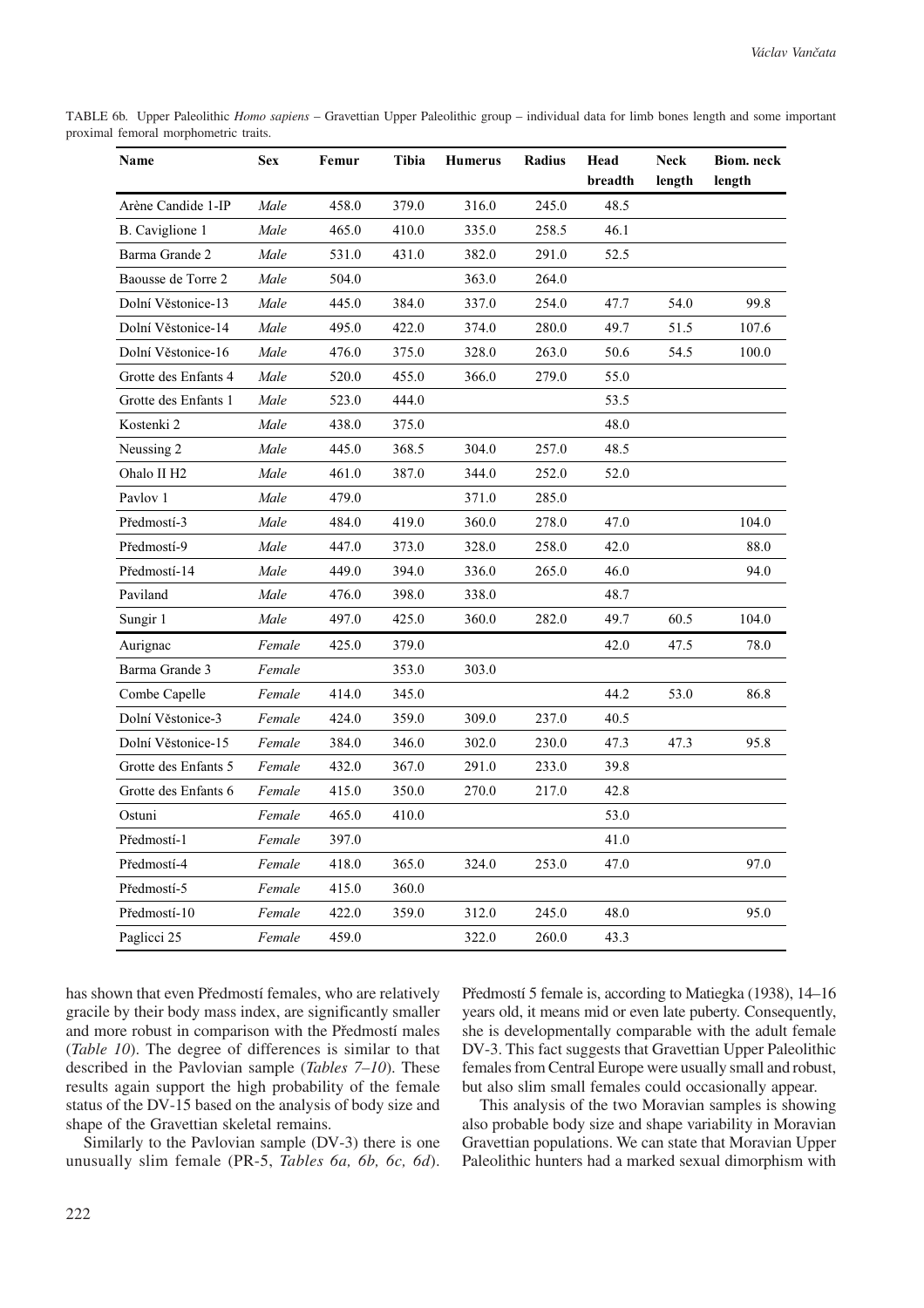| Label                     | Sex    | HEADBRTH | SUBTROAP | <b>SUBTROM</b> | INTEREPI    | <b>DSTEPIMX</b> | <b>DIAMDLAP</b> | DIAMDLML | <b>PRXEPIAP</b> | NEC<br>PRXEPIML |
|---------------------------|--------|----------|----------|----------------|-------------|-----------------|-----------------|----------|-----------------|-----------------|
| $DV-13$                   | Male   | 47.8     | 26.1     | 33.5           | 81.8        | 39.8            | 30.0            | 27.2     | 43.0            |                 |
| $DV-13$                   | Male   | 47.7     | 26.1     | 33.6           | 80.0        | 40.0            | 29.8            | 26.7     | 49.8            | 74.1            |
| $DV-14L$                  | Male   | 51.2     | 28.2     | 34.7           | 80.3        | 38.5            | 31.0            | 25.9     | 46.0            | 76.0            |
| $DV-14r$                  | Male   | 49.7     | 26.0     | 37.5           | 86.7        | 37.5            | 29.3            | 26.0     | 54.5            | 75.5            |
| $DV-16L$                  | Male   | 50.6     | 29.0     | 33.5           | 75.0        | 35.9            | 34.5            | 26.3     |                 |                 |
| Pav. $1 L$                | Male   | 49.0     | 29.0     | 38.5           | 80.0        | 40.0            | 31.5            | 29.7     |                 |                 |
| PR-3L                     | Male   | 47.0     | 24.0     | 38.0           | 84.0        | 41.0            | 31.0            | 29.0     |                 | 77.0            |
| PR-3 r                    | Male   | 47.0     | 24.0     | 38.0           | 85.0        | 41.0            | 30.8            | 30.0     |                 | 79.0            |
| <b>PR-9L</b>              | Male   | 42.0     | 23.0     | 33.0           |             | 38.0            | 27.5            | 26.0     |                 | 70.0            |
| PR-9r                     | Male   | 42.0     | 23.0     | 33.0           | 78.0        | 37.0            | 27.0            | 25.0     |                 |                 |
| PR-14 L                   | Male   | 46.5     | 23.5     | 35.0           | 81.0        | 37.0            | 26.0            | 27.5     |                 |                 |
| PR-14r                    | Male   | 46.0     | 22.5     | 33.0           | 81.0        | 38.0            | 26.5            | 26.0     |                 | 76.0            |
| 5U1L                      | Male   | 51.7     | 32.0     | 34.2           | 95.0        | 37.3            | 33.1            | 30.7     | 53.0            | 79.5            |
| SU1r                      | Male   | 49.7     | 31.8     | 36.0           | 92.0        | 37.3            | 34.0            | 31.0     | 45.0            | 78.0            |
| SU 2 L                    | Male   | 40.5     | 22.3     | 26.7           | 75.3        | 34.3            | 25.8            | 21.3     | 38.5            | 66.0            |
| SU2r                      | Male   | 40.0     | 21.5     | 24.9           | 79.8        | 341             | 25.9            | 22.0     | 39.5            | 63.2            |
| $DV-3$                    | Fenale | 40.5     | 19.8     | 29.8           |             |                 | 25.5            | 22.5     |                 |                 |
| $\overline{a}$<br>$DV-15$ | Female | 47.3     | 28.2     | 30.0           | 79.3        | 38.0            | 28.2            | 24.9     | 46.3            | 67.5            |
| SU3L                      | Female | 39.5     | 24.9     | 21.5           | $0.0\sigma$ | 33.5            | 29.0            | 19.0     | 38.0            | 57.0            |
| SU3r                      | Female | 39.5     | 23.8     | 24.9           | 72.8        | 33.5            | 31.0            | 20.3     | 39.7            | 59.5            |
| PR-1                      | Fenale | 41.0     | 23.0     | 29.0           | 69.0        | 36.0            | 27.0            | 22.0     |                 |                 |
| PR-1r                     | Female | 41.0     | 23.0     | 30.0           |             | 36.0            | 27.0            | 23.0     |                 |                 |
| $PR-4L$                   | Female | 47.4     | 25.0     | 34.0           | 83.0        | 38.0            | 29.0            | 28.0     |                 | 77.0            |
| PR-4r                     | Female | 47.0     | 25.0     | 35.8           | 82.0        | 38.0            | 29.0            | 28.0     |                 | 74.0            |
| $PR-5L$                   | Female |          | 19.0     | 26.0           |             | 31.0            | 22.0            | 20.0     |                 |                 |
| PR-5r                     | Fenale |          | 19.0     | 26.0           |             | 30.0            | 21.0            | 21.0     |                 |                 |
| <b>PR-10L</b>             | Female | 48.0     | 23.0     | 35.3           |             | 33.0            | 24.5            | 27.3     |                 | 77.0            |
| <b>PR-10r</b>             | Fenale | 47.6     | 22.6     | 35.0           |             | 34.0            | 25.4            | 27.5     |                 |                 |

TABLE 6c. Upper Paleolithic Homo sapiens - Gravettian Upper Paleolithic Central European group - individual data for some important morphometric traits (r - right limb, L - left limb, abbreviations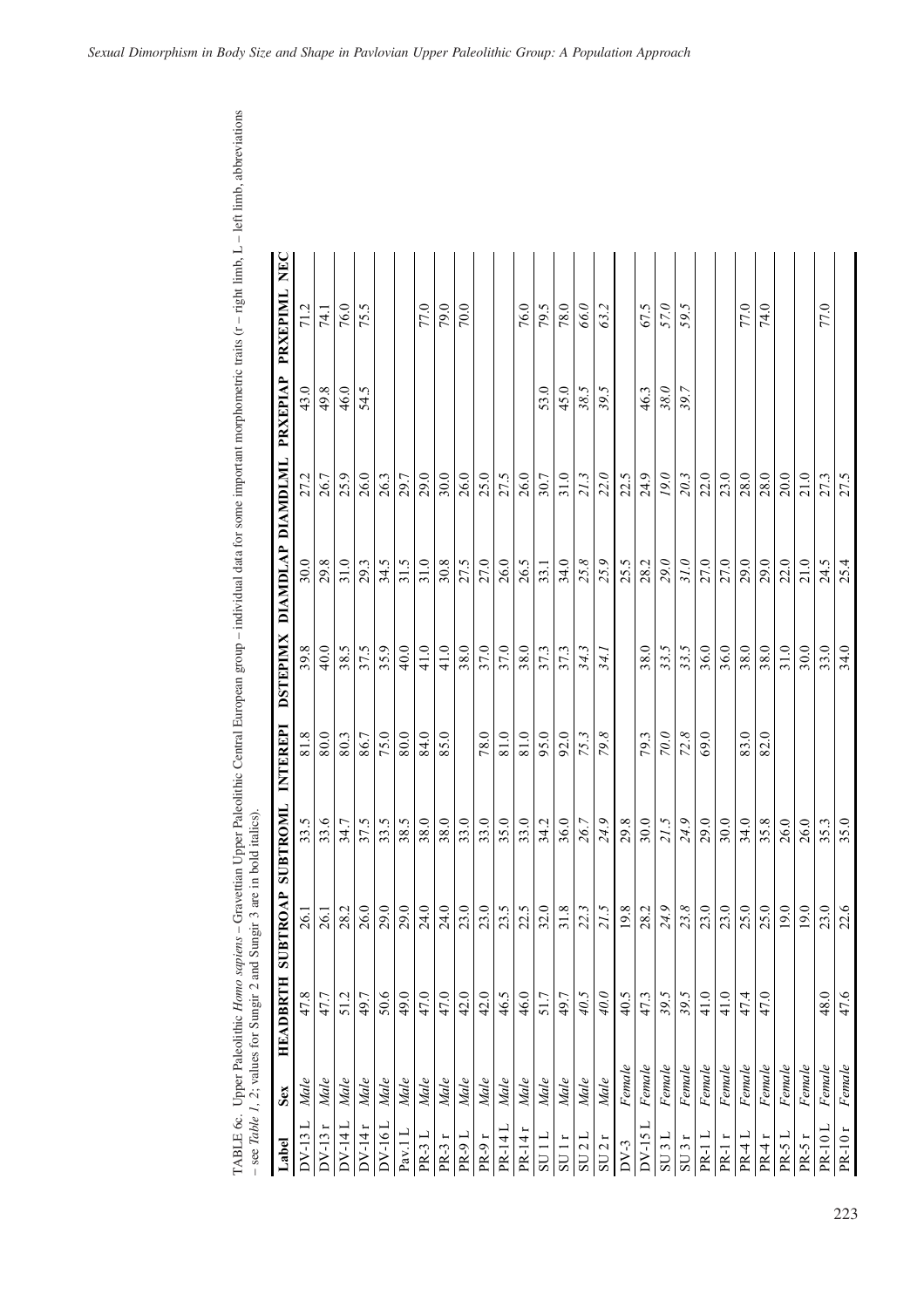TABLE 6d. Upper Paleolithic Homo sapiens – Gravettian Upper Paleolithic Central European group – individual data for important products, indices and body size and shape parameters (r – right limb, 1.–1eft limb abbreviatio TABLE 6d. Upper Paleolithic *Homo sapiens* – Gravettian Upper Paleolithic Central European group – individual data for important products, indices and body size and shape parameters (r – right limb, L – left limb, abbreviations – see *Tables 1, 2*; values for Sungir 2 and Sungir 3 are in bold italics).

|               |        | $L = I$ is a subsequently and $I = I$ and $I = I$ |                   |                 | $\frac{1}{2}$ values ion sumplies and $\frac{1}{2}$ and $\frac{1}{2}$ are in contracted. |                     |       |              |             |                |
|---------------|--------|---------------------------------------------------|-------------------|-----------------|------------------------------------------------------------------------------------------|---------------------|-------|--------------|-------------|----------------|
| Label         | Sex    | <b>MIDSHAFT</b>                                   | <b>EDOCH</b><br>5 | <b>DISTATIB</b> | <b>HEADFEMIN</b>                                                                         | HEADNCBIO NCKBIOFEM |       | Crural index | Body height | Body n         |
| $DV-13$       | Male   | 816.000                                           | 874.350           | 902.880         | 1.079                                                                                    | 0.479               | 2.251 | 0.867        | 168.2       | $\circ$        |
| $DV-13r$      | Male   | 795.660                                           | 876.960           | 032.000         | 1.072                                                                                    | 0.478               | 2.243 | 0.863        | 169.4       | Ö              |
| $DV-14$       | Male   | 802.900                                           | 978.540           | 918.655         | 1.002                                                                                    | 0.477               | 2.100 | 0.818        | 190.0       | Ö              |
| $DV-14r$      | Male   | 761.800                                           | 975.000           | 758.480         | 1.004                                                                                    | 0.462               | 2.174 | 0.853        | 186.3       | Ö              |
| DV-16 L       | Male   | 907.350                                           | 971.500           |                 | 1.063                                                                                    | 0.506               | 2.101 | 0.788        | 176.2       | Ğ              |
| Pav.1L        | Male   | 935.550                                           | 1116.500          |                 | 1.027                                                                                    |                     |       |              | 181.7       | $\overline{ }$ |
| $PR-3L$       | Male   | 899.000                                           | 912.000           | 646.000         | 0.961                                                                                    | 0.461               | 2.086 | 0.865        | 182.5       | Ö              |
| PR-3r         | Male   | 924.000                                           | 912.000           | 589.000         | 0.971                                                                                    | 0.452               | 2.149 | 0.866        | 181.9       | ৩              |
| PR-9L         | Male   | 715.000                                           | 759.000           | 445.500         | 0.950                                                                                    | 0.483               | 1.968 | 0.846        | 167.8       | S              |
| PR-9r         | Male   | 675.000                                           | 759.000           | 418.750         | 0.940                                                                                    | 0.477               | 1.969 | 0.834        | 168.8       | n              |
| PR-14 L       | Male   | 715.000                                           | 822.500           | 592.500         | 1.022                                                                                    | 0.479               | 2.132 | 0.868        | 171.7       | S              |
| PR-14r        | Male   | 689.000                                           | 742.500           | 585.000         | 1.024                                                                                    | 0.489               | 2.094 | 0.878        | 170.3       | Ū              |
| SU1L          | Male   | 016.170                                           | 1094.400          | 984.370         | 1.055                                                                                    | 0.512               | 2.061 | 0.865        | 183.9       | $\sim$         |
| SU1r          | Male   | 1054.000                                          | 1144.800          | 953.205         | 1.000                                                                                    | 0.478               | 2.093 | 0.855        | 185.2       | $\tilde{\tau}$ |
| SU 2 L        | Male   | 549.540                                           | 595.410           | 842.340         | 0.993                                                                                    | 0.476               | 2.083 | 0.882        | 155.        | 5              |
| SU 2r         | Male   | 569.800                                           | 535.350           | 704.730         | 0.973                                                                                    | 0.465               | 2.092 | 0.871        | 156.1       | 4              |
| $DV-3$        | Female | 573.750                                           | 590.040           |                 | 0.955                                                                                    |                     |       | 0.847        | 160.8       | 5              |
| DV-15L        | Female | 702.180                                           | 846.000           | 753.375         | 1.232                                                                                    | 0.494               | 2.495 | 0.901        | 149.9       | ᢦ              |
| SU 3 L        | Female | 551.000                                           | 535.350           | 767.000         | 1.129                                                                                    | 0.493               | 2.291 | 0.903        | 135.6       | 4              |
| SU 3r         | Female | 529.300                                           | 592.620           | 710.200         | 1.162                                                                                    | 0.503               | 2.309 | 0.909        | 132.3       | 4              |
| PR-1L         | Female | 594.000                                           | 667.000           |                 | 1.028                                                                                    | 0.477               | 2.155 |              | 152.1       | ᢦ              |
| PR-1r         | Female | 621.000                                           | 690.000           |                 | 1.033                                                                                    |                     |       |              | 151.4       | 5              |
| PR-4L         | Female | 812.000                                           | 850.000           | 585.000         | 1.133                                                                                    | 0.484               | 2.342 | 0.870        | 160.5       | S              |
| PR-4r         | Female | 812.000                                           | 895.000           | 558.250         | 1.124                                                                                    | 0.485               | 2.321 | 0.873        | 161.1       | S              |
| PR-5L         | Female | 440.000                                           | 494.000           |                 |                                                                                          |                     |       | 0.868        | 155.8       | ₹              |
| $PR-5r$       | Female | 441.000                                           | 494.000           |                 |                                                                                          |                     |       | 0.867        | 157.5       | 4              |
| $PR-10L$      | Female | 668.850                                           | 811.900           | 506.250         | 1.137                                                                                    | 0.505               | 2.251 | 0.851        | 160.7       | v,             |
| <b>PR-10r</b> | Female | 698.500                                           | 791.000           | 494.000         | 1.170                                                                                    | 0.496               | 2.359 |              | 156.6       | $\overline{2}$ |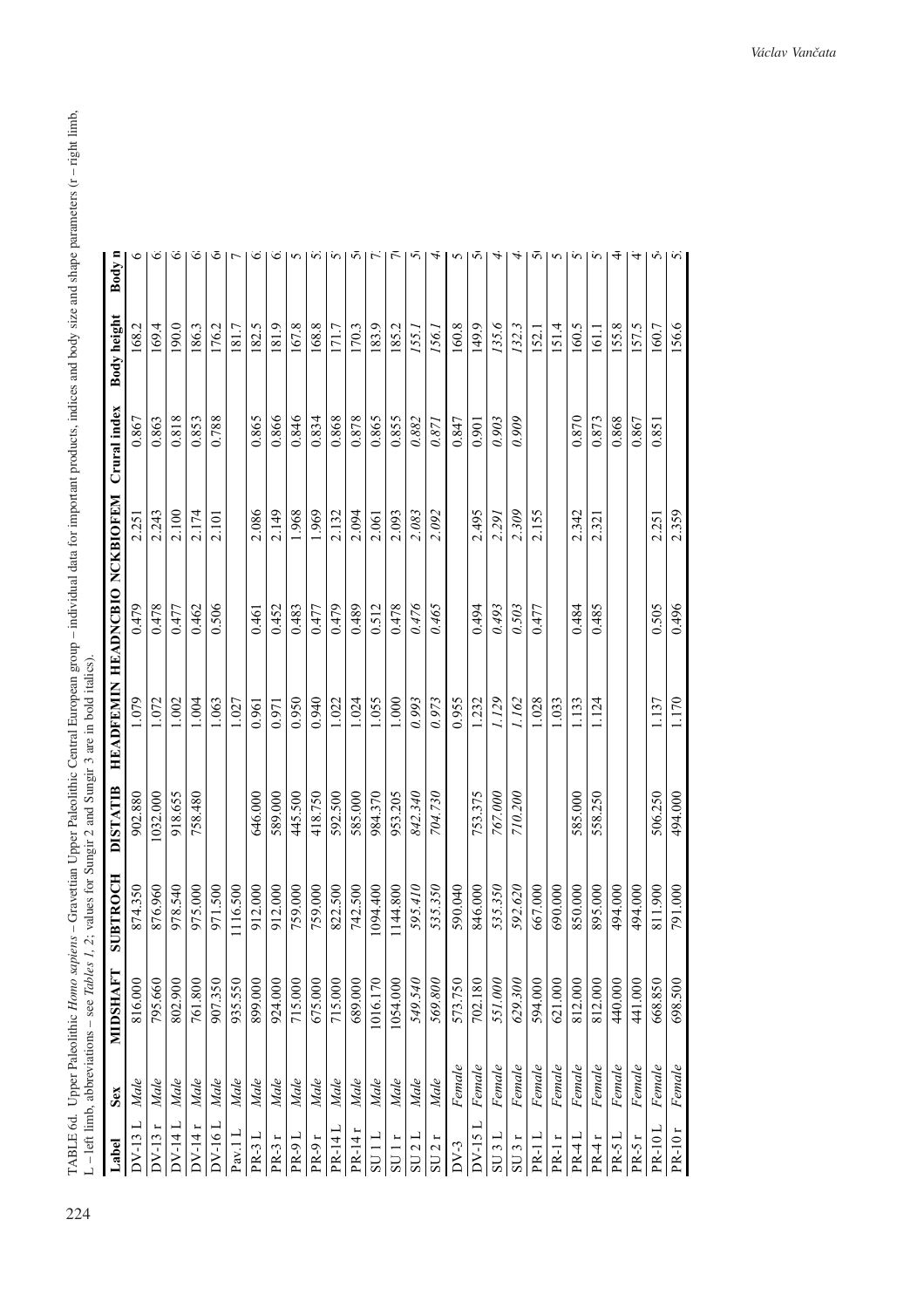| TABLE 7. Gravettian Upper Paleolithic ma                                                        |                     | ales – Comparison of Dolní Věstonice and Předmostí. |          |              |           |         |                          |              |                                             |           |  |
|-------------------------------------------------------------------------------------------------|---------------------|-----------------------------------------------------|----------|--------------|-----------|---------|--------------------------|--------------|---------------------------------------------|-----------|--|
|                                                                                                 | Mean                | Mean                                                |          |              | t separ.  |         | Valid N                  | Valid N      | Std. dev.                                   | Std. dev. |  |
|                                                                                                 | Males D'            | Males PR                                            | t-value  | $\mathbf{r}$ | var. est. | 2-sided | Males DV                 | Males PR     | Males DV                                    | Males PR  |  |
| Head breadth                                                                                    | 49.2                | 45.1                                                | 3.544    | 0.0036       | 3.410     | 0.0078  | Ó                        | 6            | 2.02                                        | 2.42      |  |
| Femur length                                                                                    | 475.1               | 461.0                                               | 1.201    | 0.2529       | 1.223     | 0.2447  | $\infty$                 | $\circ$      | 22.81                                       | 20.25     |  |
| Tibial length                                                                                   | 393.8               | 396.3                                               | $-0.207$ | 0.8405       | $-0.207$  | 0.8405  | $\circ$                  | $\circ$      | 20.58                                       | 21.33     |  |
| AP subtroch. diameter                                                                           | 27.4                | 23.3                                                | 6.194    | 0.0001       | 6.194     | 0.0004  | $\circ$                  | $\circ$      | 1.49                                        | 0.61      |  |
| ML subtroch. diameter                                                                           | 35.2                | 35.0                                                | 0.160    | 0.8758       | 0.160     | 0.8758  | $\circ$                  | 6            | 2.23                                        | 2.45      |  |
| Biepicondylar breadth                                                                           | 80.6                | 81.8                                                | $-0.573$ | 0.5804       | $-0.591$  | 0.5692  | $\circ$                  | S            | 3.76                                        | 2.77      |  |
| AP midshaft femoral diam.                                                                       | 31.4                | 28.1                                                | 2.805    | 0.0171       | 2.779     | 0.0195  | $\overline{ }$           | $\circ$      | 1.96                                        | 2.20      |  |
| ML midshaft femoral diam                                                                        | 26.9                | 27.3                                                | $-0.356$ | 0.7289       | $-0.344$  | 0.7385  | $\overline{ }$           | $\circ$      | 1.30                                        | 1.94      |  |
| <b>TDML</b>                                                                                     | 30.9                | 29.5                                                | 0.816    | 0.4381       | 0.978     | 0.3657  | 4                        | 6            | $\overline{0}$ .                            | 3.15      |  |
| TAPM                                                                                            | 29.5                | 18.4                                                | 9.440    | 0.0000       | 9.440     | 0.0000  | $\circ$                  | $\circ$      | 2.49                                        | 1.42      |  |
| Biomechanical neck length                                                                       | 103.1               | 95.3                                                | 2.375    | 0.0389       | 2.375     | 0.0449  | $\circ$                  | $\circ$      | 3.76                                        | 7.03      |  |
| Humerus length                                                                                  | 355.0               | 340.5                                               | 1.420    | 0.1833       | 1.475     | 0.1709  | $\overline{ }$           | $\circ$      | 21.70                                       | 13.26     |  |
| Radius length                                                                                   | 269.8               | 267.3                                               | 0.335    | 0.7445       | 0.335     | 0.7453  | 6                        | 6            | 15.35                                       | 9.91      |  |
| Body height                                                                                     | 178.9               | 173.8                                               | 1.301    | 0.2178       | 1.330     | 0.2082  | $\infty$                 | 9            | 7.65                                        | 6.61      |  |
| Body mass                                                                                       | 68.6                | 57.5                                                | 4.173    | 0.0009       | 4.121     | 0.0021  | $\overline{a}$           | $\circ$      | 5.05                                        | 5.29      |  |
| <b>BMI</b> index                                                                                | 21.499              | 18.990                                              | 3.873    | 0.0022       | 4.310     | 0.0015  | ${}^{\circ}$             | $\circ$      | 1.4780                                      | 0.6284    |  |
| Rohrer's index                                                                                  | 1.206               | 1.093                                               | 2.135    | 0.0541       | 2.401     | 0.0399  | ${}^{\circ}$             | $\circ$      | 0.1218                                      | 0.0448    |  |
| Gravettian Upper Paleolithic females – Comparison of Dolní Věstonice and Předmostí.<br>TABLE 8. |                     |                                                     |          |              |           |         |                          |              |                                             |           |  |
|                                                                                                 | Mean                | Mean                                                |          |              | t separ.  | P,      | Valid N                  | Valid N      | Std. dev.                                   | Std. dev. |  |
|                                                                                                 | $\geq$<br>Females 1 | <b>Females PR</b>                                   | t-value  | $\mathbf{r}$ | var. est. | 2-sided |                          |              | Females DV Females PR Females DV Females PR |           |  |
| Head breadth                                                                                    | 43.9                | 45.3                                                | $-0.481$ | 0.6477       | $-0.391$  | 0.7629  | $\overline{\mathcal{L}}$ | 6            | 4.81                                        | 3.37      |  |
| Femur length                                                                                    | 404.0               | 410.8                                               | $-0.652$ | 0.5329       | $-0.336$  | 0.7935  | $\sim$                   | ${}^{\circ}$ | 28.28                                       | 9.25      |  |
| Tibial length                                                                                   | 352.5               | 360.8                                               | $-1.879$ | 0.1190       | $-1.237$  | 0.4327  | $\sim$                   | 5            | 9.19                                        | 3.70      |  |
| AP subtroch. diameter                                                                           | 24.0                | 22.5                                                | 0.649    | 0.5345       | 0.362     | 0.7788  | $\mathbf{C}$             | ${}^{\circ}$ | 5.94                                        | 2.32      |  |
| ML subtroch. diameter                                                                           | 29.9                | 31.4                                                | $-0.485$ | 0.6406       | $-1.012$  | 0.3450  | $\mathcal{L}$            | ${}^{\circ}$ | 0.14                                        | 4.15      |  |
| Biepicondylar breadth                                                                           | 79.3                | 78.0                                                | 0.144    | 0.8986       |           |         |                          | 3            | 0.00                                        | 7.81      |  |
| AP midshaft femoral diam.                                                                       | 26.9                | 25.6                                                | 0.545    | 0.6008       | 0.722     | 0.5452  | $\mathbf{C}$             | ${}^{\circ}$ | $\frac{1}{9}$                               | 2.99      |  |
| ML midshaft femoral diam                                                                        | 23.7                | 24.6                                                | $-0.349$ | 0.7361       | $-0.528$  | 0.6256  | $\mathbf 2$              | $\infty$     | 1.70                                        | 3.43      |  |

| i<br>l<br>l                    |
|--------------------------------|
|                                |
|                                |
|                                |
| $\overline{1}$                 |
| ׇ֚֕֡<br>l                      |
| <b>BARAGE CLASS CLASS</b><br>l |
| ι<br>ı<br>I                    |
| J<br>¢                         |
| l                              |
| í<br>l<br>I<br>i<br>Ì          |
| l<br>֚                         |
| ーー・ド                           |

|                           | Ξ<br>Mea                  | Mean   |          |              | t separ.  |         | Valid N                                     | Valid N      | Std. dev.     | Std. dev. |
|---------------------------|---------------------------|--------|----------|--------------|-----------|---------|---------------------------------------------|--------------|---------------|-----------|
|                           | Females DV Females PR     |        | t-value  | $\mathbf{r}$ | var. est. | 2-sided | Females DV Females PR Females DV Females PR |              |               |           |
| Head breadth              | ್<br>Ҿ                    | 45.3   | $-0.481$ | 0.6477       | $-0.391$  | 0.7629  | $\mathcal{C}$                               | ७            | 4.81          | 3.37      |
| Femur length              | ۹.<br>404                 | 410.8  | $-0.652$ | 0.5329       | $-0.336$  | 0.7935  |                                             | ∞            | 28.28         | 9.25      |
| Tibial length             | n.<br>352                 | 360.8  | $-1.879$ | 0.1190       | $-1.237$  | 0.4327  |                                             |              | 9.19          | 3.70      |
| AP subtroch. diameter     | ę<br>$\mathbf{z}_4$       | 22.5   | 0.649    | 0.5345       | 0.362     | 0.7788  |                                             | $^{\circ}$   | 5.94          | 2.32      |
| ML subtroch. diameter     | 0,<br>$\mathbf{5}$        | 31.4   | $-0.485$ | 0.6406       | $-1.012$  | 0.3450  | $\mathcal{L}$                               | $\infty$     | 0.14          | 4.15      |
| Biepicondylar breadth     | ω.<br>2                   | 78.0   | 0.144    | 0.8986       |           |         |                                             |              | 0.00          | 7.81      |
| AP midshaft femoral diam. | ٩<br>$\frac{26}{5}$       | 25.6   | 0.545    | 0.6008       | 0.722     | 0.5452  |                                             | $^{\circ}$   | $\frac{5}{1}$ | 2.99      |
| ML midshaft femoral diam  | 23.7                      | 24.6   | $-0.349$ | 0.7361       | $-0.528$  | 0.6256  |                                             | ∞            | 1.70          | 3.43      |
| DML                       | 28.7                      | 28.0   | 0.343    | 0.7543       |           |         |                                             | 4            | 0.00          | 1.83      |
| <b>NALD</b>               | 26.3                      | 19.1   | 19.745   | 0.0003       |           |         |                                             | 4            | 0.00          | 0.32      |
| Biomechanical neck length | $\ddot{\mathbf{e}}$<br>56 | 94.4   | 0.265    | 0.8043       |           |         |                                             | 5            | 0.00          | 4.83      |
| Humerus length            | n.<br>305                 | 316.0  | $-2.017$ | 0.1139       | $-2.226$  | 0.1124  |                                             | 4            | 4.95          | 6.32      |
| Radius length             | r.<br>233                 | 250.0  | $-3.960$ | 0.0288       | $-3.828$  | 0.0620  |                                             |              | 4.95          | 4.36      |
| Body height               | 155.4                     | 157.0  | $-0.456$ | 0.6609       | $-0.286$  | 0.8229  |                                             | $\infty$     | 7.70          | 3.76      |
| Body mass                 | 54.1                      | 52.2   | 0.631    | 0.5457       | 0.660     | 0.5769  |                                             | $\infty$     | 3.67          | 3.93      |
| BMI index                 | 22.572                    | 21.163 | 0.998    | 0.3474       | 0.523     | 0.6933  |                                             | ${}^{\circ}$ | 3.7582        | 1.2747    |
| Rohrer's index            | 5<br><u>र्नु</u>          | 1.349  | 1.009    | 0.3423       | 0.496     | 0.7066  |                                             | ∞            | 0.3144        | 0.0905    |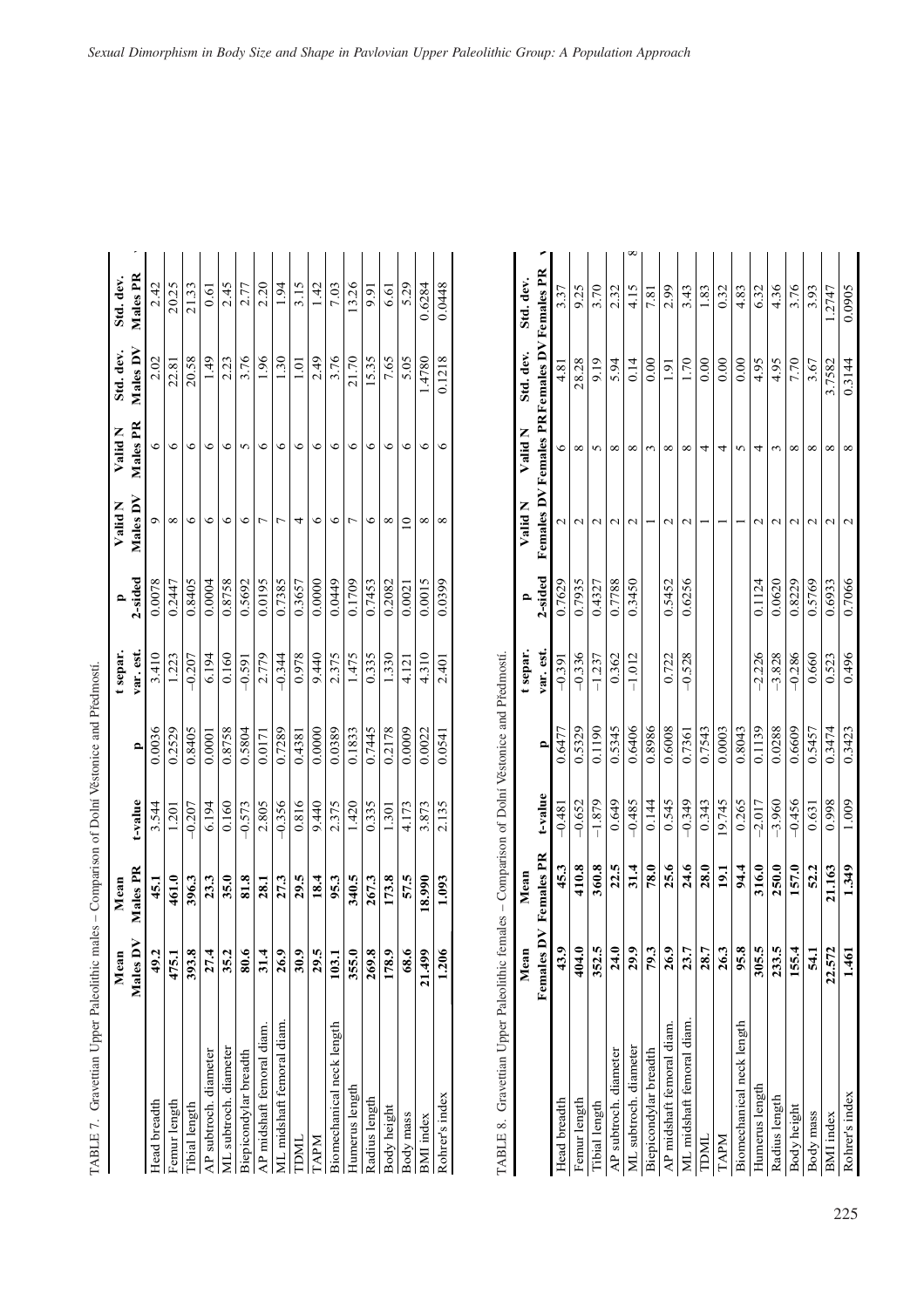| TABLE 9. Upper Paleolithic Homo supiens from Dolní Věstonice – Comparison of males and females. |              |         |          |        |           |         |         |               |           |               |  |
|-------------------------------------------------------------------------------------------------|--------------|---------|----------|--------|-----------|---------|---------|---------------|-----------|---------------|--|
|                                                                                                 | Mean         | Mean    |          |        | t separ.  | ≏       | Valid N | Valid N       | Std. dev. | Std. dev.     |  |
|                                                                                                 | <b>Males</b> | Females | t-value  | P      | var. est. | 2-sided | Males   | Females       | Males     | Females       |  |
| Head breadth                                                                                    | 49.2         | 43.9    | 2.702    | 0.0243 | 1.516     | 0.3712  | ᡋ       | Z             | 2.02      | 4.81          |  |
| Femur length                                                                                    | 475.1        | 404.0   | 3.819    | 0.0051 | 3.298     | 0.1874  | ∞       | $\mathcal{L}$ | 22.81     | 28.28         |  |
| Tibial length                                                                                   | 393.8        | 352.5   | 2.643    | 0.0384 | 3.892     | 0.0115  | ∘       |               | 20.58     | 9.19          |  |
| AP subtroch. diameter                                                                           | 27.4         | 24.0    | 1.498    | 0.1849 | 0.801     | 0.5700  | ७       | $\mathbf 2$   | 1.49      | 5.94          |  |
| ML subtroch. diameter                                                                           | 35.2         | 29.9    | 3.204    | 0.0185 | 5.816     | 0.0021  | 6       | $\mathbf 2$   | 2.23      | 0.14          |  |
| Biepicondylar breadth                                                                           | 80.6         | 79.3    | 0.328    | 0.7562 |           |         | ७       |               | 3.76      | 0.00          |  |
| AP midshaft femoral diam.                                                                       | 31.4         | 26.9    | 2.884    | 0.0235 | 2.935     | 0.0991  |         | $\mathcal{L}$ | 1.96      | $\frac{5}{1}$ |  |
| ML midshaft femoral diam.                                                                       | 26.9         | 23.7    | 2.949    | 0.0214 | 2.489     | 0.2432  |         | $\mathcal{L}$ | 1.30      | 1.70          |  |
| <b>LINU</b>                                                                                     | 30.9         | 28.7    | 1.907    | 0.1525 |           |         | 4       |               | ្មី       | 0.00          |  |
| LAPM                                                                                            | 29.5         | 26.3    | 1.192    | 0.2868 |           |         | 6       |               | 2.49      | 0.00          |  |
| Biomechanical neck length                                                                       | 103.1        | 95.8    | 1.788    | 0.1337 |           |         | 6       |               | 3.76      | 0.00          |  |
| Humerus length                                                                                  | 355.0        | 305.5   | 3.059    | 0.0183 | 5.550     | 0.0009  | r       | $\mathbf 2$   | 21.70     | 4.95          |  |
| Radius length                                                                                   | 269.8        | 233.5   | 3.142    | 0.0200 | 5.061     | 0.0023  | ७       | $\mathcal{L}$ | 15.35     | 4.95          |  |
| Body height                                                                                     | 178.9        | 155.4   | 3.891    | 0.0046 | 3.874     | 0.0606  | ∞       |               | 7.65      | 7.70          |  |
| Body mass                                                                                       | 68.6         | 54.1    | 3.787    | 0.0036 | 4.741     | 0.0417  | $\circ$ |               | 5.05      | 3.67          |  |
| <b>BMI</b> index                                                                                | 21.499       | 22.572  | $-0.708$ | 0.4989 | $-0.396$  | 0.7597  | ∞       | N             | 1.4780    | 3.7582        |  |
| Rohrer's index                                                                                  | 1.206        | 1.461   | $-2.026$ | 0.0773 | $-1.126$  | 0.4623  | ∝       |               | 0.1218    | 0.3144        |  |

| c<br>com<br>l                   |  |
|---------------------------------|--|
| l<br>l                          |  |
| ١                               |  |
|                                 |  |
| ļ<br>֕                          |  |
|                                 |  |
|                                 |  |
| $\frac{1}{2}$<br>ì              |  |
|                                 |  |
| l<br>l<br>l                     |  |
|                                 |  |
| - ^ 「 ! ! !<br>١<br>ׇ֢֖֖֚֚֚֚֚֬֓ |  |
| I                               |  |

TABLE 10. Upper Paleolithic Homo sapiens from Předmostí - Comparison of males and females. TABLE 10. Upper Paleolithic *Homo sapiens* from Předmostí – Comparison of males and females.

|                           | Mean         | Mean    |          |              | t separ.  |         | Valid N | Valid N      | Std. dev. | Std. dev. |  |
|---------------------------|--------------|---------|----------|--------------|-----------|---------|---------|--------------|-----------|-----------|--|
|                           | <b>Males</b> | Females | t-value  | $\mathbf{r}$ | var. est. | 2-sided | Males   | Females      | Males     | Females   |  |
| Head breadth              | 45.1         | 45.3    | $-0.148$ | 0.8856       | $-0.148$  | 0.8859  | $\circ$ | $\circ$      | 2.42      | 3.37      |  |
| Femur length              | 461.0        | 410.8   | 6.255    | 0.0000       | 5.645     | 0.0008  | ७       | ${}^{\circ}$ | 20.25     | 9.25      |  |
| Tibial length             | 396.3        | 360.8   | 3.647    | 0.0053       | 4.008     | 0.0102  | ७       | 5            | 21.33     | 3.70      |  |
| AP subtroch. diameter     | 23.3         | 22.5    | 0.901    | 0.3855       | 1.030     | 0.3330  | ७       | ∞            | 0.61      | 2.32      |  |
| ML subtroch. diameter     | 35.0         | 31.4    | 1.890    | 0.0832       | 2.036     | 0.0645  | ७       | ∞            | 2.45      | 4.15      |  |
| Biepicondylar breadth     | 81.8         | 78.0    | 1.031    | 0.3423       | 0.813     | 0.5018  |         | $\sim$       | 2.77      | 7.81      |  |
| AP midshaft femoral diam. | 28.1         | 25.6    | 1.737    | 0.1079       | 1.818     | 0.0941  | ∘       | ∞            | 2.20      | 2.99      |  |
| ML midshaft femoral diam. | 27.3         | 24.6    | 1.690    | 0.1168       | 1.830     | 0.0945  | ∘       | $^{\circ}$   | 1.94      | 3.43      |  |
| <b>HNL</b>                | 29.5         | 28.0    | 0.852    | 0.4189       | 0.952     | 0.3690  | ∘       | 4            | 3.15      | 1.83      |  |
| LAPM                      | 18.4         | 19.1    | $-0.963$ | 0.3639       | $-1.177$  | 0.2838  | ७       | 4            | 1.42      | 0.32      |  |
| Biomechanical neck length | 95.3         | 94.4    | 0.251    | 0.8078       | 0.260     | 0.8009  | ৩       | 5            | 7.03      | 4.83      |  |
| Humerus length            | 340.5        | 316.0   | 3.396    | 0.0094       | 3.907     | 0.0045  | ৩       | 4            | 13.26     | 6.32      |  |
| Radius length             | 267.3        | 250.0   | 2.819    | 0.0258       | 3.637     | 0.0083  | ७       | 3            | 9.91      | 4.36      |  |
| Body height               | 173.8        | 157.0   | 6.077    | 0.0001       | 5.611     | 0.0008  | ∘       | ∞            | 6.61      | 3.76      |  |
| Body mass                 | 57.5         | 52.2    | 2.173    | 0.0505       | 2.078     | 0.0675  | €       | ${}^{\circ}$ | 5.29      | 3.93      |  |
| <b>BMI</b> index          | 18.990       | 21.163  | $-3.816$ | 0.0025       | $-4.191$  | 0.0015  | ७       | ∞            | 0.6284    | 1.2747    |  |
| Rohrer's index            | 1.093        | 1.349   | $-6.320$ | 0.0000       | $-6.938$  | 0.0000  | ७       | ∞            | 0.0448    | 0.0905    |  |
|                           |              |         |          |              |           |         |         |              |           |           |  |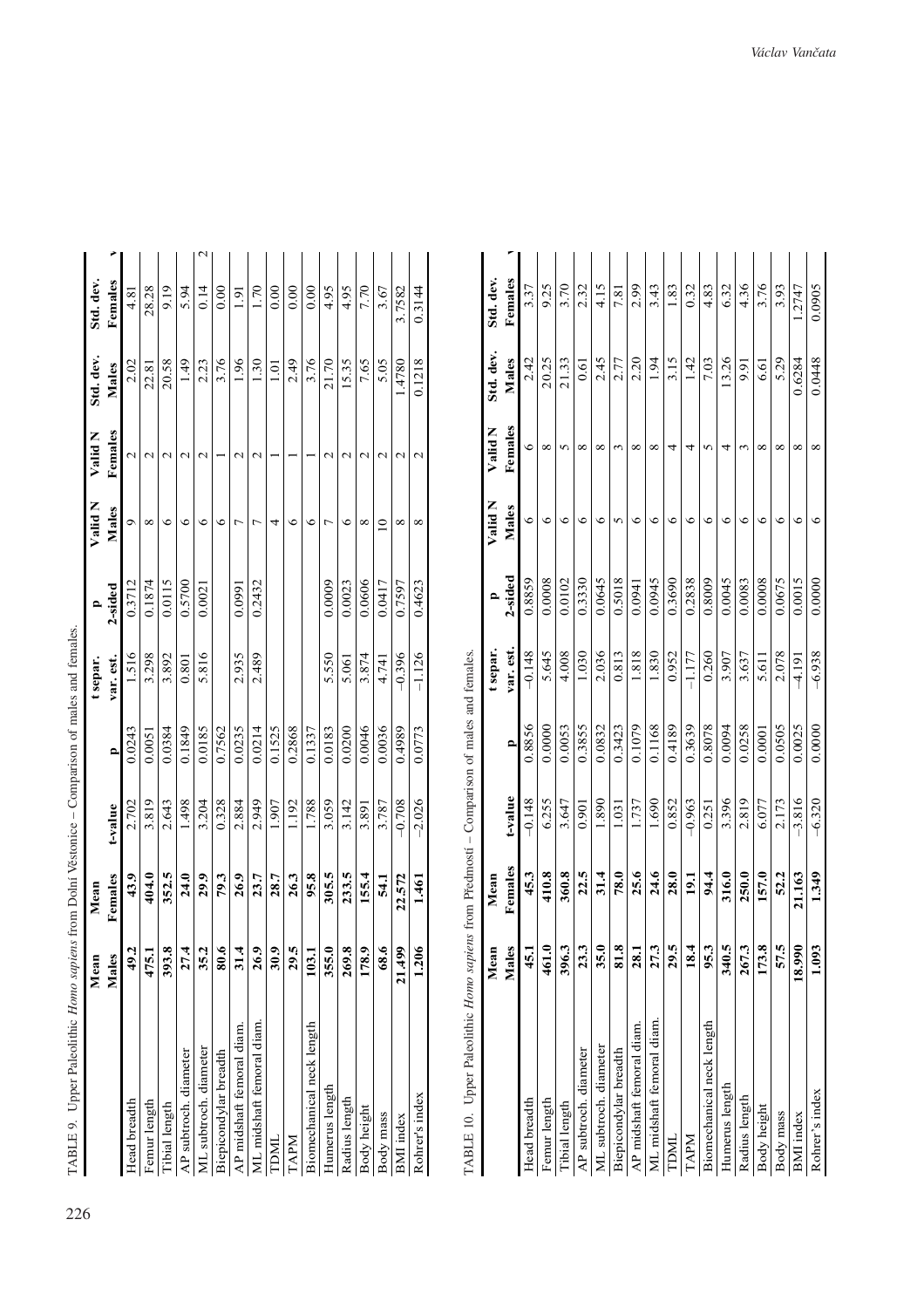

FIGURE 2. Body height and body mass (above) and BMI and Rohrer's index (below) for the Moravian Upper Paleolithic group (abbreviations for the examined individuals see *Table 1*).

relatively slim, mostly tall males and small or very small, mostly robust females (*Tables 7–10, Figure 2*). The pattern of body size and shape sexual dimorphism in Gravettian populations from Moravian regions does not correspond to the classical model of human sexual dimorphism, i.e. large robust males and small gracile females (see also Vančata 1997, Vančata, Charvátová 2001).

## **Comparative analysis of Central European and Mediterranean samples**

It is very important to learn what features of Central European and Pavlovian populations are general and which features are specific to the Moravian Gravettian *Homo sapiens*. To get more information on this problem we have made a comparative analysis of the body size and shape of the Central European and Mediterranean samples. The

results must be taken carefully because the described differences, if they were found, are in many cases over 5% up to 10% of probability level for the t-test (*Tables 11, 12*). So in a strict biostatistical sense most differences are not statistically significant for various reasons. A low number of individuals in a group is one of the most frequent reasons.

The analysis shows (*Tables 11, 13, Figures 3, 4, 5*) that Mediterranean Upper Paleolithic males were significantly taller (they are higher by almost 7 cm in average and some of them were extremely tall, *Tables 6a, 11*) and somewhat more robust (approximately by 7 kg heavier, *Tables 6a, 11*) than the Central European ones. The higher robusticity of the body in Mediterranean males, however, could be caused also by their higher body height. Mediterranean females are higher by 3 cm and heavier by 1 kg than the Central European ones (*Table 12, Figures 4, 5*). With the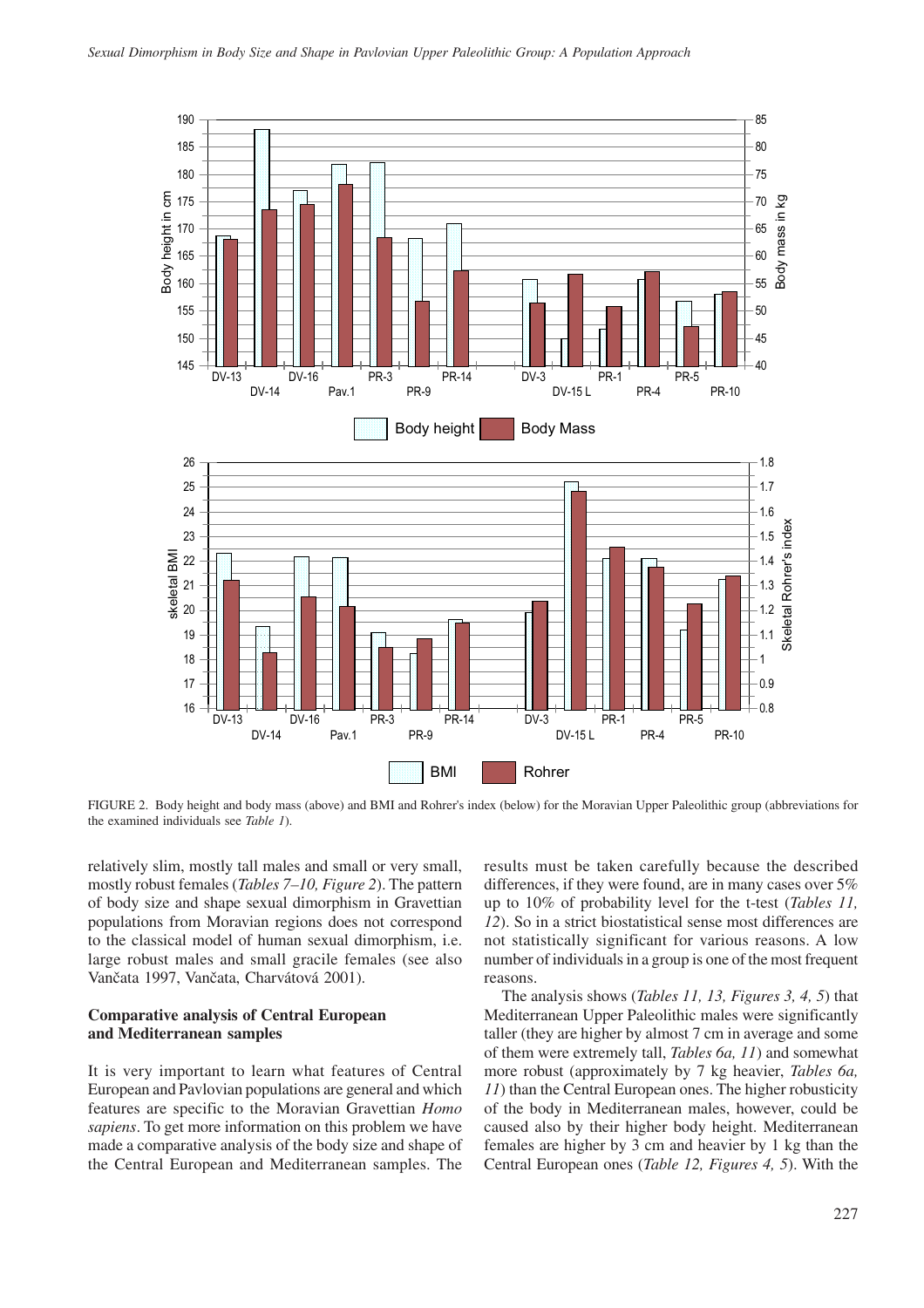| TABLE 11. Gravettian Upper Paleolithic |               | Homo sapiens – Comparison of Mediterranean and Central European males. |          |              |           |         |         |                 |                |           |  |
|----------------------------------------|---------------|------------------------------------------------------------------------|----------|--------------|-----------|---------|---------|-----------------|----------------|-----------|--|
|                                        | Mean          | Mean                                                                   |          |              | t separ.  | P       | Valid N | Valid N         | Std. dev.      | Std. dev. |  |
|                                        | Males N       | Males <sub>CE</sub>                                                    | t-value  | $\mathbf{r}$ | var. est. | 2-sided | Males M | Males CE        | <b>Males</b> M | Males CE  |  |
| Head breadth                           | 513           | 47.9                                                                   | 2.598    | 0.0161       | 2.549     | 0.0242  | ∞       | $\overline{17}$ | 3.12           | 2.97      |  |
| Femur length                           | 495.7         | 472.1                                                                  | 2.228    | 0.0360       | 2.040     | 0.0622  | σ       | $\frac{6}{1}$   | 30.32          | 22.28     |  |
| Tibial length                          | 414.3         | 399.3                                                                  | 1.442    | 0.1627       | 1.380     | 0.1853  |         | $\overline{4}$  | 30.66          | 21.29     |  |
| AP subtroch. diameter                  | 29.7          | 26.3                                                                   | 2.223    | 0.0401       | 2.998     | 0.0096  | 5       | $\vec{4}$       | 1.64           | 3.23      |  |
| ML subtroch. diameter                  | 38.3          | 35.1                                                                   | 2.911    | 0.0097       | 2.855     | 0.0245  |         | $\overline{4}$  | 2.17           | 2.09      |  |
| Biepicondylar breadth                  | 89.8          | 83.1                                                                   | 2.002    | 0.0637       | 1.761     | 0.1529  | 4       | $\overline{13}$ | 6.95           | 5.53      |  |
| AP midshaft femoral diam.              | 37.1          | 30.4                                                                   | 4.828    | 0.0002       | 9.411     | 0.0000  | 4       | $\frac{5}{2}$   | 0.25           | 2.74      |  |
| ML midshaft femoral diam               | 29.1          | 27.6                                                                   | 1.534    | 0.1425       | 1.632     | 0.1414  |         | $\overline{15}$ | 1.75           | 1.97      |  |
| TDML                                   | 28.2          | 30.6                                                                   | $-1.535$ | 0.1471       | $-1.505$  | 0.1928  | 4       | $\overline{2}$  | 2.81           | 2.70      |  |
| <b>NAPN</b>                            | 26.4          | 24.6                                                                   | 0.595    | 0.5603       | 1.029     | 0.3187  | 4       | $\overline{4}$  | 1.54           | 5.86      |  |
| Biomechanical neck length              |               | 99.7                                                                   |          |              |           |         |         | $\overline{4}$  |                | 6.33      |  |
| Humerus length                         | 349.8         | 350.1                                                                  | $-0.046$ | 0.9641       | $-0.044$  | 0.9657  | ∞       | $\overline{15}$ | 20.79          | 18.36     |  |
| Radius length                          | 264.9         | 270.3                                                                  | $-0.798$ | 0.4352       | $-0.692$  | 0.5110  | ∘       | $\overline{4}$  | 17.23          | 12.21     |  |
| Body height                            | 184.3         | 177.7                                                                  | 1.865    | 0.0750       | 1.701     | 0.1127  | σ       | $\frac{6}{1}$   | 10.24          | 7.41      |  |
| Body mass                              | 72.2          | 65.2                                                                   | 1.926    | 0.0647       | 1.714     | 0.1072  |         | $\frac{8}{18}$  | 12.21          | 7.40      |  |
| <b>BMI</b> index                       | $\frac{1}{6}$ | 20.5                                                                   | 1.754    | 0.0927       | 1.934     | 0.0661  | σ       | $\overline{2}$  | 1.16           | 1.64      |  |
| Rohrer's index                         | $\mathbf{r}$  | 1.2                                                                    | 0.462    | 0.6482       | 0.502     | 0.6206  | ᢦ       | $\frac{6}{1}$   | 0.08           | 0.10      |  |
|                                        |               |                                                                        |          |              |           |         |         |                 |                |           |  |

| ļ           |  |
|-------------|--|
| l<br>í      |  |
|             |  |
|             |  |
|             |  |
| l           |  |
|             |  |
| í<br>l<br>l |  |
| ₹           |  |
|             |  |
| I           |  |
| l<br>l      |  |
| l           |  |
| l<br>ׅ֘֒    |  |

TABLE 12. Gravettian Upper Paleolithic Homo sapiens - Comparison of Mediterranean and Central European females. TABLE 12. Gravettian Upper Paleolithic *Homo sapiens* – Comparison of Mediterranean and Central European females.

|                           | Mean   | Mean   |          |              | t separ.  |         | $V$ alid $N$ | $V$ alid $N$    | Std. dev.       | Std. dev.     |  |
|---------------------------|--------|--------|----------|--------------|-----------|---------|--------------|-----------------|-----------------|---------------|--|
|                           | Fe.Med | Fe. CE | t-value  | $\mathbf{r}$ | var. est. | 2-sided | Fe.Med.      | Fe. CE          | Fe. Med.        | Fe. CE        |  |
| Head breadth              | 43.0   | 45.0   | $-1.227$ | 0.2435       | $-1.317$  | 0.2123  | 6            | $\infty$        | 2.09            | 3.44          |  |
| Femur length              | 426.8  | 409.5  | 2.315    | 0.0363       | 2.141     | 0.0647  | ৩            | $\overline{a}$  | 17.24           | 12.79         |  |
| Tibial length             | 358.8  | 358.4  | 0.063    | 0.9510       | 0.056     | 0.9578  | 5            |                 | 13.94           | 6.29          |  |
| AP subtroch. diameter     | 27.7   | 22.8   | 2.786    | 0.0177       | 4.261     | 0.0021  | S            | $\overline{a}$  | $\overline{13}$ | 2.92          |  |
| ML subtroch. diameter     | 30.4   | 31.1   | $-0.304$ | 0.7666       | $-0.438$  | 0.6749  |              | $\overline{10}$ | 1.82            | 3.71          |  |
| Biepicondylar breadth     | 77.1   | 78.3   | $-0.288$ | 0.7847       | $-0.306$  | 0.7722  |              | 4               | 4.47            | -<br>41       |  |
| AP midshaft femoral diam. | 29.4   | 25.9   | 2.114    | 0.0581       | 3.226     | 0.0104  | ς            | $\overline{a}$  | 1.15            | 2.76          |  |
| ML midshaft femoral diam. | 26.8   | 24.4   | 1.271    | 0.2300       | 2.369     | 0.0420  | m            | $\overline{a}$  | 0.25            | 3.10          |  |
| DML                       | 27.0   | 28.1   | $-1.088$ | 0.3083       | $-1.088$  | 0.3083  |              | 5               | 1.59            | $\frac{1}{2}$ |  |
| <b>NADN</b>               | 27.3   | 20.6   | 2.330    | 0.0482       | 2.330     | 0.0587  | n            | S               | 5.68            | 3.20          |  |
| Biomechanical neck length | 86.8   | 94.6   | $-1.855$ | 0.1060       | $-1.455$  | 0.2416  | $\sim$       | ৩               | 8.80            | 4.36          |  |
| Humerus length            | 296.5  | 312.5  | $-1.692$ | 0.1291       | $-1.412$  | 0.2529  | 4            | ৩               | 21.79           | 7.64          |  |
| Radius length             | 236.7  | 243.4  | $-0.618$ | 0.5591       | $-0.506$  | 0.6475  | 3            | 5               | 21.73           | 9.86          |  |
| Body height               | 160.3  | 156.6  | 1.438    | 0.1723       | 1.320     | 0.2235  | ७            | $\overline{a}$  | 5.91            | 4.25          |  |
| Body mass                 | 53.9   | 52.5   | 0.448    | 0.6606       | 0.394     | 0.7039  |              | $\overline{a}$  | 8.50            | 3.77          |  |
| <b>BMI</b> index          | 22.005 | 21.445 | 0.581    | 0.5704       | 0.563     | 0.5857  | ७            | $\overline{a}$  | 2.0076          | 1.7850        |  |
| Rohrer's index            | 1.376  | 1.371  | 0.055    | 0.9566       | 0.055     | 0.9575  | ७            | $\overline{a}$  | 0.1476          | 0.1399        |  |
|                           |        |        |          |              |           |         |              |                 |                 |               |  |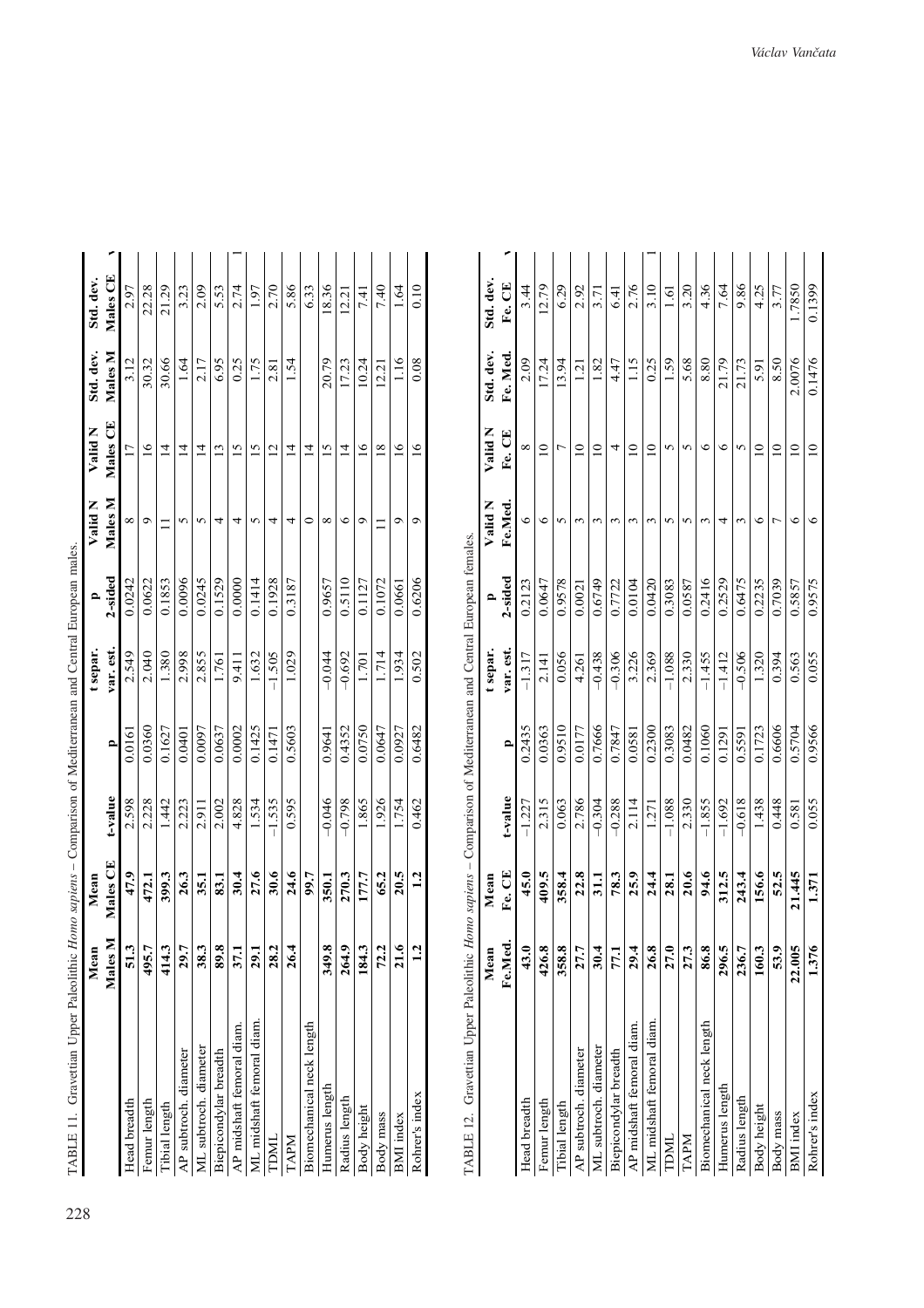| TABLE 13. Gravettian Upper Paleolithic <i>Homo supiens</i> – Comparison of Moravian Gravettian males and females |             |         |          |                                                |           |         |                 |                          |           |           |  |
|------------------------------------------------------------------------------------------------------------------|-------------|---------|----------|------------------------------------------------|-----------|---------|-----------------|--------------------------|-----------|-----------|--|
|                                                                                                                  | Mean        | Mean    |          |                                                | t separ.  | ≏       | Valid N         | Valid N                  | Std. dev. | Std. dev. |  |
|                                                                                                                  | Males       | Females | t-value  | $\mathbf{r}$                                   | var. est. | 2-sided | Males           | Females                  | Males     | Females   |  |
| Head breadth                                                                                                     | 47.9        | 45.0    | 2.185    | 0.0394                                         | 2.067     | 0.0610  | $\overline{17}$ | ${}^{\circ}$             | 2.97      | 3.44      |  |
| Femur length                                                                                                     | 472.1       | 409.5   | 8.066    | 0.0000                                         | 9.105     | 0.0000  | $\frac{6}{1}$   | $\overline{\phantom{0}}$ | 22.28     | 12.79     |  |
| Tibial length                                                                                                    | 399.3       | 358.4   | 4.913    | 0.0001                                         | 6.624     | 0.0000  | $\overline{4}$  | $\overline{ }$           | 21.29     | 6.29      |  |
| AP subtroch. diameter                                                                                            | <b>26.3</b> | 22.8    | 2.750    | 0.0117                                         | 2.799     | 0.0108  | $\overline{4}$  | $\overline{10}$          | 3.23      | 2.92      |  |
| ML subtroch, diameter                                                                                            | 35.1        | 31.1    | 3.388    | 0.0026                                         | 3.093     | 0.0086  | $\overline{4}$  | $\overline{10}$          | 2.09      | 3.71      |  |
| Biepicondylar breadth                                                                                            | 83.1        | 78.3    | 1.448    | 0.1681                                         | 1.333     | 0.2534  | $\frac{3}{2}$   | 4                        | 5.53      | 6.41      |  |
| AP midshaft femoral diam.                                                                                        | 30.4        | 25.9    | 4.019    | 0.0005                                         | 4.013     | 0.0007  | $\overline{15}$ | $\overline{10}$          | 2.74      | 2.76      |  |
| ML midshaft femoral diam                                                                                         | 27.6        | 24.4    | 3.131    | 0.0047                                         | 2.863     | 0.0125  | $\overline{5}$  | $\overline{a}$           | 1.97      | 3.10      |  |
| TDML                                                                                                             | 30.6        | 28.1    | 1.910    | 0.0755                                         | 2.354     | 0.0349  | $\overline{c}$  | $\sigma$                 | 2.70      | 1.61      |  |
| TAPM                                                                                                             | 24.6        | 20.6    | 1.461    | 0.1622                                         | 1.922     | 0.0768  | $\overline{4}$  | $\sim$                   | 5.86      | 3.20      |  |
| Biomechanical neck length                                                                                        | 99.7        | 94.6    | 1.766    | 0.0944                                         | 2.053     | 0.0592  | $\overline{4}$  | $\circ$                  | 6.33      | 4.36      |  |
| Humerus length                                                                                                   | 350.1       | 312.5   | 4.798    | 0.0001                                         | 6.634     | 0.0000  | $\overline{15}$ | 6                        | 18.36     | 7.64      |  |
| Radius length                                                                                                    | 270.3       | 243.4   | 4.412    | 0.0004                                         | 4.900     | 0.0008  | $\overline{4}$  | S                        | 12.21     | 9.86      |  |
| Body height                                                                                                      | 177.7       | 156.6   | 8.154    | 0.0000                                         | 9.209     | 0.0000  | $\overline{16}$ | $\overline{10}$          | 7.41      | 4.25      |  |
| Body mass                                                                                                        | 65.2        | 52.5    | 5.041    | 0.0000                                         | 6.006     | 0.0000  | $\overline{18}$ | $\overline{10}$          | 7.40      | 3.77      |  |
| <b>BMI</b> index                                                                                                 | 20.509      | 21.445  | $-1.369$ | 0.1835                                         | $-1.342$  | 0.1963  | $\overline{16}$ | $\overline{10}$          | 1.6405    | .7850     |  |
| Rohrer's index                                                                                                   | 1.156       | 1.371   | $-4.520$ | 0.0001                                         | $-4.210$  | 0.0008  | $\tilde{=}$     | $\overline{10}$          | 0.1033    | 0.1399    |  |
| Gravettian Upper Paleolithic Homo sapiens -<br>TABLE 14.                                                         |             |         |          | Comparison of Mediterranean males and females. |           |         |                 |                          |           |           |  |
|                                                                                                                  | Mean        | Mean    |          |                                                | t separ.  | ≏       | Valid N         | Valid N                  | Std. dev. | Std. dev. |  |
|                                                                                                                  | Males       | Females | t-value  | P                                              | var. est. | 2-sided | Males           | Females                  | Males     | Females   |  |
| Head breadth                                                                                                     | 51.3        | 43.0    | 5.571    | 0.0001                                         | 5.909     | 0.000   | ${}^{\circ}$    | 6                        | 3.12      | 2.09      |  |
| Femur length                                                                                                     | 495.7       | 426.8   | 5.009    | 0.0002                                         | 5.589     | 0.0001  | $\circ$         | $\circ$                  | 30.32     | 17.24     |  |
| Tibial length                                                                                                    | 414.3       | 358.8   | 3.814    | 0.0019                                         | 4.975     | 0.0002  | Ξ               | $\sim$                   | 30.66     | 13.94     |  |
| AP subtroch. diameter                                                                                            | 29.7        | 27.7    | 1.810    | 0.1203                                         | 1.971     | 0.1058  | 5               | 3                        | 1.64      | 1.21      |  |
| ML subtroch. diameter                                                                                            | 38.3        | 30.4    | 5.251    | 0.0019                                         | 5.518     | 0.0027  | S               | $\sim$                   | 2.17      | 1.82      |  |
| Biepicondylar breadth                                                                                            | 89.8        | 171     | 2.732    | 0.0412                                         | 2.930     | 0.0326  | 4               | $\sim$                   | 6.95      | 4.47      |  |
| AP midshaft femoral diam.                                                                                        | 37.1        | 29.4    | 13.403   | 0.0000                                         | 11.403    | 0.0076  | 4               | $\epsilon$               | 0.25      | 115       |  |
| ML midshaft femoral diam.                                                                                        | 29.1        | 26.8    | 2.229    | 0.0673                                         | 2.937     | 0.0425  | 5               | $\epsilon$               | 1.75      | 0.25      |  |
| TDML                                                                                                             | 28.2        | 27.0    | 0.805    | 0.4472                                         | 0.754     | 0.485   | 4               | $\sigma$                 | 2.81      | 1.59      |  |

| i<br>control                                                                     |
|----------------------------------------------------------------------------------|
| an ann an                                                                        |
|                                                                                  |
| ֖֖ׅׅ֧ׅ֖֧ׅ֧ׅ֧ׅ֧֚֚֚֚֚֚֚֚֚֚֚֚֚֚֚֚֚֚֚֚֚֚֚֚֚֚֚֚֚֚֚֚֡֝֝֬֝֝֝֬֝֬֝֬<br>l                  |
|                                                                                  |
|                                                                                  |
| ֖֖֧֧֧֧֧֧֧֧֧֧֪֧֪֪֪֪֚֚֚֚֚֚֚֚֚֚֚֚֚֚֚֚֚֚֚֚֚֚֚֚֚֚֚֚֚֡֝֝֓֝֓֝֓֬֝֓֝֬֝֬֝֓֝֬֝֬֝֬֝֬֝֬֝֬֝֬֝֬ |
| ć                                                                                |
| l                                                                                |
| l<br>j                                                                           |
| l                                                                                |
|                                                                                  |
| ֧֢ׅ֦֧ׅ֧֧ׅ֧֧֧֧֧ׅ֧ׅ֧֛֧֛֛֧֛֧֛֚֚֚֚֚֚֚֚֚֚֚֚֚֚֚֚֚֚֚֬֘֜֓֓֜֓֟֓֟֓֝֟֓֜֜֓֓֜֓֓               |
|                                                                                  |
|                                                                                  |
| ļ<br>$\ddot{\tilde{\zeta}}$<br>l                                                 |
| j<br>Ì                                                                           |
|                                                                                  |
|                                                                                  |
| j<br>l                                                                           |
| $\frac{1}{2}$                                                                    |
|                                                                                  |
| <br> <br> <br>그                                                                  |

|                           | Mean                   | Mean    |          |                | t separ.  |         | Valid N      | Valid N    | Std. dev. | Std. dev. |
|---------------------------|------------------------|---------|----------|----------------|-----------|---------|--------------|------------|-----------|-----------|
|                           | <b>Males</b>           | Females | t-value  | $\overline{a}$ | var. est. | 2-sided | Males        | Females    | Males     | Females   |
| Head breadth              | 1.3<br>n               | 43.0    | 5.571    | 0.000          | 5.909     | 0.0001  | ${}^{\circ}$ | $\circ$    | 3.12      | 2.09      |
| Femur length              | 495.7                  | 426.8   | 5.009    | 0.0002         | 5.589     | 0.0001  | ٥            | $\circ$    | 30.32     | 17.24     |
| Tibial length             | 414.3                  | 358.8   | 3.814    | 0.0019         | 4.975     | 0.0002  |              | $\sqrt{2}$ | 30.66     | 13.94     |
| AP subtroch. diameter     | 9.7                    | 27.7    | 1.810    | 0.1203         | 1.971     | 0.1058  | 5            |            | 1.64      | 1.21      |
| ML subtroch. diameter     | 8.3<br>بي              | 30.4    | 5.251    | 0.0019         | 5.518     | 0.0027  | 5            | 3          | 2.17      | 1.82      |
| Biepicondylar breadth     | 9.8<br>õõ              | 77.1    | 2.732    | 0.0412         | 2.930     | 0.0326  | 4            |            | 6.95      | 4.47      |
| AP midshaft femoral diam. | $\overline{7.1}$<br>مع | 29.4    | 13.403   | 0.0000         | 11.403    | 0.0076  | 4            | S          | 0.25      | 1.15      |
| ML midshaft femoral diam  | 5.1<br>Ñ               | 26.8    | 2.229    | 0.0673         | 2.937     | 0.0425  | 5            |            | 1.75      | 0.25      |
| TDML                      | 28.2                   | 27.0    | 0.805    | 0.4472         | 0.754     | 0.4851  | 4            | $\sqrt{2}$ | 2.81      | 1.59      |
| <b>NdVL</b>               | 6.4                    | 27.3    | $-0.309$ | 0.7661         | $-0.345$  | 0.7442  | 4            |            | 1.54      | 5.68      |
| Biomechanical neck length |                        | 86.8    |          |                |           |         | 0            | 3          |           | 8.80      |
| Humerus length            | 349.8                  | 296.5   | 4.122    | 0.0021         | 4.051     | 0.0067  | ${}^{\circ}$ | 4          | 20.79     | 21.79     |
| Radius length             | 264.9                  | 236.7   | 2.145    | 0.0691         | 1.964     | 0.1443  | ७            | $\sim$     | 17.23     | 21.73     |
| Body height               | 184.3                  | 160.3   | 5.165    | 0.0002         | 5.751     | 0.0001  | ం            | ७          | 10.24     | 5.91      |
| Body mass                 | 72.2                   | 53.9    | 3.455    | 0.0033         | 3.749     | 0.0018  |              |            | 12.21     | 8.50      |
| BMI index                 | 21.598                 | 22.005  | $-0.501$ | 0.6246         | $-0.449$  | 0.6667  | o            | ৩          | 1.1591    | 2.0076    |
| Rohrer's index            | $\overline{1}$         | 1.376   | $-3.483$ | 0.0040         | $-3.074$  | 0.0180  | ٥            | $\circ$    | 0.0771    | 0.1476    |
|                           |                        |         |          |                |           |         |              |            |           |           |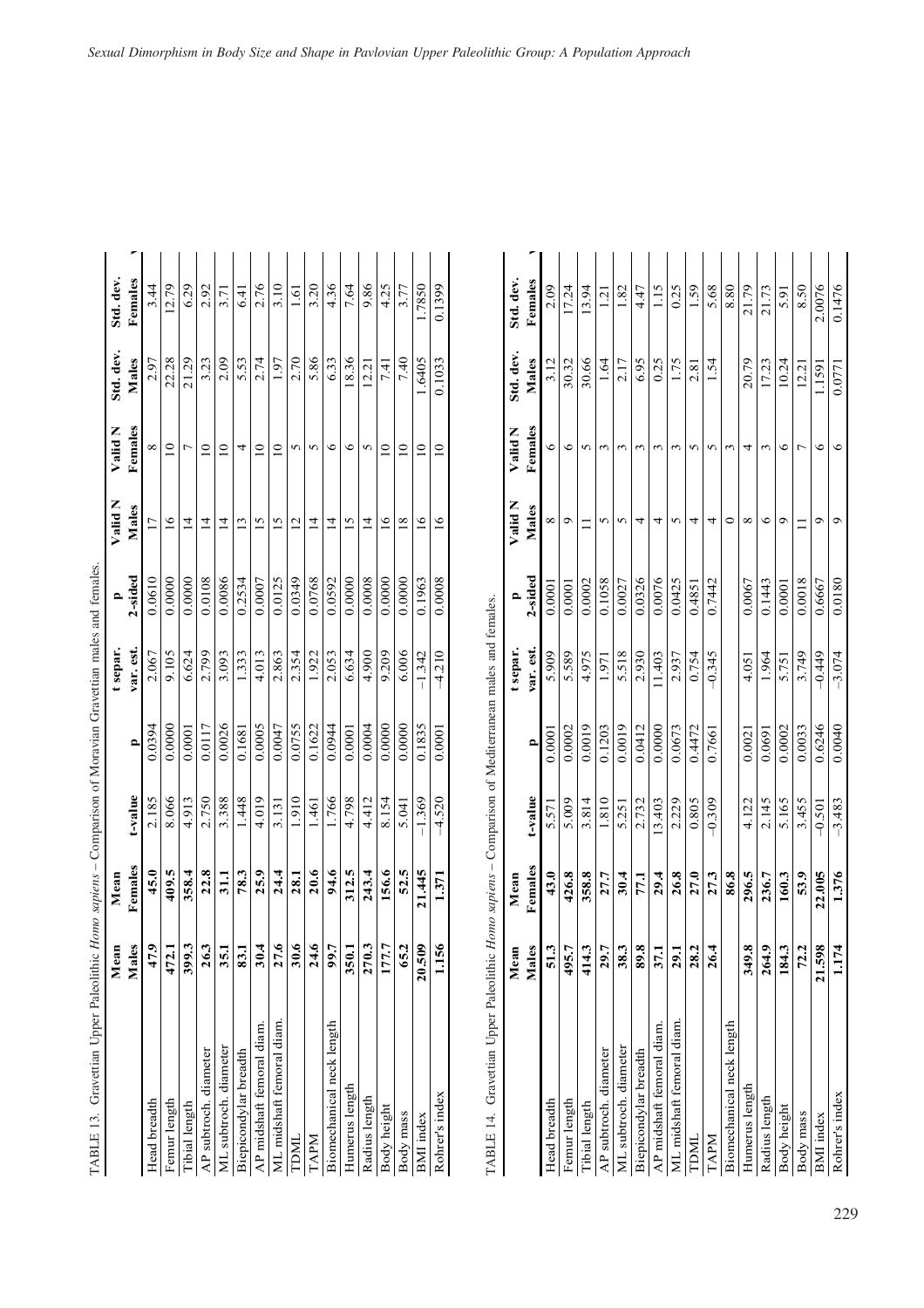

FIGURE 3. Body height and body mass (above) and BMI and Rohrer's index (below) for the European Gravettian Upper Paleolithic *Homo sapiens* (abbreviations for the examined individuals see *Table 1*).

exception of some femoral parameters, the female skeletons from Central Europe and Mediterranean regions are metrically very similar (*Figures 12, 13*). If we analyze the character of sexual dimorphism, it is exactly the same in both examined populations at least in metrical features (*Figures 13, 14*).

However, the detailed analysis of individual metric traits shows also some specific differences among the Central European and Mediterranean groups. While the femoral head is significantly larger in Mediterranean males than in the Central European ones, the situation is opposite in the females where the head is somewhat larger in Central European females (*Table 11, Figure 5*). Tibia and the upper limb bones are relatively longer in both Central European males and namely in Central European females (*Tables 11, 12, Figures 6, 7*). We have found also important differences on the femoral diaphyses. The subtrochanteric region is much more flattened in the Central European Gravettian males and namely in females in comparison to the Mediterranean ones (*Tables 11, 12*). The femoral diaphysis in the midshaft region is markedly flattened in the Mediterranean males and females, but it is almost rounded in Central European ones (*Tables 11, 12, Figure 8*).

Slight differences in the pattern of sexual dimorphism can be also found between the Central European and Mediterranen groups. The differences between Mediterranean males and females seem to be more in size than in shape, while important differences between Central European males and females are both in size and in shape (*Tables 13, 14*).

The detailed analysis of the examined individuals from the Mediterranean population has shown one important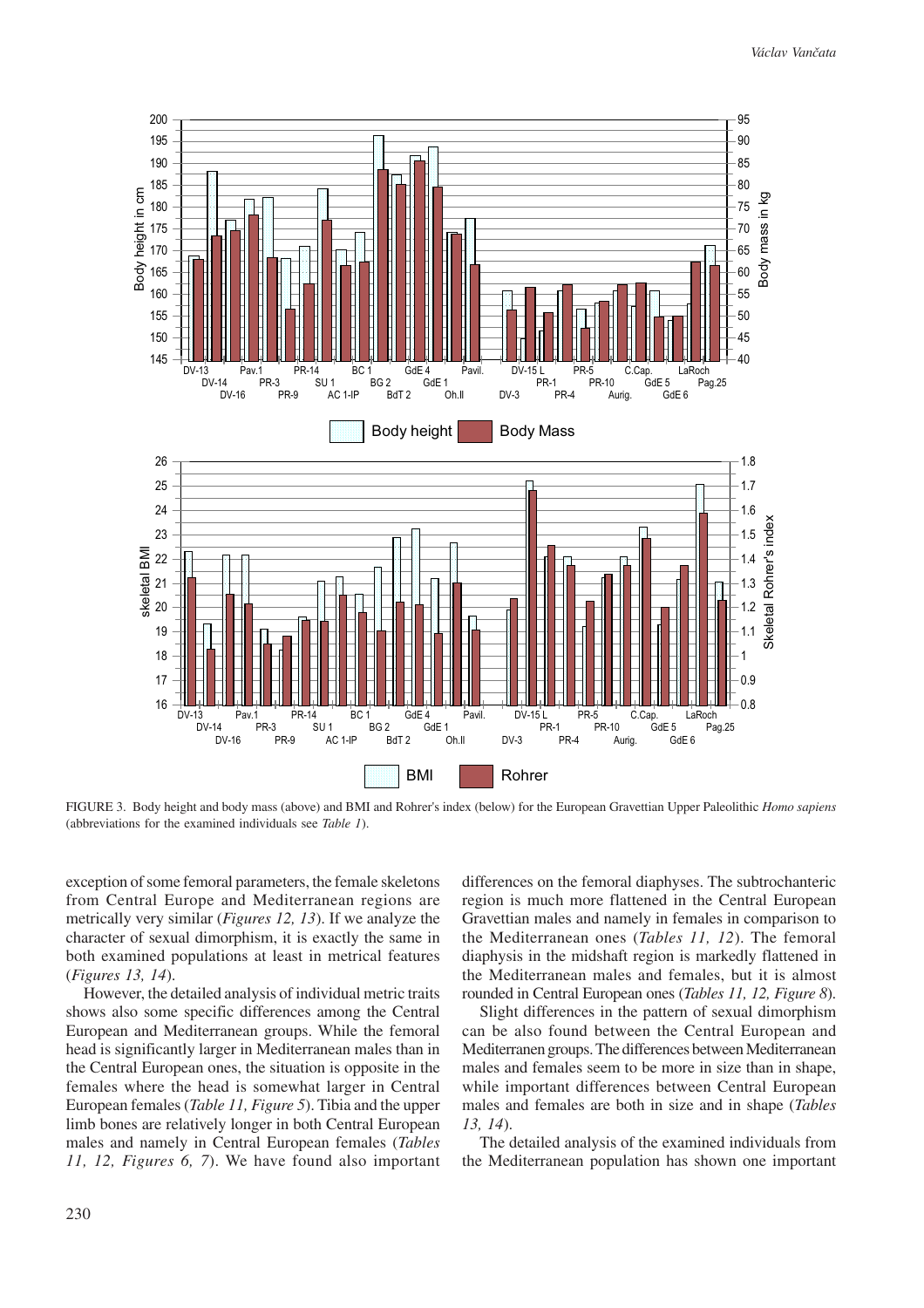

FIGURE 4. Body height and body mass in males and females in Central European and Mediterranean Gravettian Upper Paleolithic groups (Medit. – Mediterranean group, CE – Central European group; SD – standard deviation, SE – standard error of mean; outliers – cases out of one SD interval).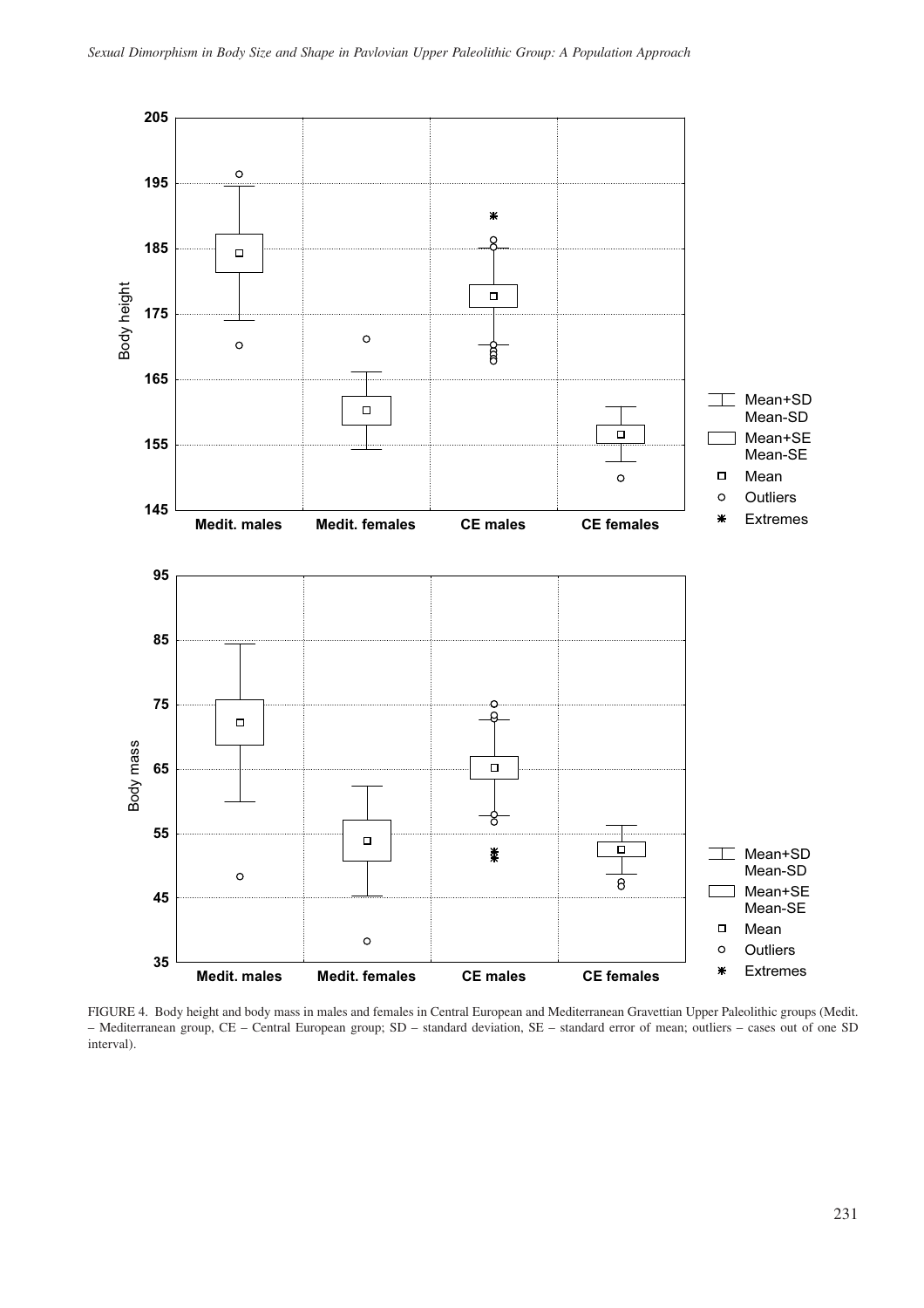

FIGURE 5. Skeletal Rohrer's index and femoral head breadth in males and females in Central European and Mediterranean Gravettian Upper Paleolithic groups (Medit. – Mediterranean group, CE – Central European group; SD – standard deviation, SE – standard error of mean; outliers – cases out of one SD interval).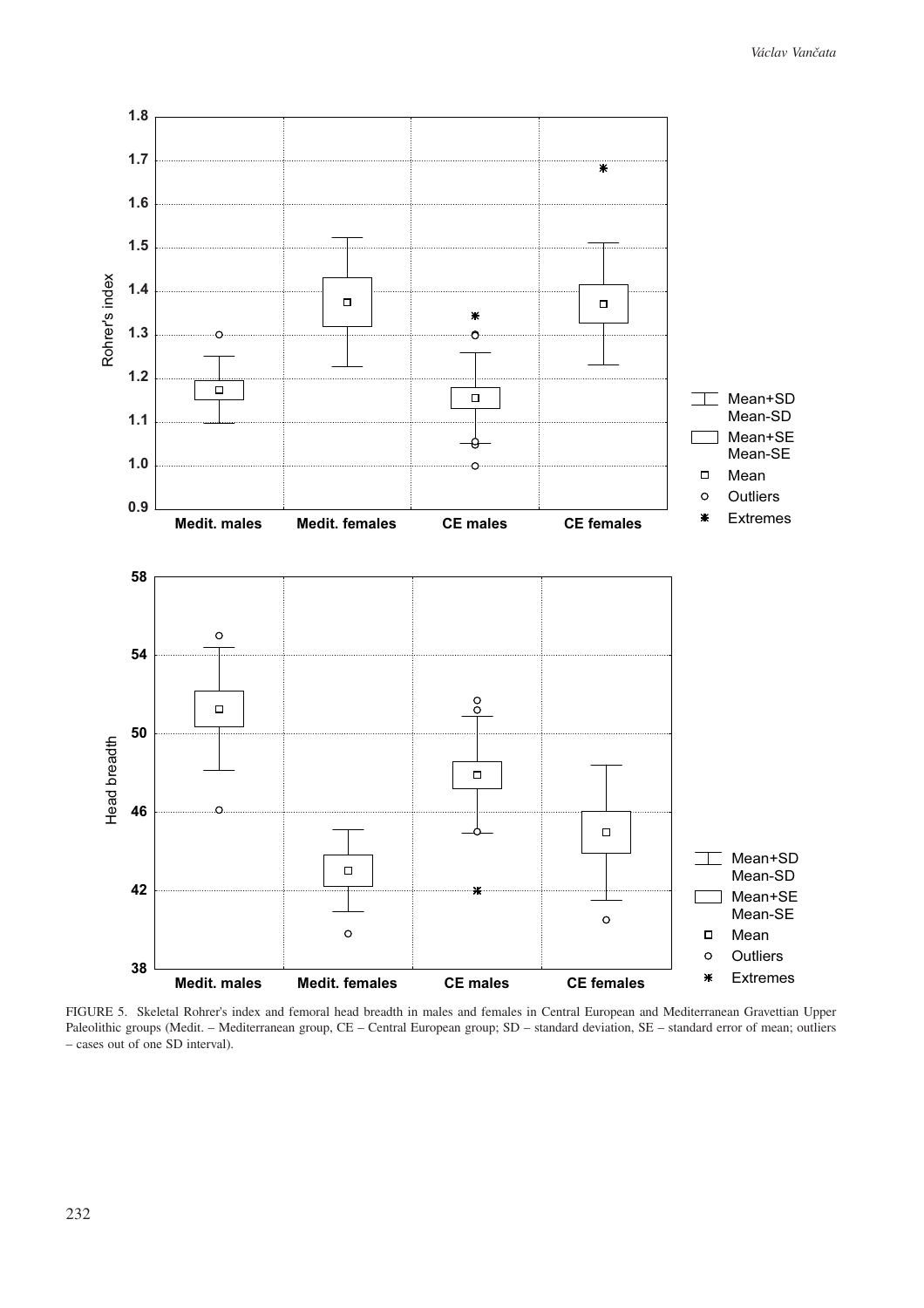

FIGURE 6. Length of femur and tibia in males and females in Central European and Mediterranean Gravettian Upper Paleolithic groups (Medit. – Mediterranean group, CE – Central European group; SD – standard deviation, SE – standard error of mean; outliers – cases out of one SD interval).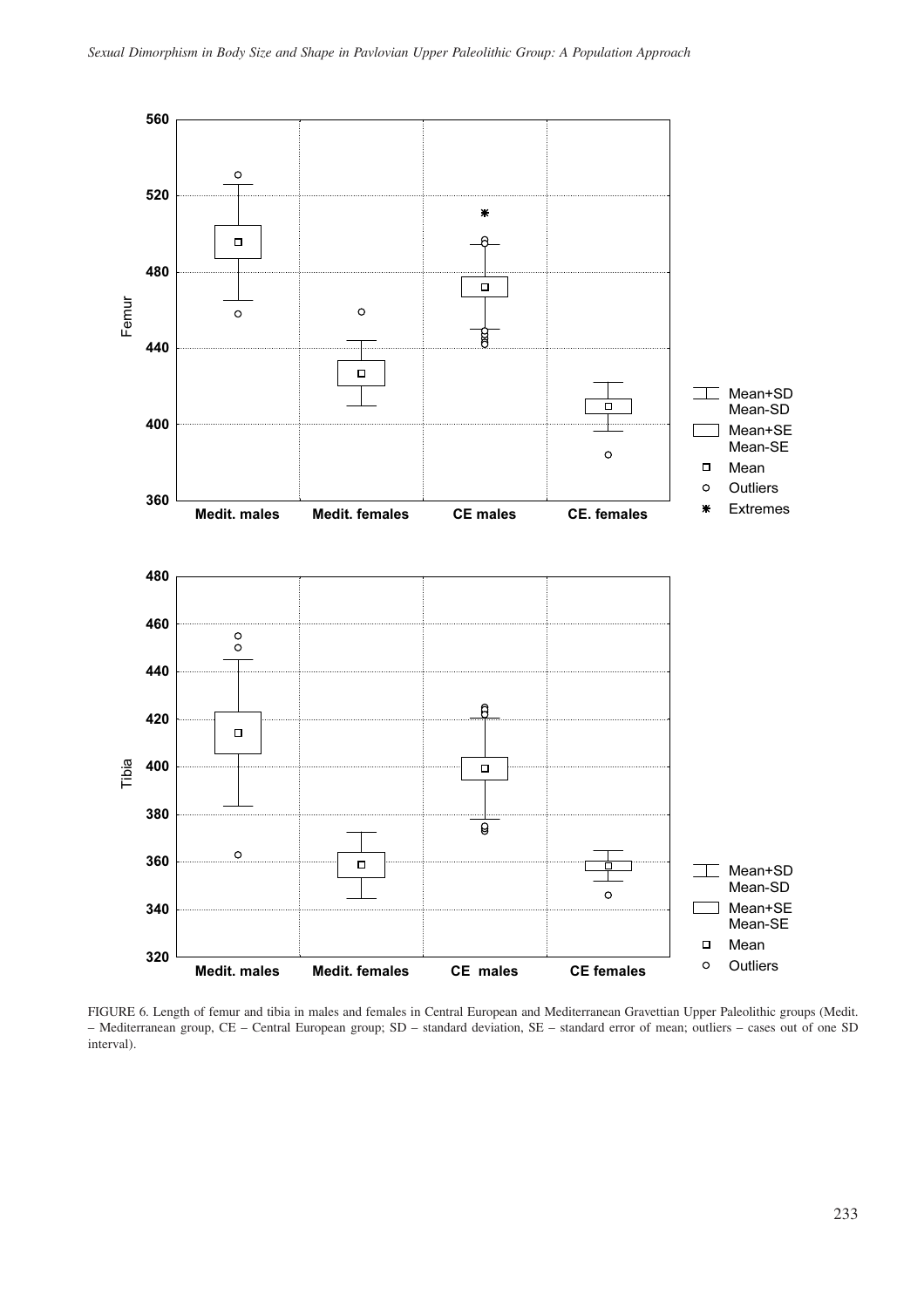

FIGURE 7. Length of humerus and radius in males and females in Central European and Mediterranean Gravettian Upper Paleolithic groups (Medit. – Mediterranean group, CE – Central European group; SD – standard deviation, SE – standard error of mean; outliers – cases out of one SD interval).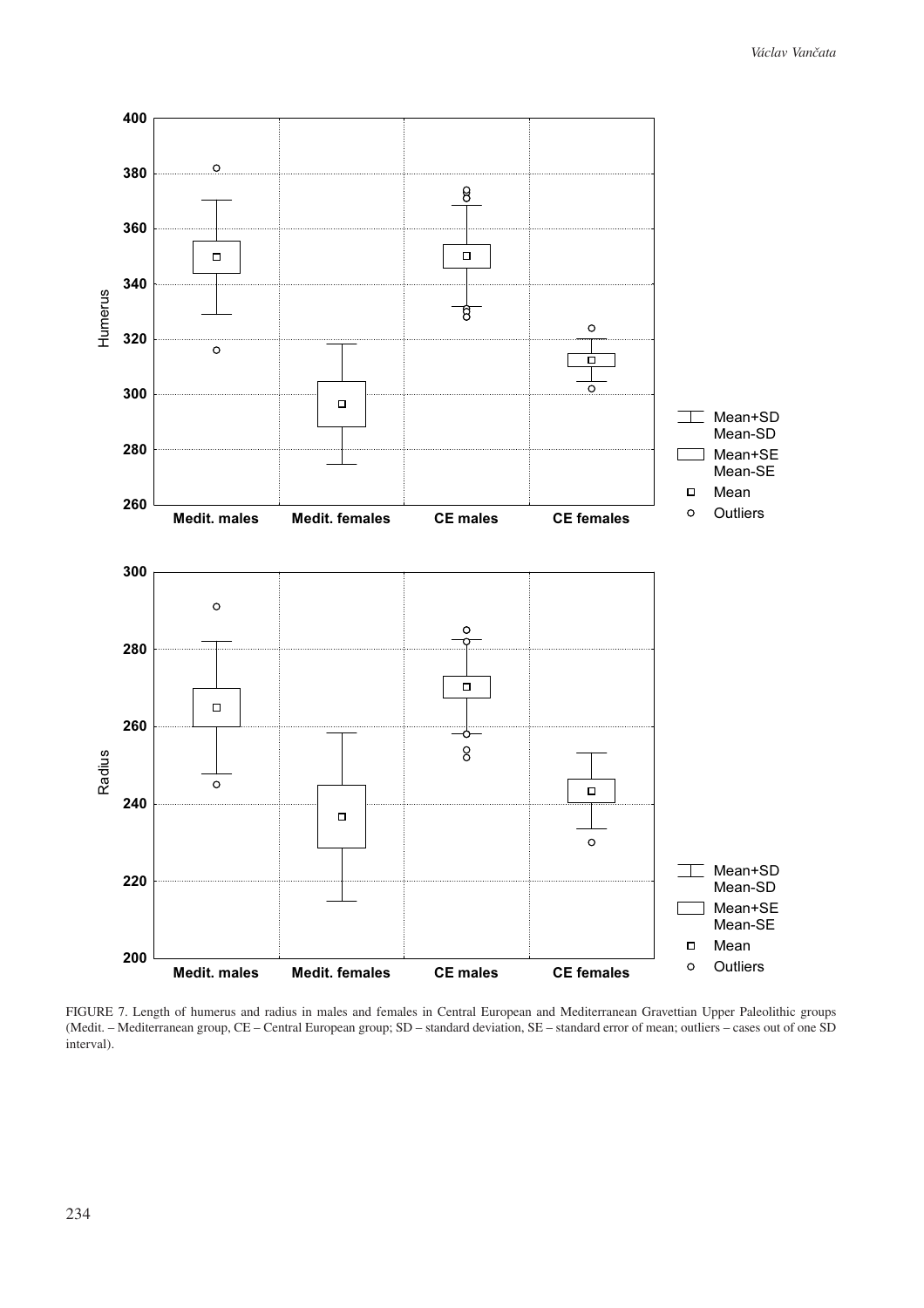

FIGURE 8. Medio-lateral and antero-posterior midshaft diameters of femoral diaphysis in males and females in Central European and Mediterranean Gravettian Upper Paleolithic groups (Medit. – Mediterranean group, CE – Central European group; SD – standard deviation, SE – standard error of mean; outliers – cases out of one SD interval).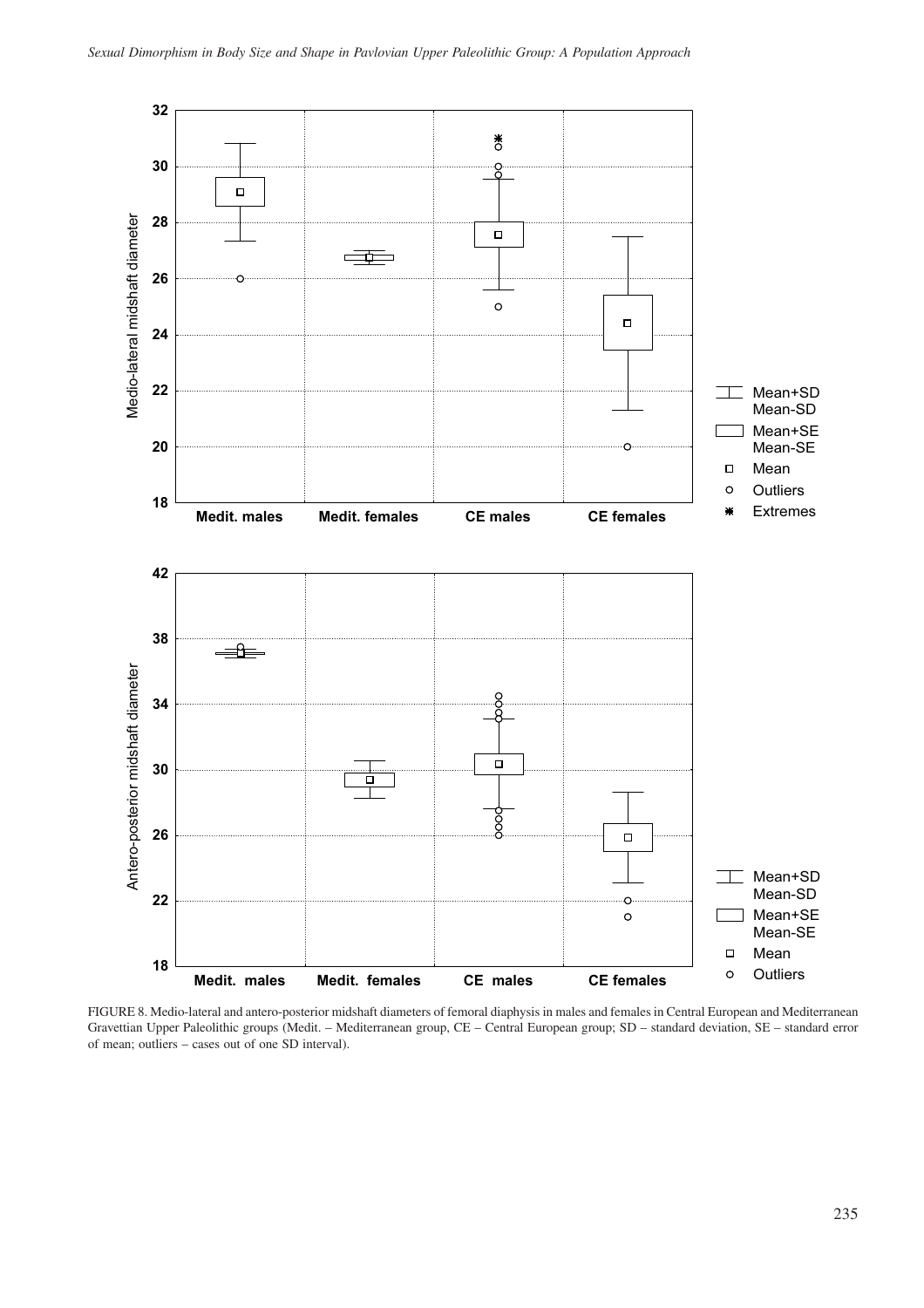feature in females. Similarly to the Central European population, we have found also a hyper-robust female (La Rochette) and one very slim female (Grotte des Enfants 5) in the Mediterranean sample (*Tables 6a, 6b*).

#### **DISCUSSION AND CONCLUSIONS**

The problems of sexual dimorphism in Upper Paleolithic *Homo sapiens* have been discussed by numerous authors (e.g. Aiello, Dean 1990, Formicolla 1993, Formicolla, Giannecchini 1999, Frayer 1980, 1981, Frayer, Wolpoff 1985, Holliday 1995, 1997, Jacobs 1985, Novotný 1994, Piontek 1999, Piontek, Vančata 2002, Ruff 1991, Ruff *et al.* 1997, Sládek 2000, Trinkaus, Jelinek 1997, Vančata 1988, 1993, 1997, Wolpoff 1999). In fact there is no definitive consensus about the method of sexing of this sample. Some propose features based on body shape (Ruff 1991, Ruff *et al.* 1997), others features based on recent *Homo sapiens* sexual differences (Frayer 1980, 1981, Frayer, Wolpoff 1985, Jacobs 1985, Wolpoff 1999). Various combinations of both approaches are proposed as well (Formicolla, Giannecchini 1999, Holliday 1995, 1997, Novotný 1994, Porter 1999, Sládek 2000, Vančata 1988, 1993).

There is no doubt that the character of sexual dimorphism in the Gravettian European *Homo sapiens* is not identical with that of recent or post-Paleolithic human populations (Conroy 1997, Formicolla, Giannecchini 1999, Frayer, Wolpoff 1985, Holliday 1995, 1997, Jacobs 1985, 1993, Vančata 1988, 1993, Wolpoff 1999) and the "classical approaches" of sexing on the basis of recent population models are not really useful (cf. e.g., Formicolla 1983, 1993, Formicolla, Franceschi 1996, Formicolla, Giannecchini 1999, Ruff *et al.* 1997, Vančata 1993, 1997). Therefore, we have proposed a different approach to the sexual diagnosis in fossil hominid populations based on body size, body shape and limb proportions differences (see also Piontek, Vančata 2002, Vančata 1996, 1997, Vančata, Charvátová 2001) that is free of *à priori* sexual assessments and prejudgements.

This approach has helped us to analyze body size, body shape and basic body proportions in Pavlovian and Předmostí samples as general body parameters that should be based on different ontogenetic pathways in males and females. We have found that Moravian Gravettian males and females differ mainly in body size, body built and epiphyseal robusticity. Males are tall and relatively slim, while females are small or very small and mostly robust or very robust.

The character of body size and body shape of the whole examined Upper Paleolithic sample and the supposed character of sexual dimorphism confirms our conclusions concerning Pavlovian skeletal remains and those of Předmostí sample as well (*Tables 6a, 6b, 6c, 6d, 11, 12, Figures 3–8*). The specific character of sexual dimorphism, i. e. tall slim males and namely small robust and hyperrobust females, was probably caused by the strong sexual selection of the somatotype of females (Vančata 1997).

The somatotype we have described in the Gravettian females could be more convenient for the prolonged maternal care that is supposed in the Upper Paleolithic hunters-gatherers way of life in PGM period and also for the regular starvation of females during winter period, when the food resources could be very limited (Přívratský, Vančata 1996).

However, how to explain the presence of slim females in the sample of very robust females and how could the unusual robusticity in most females have originated? Answering these questions is extraordinary important to clearly define the character and variability of basic body size parameters of the examined Upper Paleolithic females.

First, we have to state that besides the marked differences in body robusticity among the slim and robust females (*Figures 2, 3, Table 6a*), there are also numerous similarities, like body height and proportions (*Tables 6b, 6c, 6d*, Vančata 1997). Second, very slim individuals can be found also in the male Gravettian skeletal sample, DV-14 for example, however, there are no really hyperrobust males (*Tables 6a, 6b, 6c, 6d*, Vančata 1997) who are quite usual in post-Paleolithic populations (Jacobs 1993, Vančata, Charvátová 2001).

We have proposed the model based on our study of ontogeny and growth of macaques and apes (Vančata *et al.* 1999, 2000a, 2000b, 2001, Vančata, Vančatová 2002, Vančatová *et al.* 1999a, 1999b). A specific adolescent spurt that causes additional growth of skeleton and body mass has been described in most female individuals of the studied macaque groups from the Konárovice and Sochi primate centers, also been influenced by the genetic profile and its variability in a given population (Vančata *et al.* 2001).

However, some individuals stop the growth immediately after the puberty and some even accelerate growth after puberty (Vančata *et al.* 2001). As the ethological study has shown (Vančata *et al.* 2000a, 2000b, Vančata, Vančatová 2002, Vančatová *et al.* 1999b), some of the differences are probably correlated with a social status of the individual and, consequently, sexual selection of individuals with certain body parameters can be one of the important mechanisms in life history of the group of higher primates. Adolescent spurt, however, for post-pubertal males, has also been proved in our study of ape ontogeny (Vančata, Vančatová 2002, Vančatová *et al.* 1999a).

A similar adolescent spurt can be supposed in the Gravettian Upper Paleolithic females. It was based most probably on specific behavioural and ontogenetic mechanisms in Gravettian populations, closely connected with their ecology and way of life. This life history pattern resulted, as it is shown by the results of our study (*Table 6a, Figure 3*), in a higher incidence of a robust body built among the Gravettian Upper Paleolithic females, while the slim females became relatively exceptional. Such specific somatotype in Gravettian females, partly of hereditary and partly of a social nature, could become easily a subject of sexual selection in small social units of the Gravettian Upper Paleolithic humans.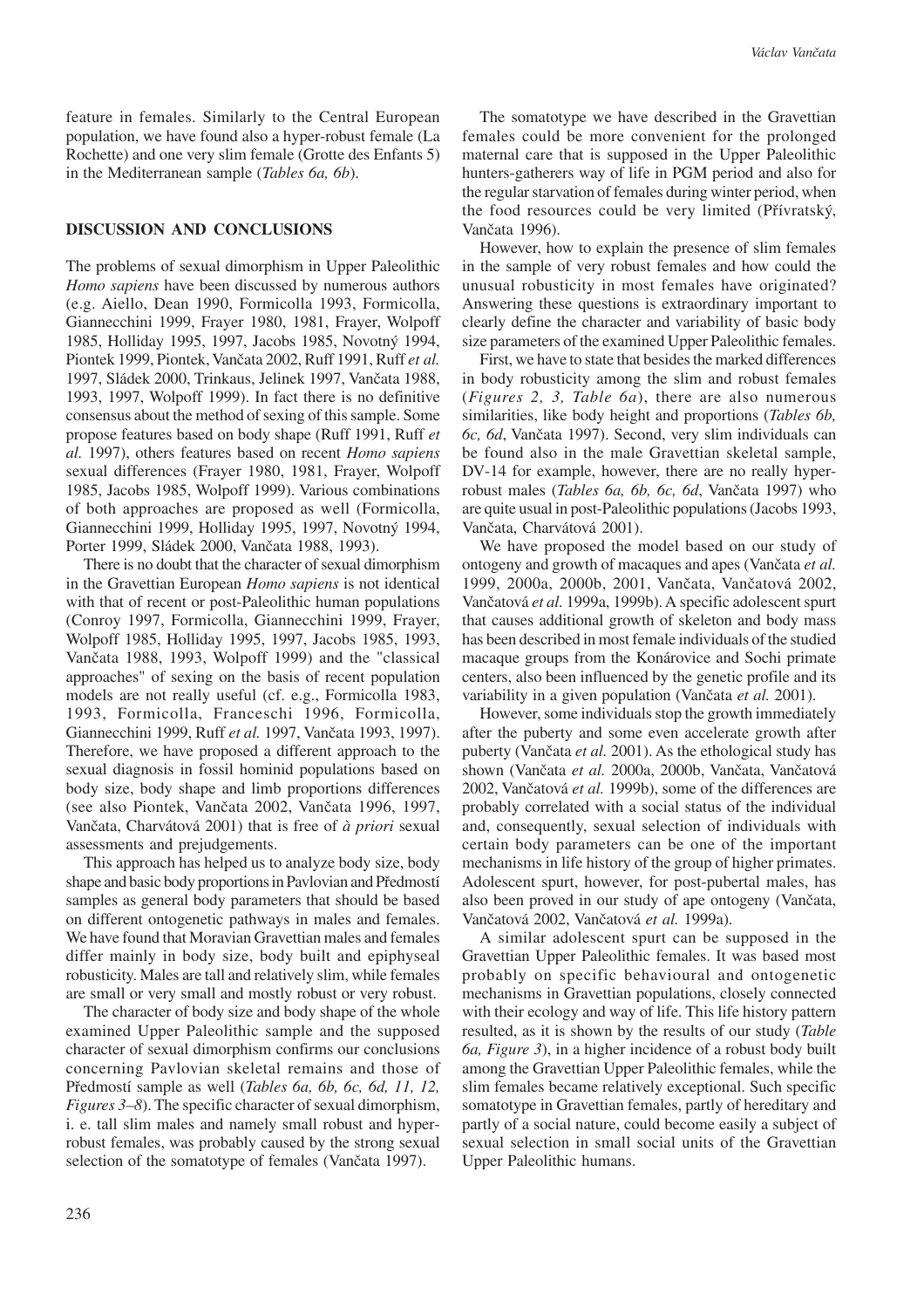We can conclude that the Pavlovian skeletal remains are compatible by their reconstructed body size and body shape with other Upper Paleolithic populations in both Central Europe and in Europe as a whole. Moravian Gravettian males are significantly smaller and somewhat less robust than those from the Mediterranean region. Central European Gravettian females were also smaller than those from the Mediterranen region, but they were more robust.

General pattern of sexual dimorphism in Pavlovian skeletal sample is basically identical with that of other examined Gravettian groups from Central Europe and Mediterranean region, where skeletal remains of females occurred. Despite some local variability and specific features in individual regional groups, the basic pattern of sexual dimorphism described for the Pavlovian Gravetian skeletal population, i.e. relatively slim tall males and small usually robust females, has remained the same. The occurrence of slim females in all the examined Gravettian samples could be explained by a deceleration of pubertal and/or adolescent spurt in some females, resulting in their lower robusticity in body built. This phenomenon has also been described in our growth study of *Macaca mulatta* (Vančata *et al.* 2000a, 2001, unpublished data – research project GA ČR 206/99/1697), showing that some females stop the growth during puberty without any adolescent spurt.

The only open problem is the sex assessment of the Dolní Věstonice 15 pathological individual. There are many different opinions on the sex of this pathological individual based on cranium, pelvis, long bones or metrical trait analyses (e.g. Černý 1994, Kuklík 1994, Jelínek 1987, Klíma 1987, Novotný 1994, Sládek 2000, Vančata 1993, 1994, 1997, Vlček 1992, 1994, Wolpoff 1999) where the sexing varies from female to male sex. Many really contradictory statements have appeared since the discovery of the triple burial in Dolní Věstonice. It seems that sexing of DV-15 on the basis of individual traits or skeletal parts, like cranium or pelvis, is not able to solve this problem and, consequently, we prefer sexing connected with the ontogenetic development and sexual differentiation in ontogeny, i.e. sexing based on the body size and shape parameters. In this light, the enigmatic Dolní Věstonice 15 individual has, despite extensive pathologies, clearly female character.

## **ACKNOWLEDGEMENTS**

I would like to thank to Jiří Svoboda and Vladimír Sládek (Archaeological Institute CAS Dolní Věstonice), Galina Vyatseslavovna Lebedinskaya and Marina Butovskaya (Institute of Ethography RAS, Moscow), Alexander Kozintzev (Institute of Achaeology RAS, St. Petersburg), Míla Dobisíková Vítězslav Kuželka and Emanuel Vlček (National Museum Prague), Jan Jelínek and Marta Dočkalová (Anthropos Institute, Brno) and Thomas Weber (Landesmuseum Halle) for making possible to study Gravettian Upper Paleolithic fossil material and casts. We are really indebted to Erik Trinkaus and Trent Holliday for the sending of unpublished data on Paleolithic and Mesolithic populations.

I have been grateful for the detailed discussions on various topics concerning Upper Paleolithic and body size to (alphabetically): Alan Bilsborough, Pavel Bláha, Barry Bogin, Jaroslav Brůžek, Jan Beneš, Giuseppe D'Amore, Míla Dobisíková, Marta Dočkalová, Vincenzo Formicolla, David Frayer, Karel Hajniš, Winfried Henke, Trent Holliday, Jan Jelínek, Maria Kaczmarek, Alexander Kozintzev, Vladimír Novotný, Janusz Piontek, Vladimir Přívratský, Karen Rosenberg, Brian Shea, Vladimír Sládek, Jiří Svoboda, Milan Stloukal, Petr Škrdla, Ian Tattersaal, Erik Trinkaus, Milford Wolpoff.

This research has been supported by the Grant Agency of the Czech Republic – grant projects No. 206/96/0166 and 206/99/1697.

#### **REFERENCES**

- AIELLO L., DEAN C., 1990: *An Introduction to Human Evolutionary Anatomy*. Academic Press, London, San Diego.
- AIELLO L. C., WOOD B. A., 1994: Cranial variables as predictors of Hominine body mass. *Amer. J. of Phys. Anthrop.* 95: 409– 426.
- BRÄUER G., 1989: The evolution of modern humans: A comparison of the African and non-African evidence. In: P. Mellars, C. B. Stringer (Eds): *The Human Revolution: Behavioural and Biological Perspectives on the Origins of Modern Humans.* Pp. 123–154. Edinburgh University Press, Edinburgh.
- ČERNÝ M., 1994: Stanovení pohlaví na patních a stehenních kostech koster z Dolních Věstonic. *Časopis Národního Musea, řada přírodovědná* 159: 130–135.
- CIESLIK J., KACZMAREK M., KALISZEWSKA-
- DROZDOWSKA M. D., 1994: *Dziecko Poznańskie '90.* Bogucki, Wydawnictwo naukowe, Poznań.
- CONROY G. C., 1997: *Reconstructing Human Origins*. W. W. Norton and Company, New York.
- CHURCHILL S. E., 1994: *Human Upper Body Evolution in the Eurasian Later Pleistocene*. Ph.D. thesis. University of New Mexico Albuquerque.
- FELDESMAN M. R., FOUNTAIN R. L., 1996: "Race" specifity and the femur stature ratio. *Amer. J. of Phys. Anthrop.* 100: 207–224.
- FELDESMAN M. R., LUNDY J. K., KLECKNER J. G., 1989: The femur/stature ratio estimates of stature in mid- and late-Pleistocene fossil hominids. *Amer. J. of Phys. Anthrop.* 78: 219– 220.
- FELDESMAN M. R., KLECKNER J. G., LUNDY J. K., 1990: The femur/stature ratio estimates of stature in mid- and late-Pleistocene fossil hominids. *Amer. J. of Phys. Anthrop.* 83: 359– 372.
- FLEAGLE J. G., 1998: *Primate Adaptation and Evolution* (second edition). Academic Press, Inc., London.
- FOLEY R. A., 1987: *Another Unique Species. Patterns in Human Evolutionary Ecology*. Longman, Scientific and Technical Harlow.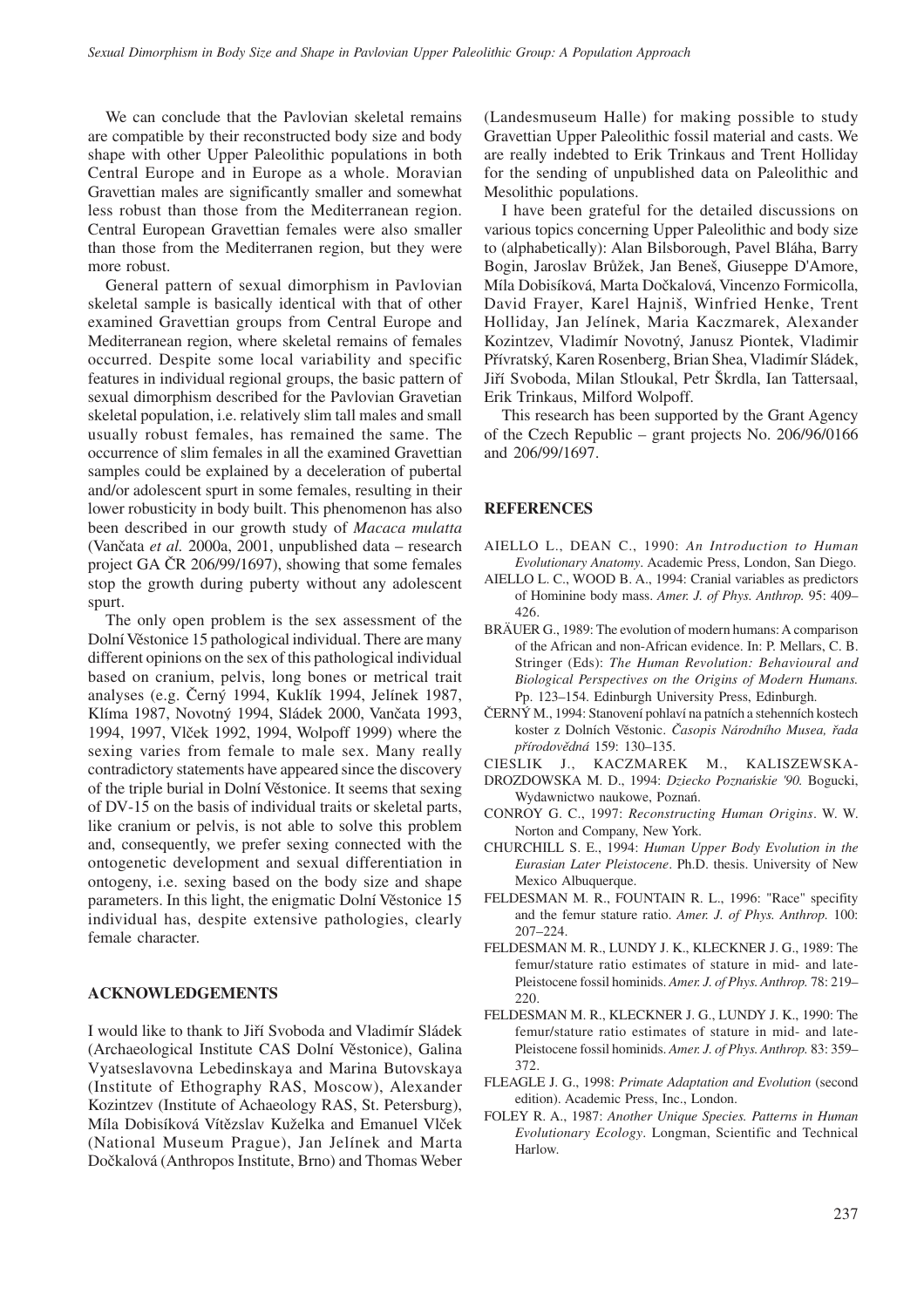- FOLEY R. A., 1995: The adaptive legacy of human evolution: A search for the environment of evolutionary adaptedness. *Evol. Anthrop.* 4: 194–203
- FOLEY R. A., 1996: Evolution of social behaviour patterns in primates and man. *Proceeding of the Brithish Academy* 88: 95–117.
- FORMICOLLA V., 1983: Stature in Italian prehistoric samples with particular references to methodological problems. *Homo* 34: 33–47.
- FORMICOLLA V., 1988: The triplex burial of Barma Grande. *Homo* 39: 130–143.
- FORMICOLLA V., 1993: Stature reconstruction from long bones in ancient population samples: An approach to the problem of its reliability. *Amer. J. of Phys. Anthrop.* 90: 351–358.
- FORMICOLLA V., FRANCESCHI M., 1996: Regression equations for estimating stature from long bones Early Holocene European samples. *Amer. J. of Phys. Anthrop.* 100: 83–88.
- FORMICOLLA V., GIANNECCHINI M., 1999: Evolutionary trends of stature in Upper Paleolithic and Mesolithic Europe. *J. of Hum. Evol.* 36: 319–333.
- FRAYER D. W., 1980: Sexual Dimorphism and Cultural Evolution in the Late Pleistocene and Holocene of Europe. *J. of Hum. Evol.* 9: 399–415.
- FRAYER D. W., 1981: Body size, weapon use and natural selection in the Upper Paleolithic and Mesolithic Europe. *Amer. Anthrop.* 83: 57–73.
- FRAYER D. W., WOLPOFF M. H., 1985: Sexual dimorphism. *Annual Review of Anthropology* 14: 429–473.
- GAMBLE C., 1995: *Timewalkers. The Prehistory of Global Colonization*. Penguin Books, London (first published by Allan Sutton Publishing 1993).
- HERZHKOWITZ I., SPEIRS M. S., FRAYER D., NADEL D.,
- WISH-BARATZ S., ARENSBURG B., 1995: Igaki II H2: A 19,000 year-old skeleton from a water-logged site at the sea of Galilee, Israel. *Amer. J. of Phys. Anthrop.* 96: 215–234.
- HOLLIDAY T. W., 1995: *Body Size and Proportions in the Late Pleistocene Western Old World and the Origins of Modern Humans.* Ph.D. thesis. University of New Mexico, Albuquerque.
- HOLLIDAY T. W., 1997: Body proportions in Late Pleistocene Europe and modern human origins. *J. of Hum. Evol.* 32: 423– 447.
- HOLLIDAY T. W., 1999: Brachial and crural indices of European Late Upper Paleolithic and Mesolithic humans. *J. of Hum. Evol.* 36: 549–566.
- JACOBS K. J., 1985: Evolution in the postcranial skeleton of late Glacial and Postglacial European hominids. *Zeischift für Morphologie und Anthropologie* 75: 307–326.
- JACOBS K. J., 1993: Human postcranial variation in the Ukrainian Mesolithic-Neolithic transition. *Curr. Anthrop.* 34: 311–324.
- JELÍNEK J., 1954: Nález fosilního člověka Dolní Věstonice III. *Anthropozoikum* 3: 37–92.
- JELÍNEK J., 1987: A new Palaeolithic triple burial find. *Anthropologie (Brno)* 25: 189–190.
- JELÍNEK J., 1992: New Upper Palaeolithic burials from Dolní Věstonice. In: M. Toussaint (Ed.): L'Aventure humaine: 5 millions d'années. *Études et recherches archéologiques de l'Université de Liège* 56: 207–228.
- JONES S., MARTIN R., PILBEAM D., 1995: *The Cambridge Encyclopaedia of Human Evolution*. Cambridge University Press.
- JUNGERS W. L., 1988: New estimates of body size in australopithecines. In: F. E. Grine (Ed.): *Evolutionary History*

*of the "Robust" Australopithecines.* Pp. 115–125. Aldine de Gruyter, New York.

- JUNGERS W. L., STERN J. T., 1983: Body proportions, skeletal allometry and locomotion in the Hadar hominids: a reply to Wolpoff. *J. of Hum. Evol.* 12: 673–684.
- KNUSSMAN R., 1988: *Anthropologie. Handbuch de vergleichenden Biologie des Menschen. Band 1: Wesen und Methoden der Anthropologie.* Gustav Ficher Verlag, Stuttgart, New York.
- KONIGSBERG L. W., HENS S. M., MEADOWS JANTZ L.,
- JUNGERS W. L., 1998: Stature estimation and calibration: Bayesian and maximum likelihood perspectives in physical anthropology Online. *Yearbook of Physical Anthropology* 27: 65–92.
- KUKLÍK M., 1994: Úvaha k nálezům z mladopaleolitického trojhrobu v Dolních Věstonicích z pohledu genetika. *Časopis Národního Musea, řada přírodovědná* 159: 152–163.
- KLÍMA B., 1963: *Dolní Věstonice, výsledky výzkumu tábořiště lovců mamutů v letech 1947–1952*. ČSAV, Praha.
- KLÍMA B., 1987: Mladopaleolitický trojhrob v Dolních Věstonicích. *Archeologické rozhledy* 39: 353–357.
- KLÍMA B., 1990: *Lovci mamutů z Předmostí.* Academia, Praha.
- KLÍMA B., 1995: Dolní Věstonice II. Ein Mammutjägerrastplatz und seine Bestattungen. *Liège: ERAUL, The Dolní Věstonice Studies* 3: 1–183.
- MATIEGKA J., 1938: *Homo předmostensis: Fosilní člověk z Předmostí na Moravě. II. Ostatní části kostrové*. Česká akademie věd a umění, Praha.
- McHENRY H. M., 1988: New estimates of body weight in early hominids and their significance to encephalization and megadontia in "robust" australopithecines.In: F. E. Grine (Ed.): *Evolutionary History of the "Robust" Australopithecines.* Pp. 133–148. Aldine de Gruyter, New York.
- McHENRY H. M., 1991: Sexual dimorphism in *Australopithecus afarensis*. *J. of Hum. Evol.* 20: 21–32.
- McHENRY H. M., 1992: Body size and proportions in early hominids. *Amer. J. of Phys. Anthrop.* 87: 407–431.
- McHENRY H. M., CORRUCCINI R. S., 1976: Affinities of tertiary hominoid femora. *Folia Primatologica* 26: 139–150.
- NOVOTNÝ V., 1994: Pánev a sexuální dimorfismus lovců z Dolních Věstonic. *Časopis Národního Musea, řada přírodovědná* 159: 152–163.
- OLIVIER G., 1976: The stature of australopithecines. *J. of Hum. Evol.* 5: 529–534.
- OLIVIER G., AARON C., FULLY G., TISSIER G., 1978: New estimations of stature and cranial capacity in modern man. *J. of Hum. Evol.* 7: 513–518.
- PEARSON O. M., 2001: Postcranial Remains and the Origin of Modern Humans. *Evol. Anthrop.* 9: 229–247.
- PIONTEK J., 1989: Biological consequences of the "Neolithic revolution": The case of the Middle European populations. In: I. Herzhkovitz (Ed.): *People and Culture in Change.* Pp. 177– 195. BAR International Series 508, Tel Aviv.
- PIONTEK J., 1993: Srodowisko a populacje ludskie w palolicie i czasach postpaleolitycznych: Dwa modele adaptacji. In: J. Gladykowska-Rzeczycka (Ed.): *Czlowiek w czasie i przestrzeni.* Pp. 301–308. University of Gdańsk, Gdańsk.
- PIONTEK J., 1999: Patterns of adaptive strategy in the Upper Paleolithic and post-Paleolithic populations: Evidence from Central Europe. In: H. Ullrich (Ed.): *Hominid Evolution. Lifestyles and Survival Strategies.* Pp. 187–204. Edition Archaea, Gelsenkirchen /Schwelm.
- PIONTEK J., MARCINIAK A., 1990a: *Struktura antropologiczna a kulturowe strategie adaptacyjne populacji neolitycznych w Europie srodkowej*. Wydanwnictwo naukowe UAM, Poznań.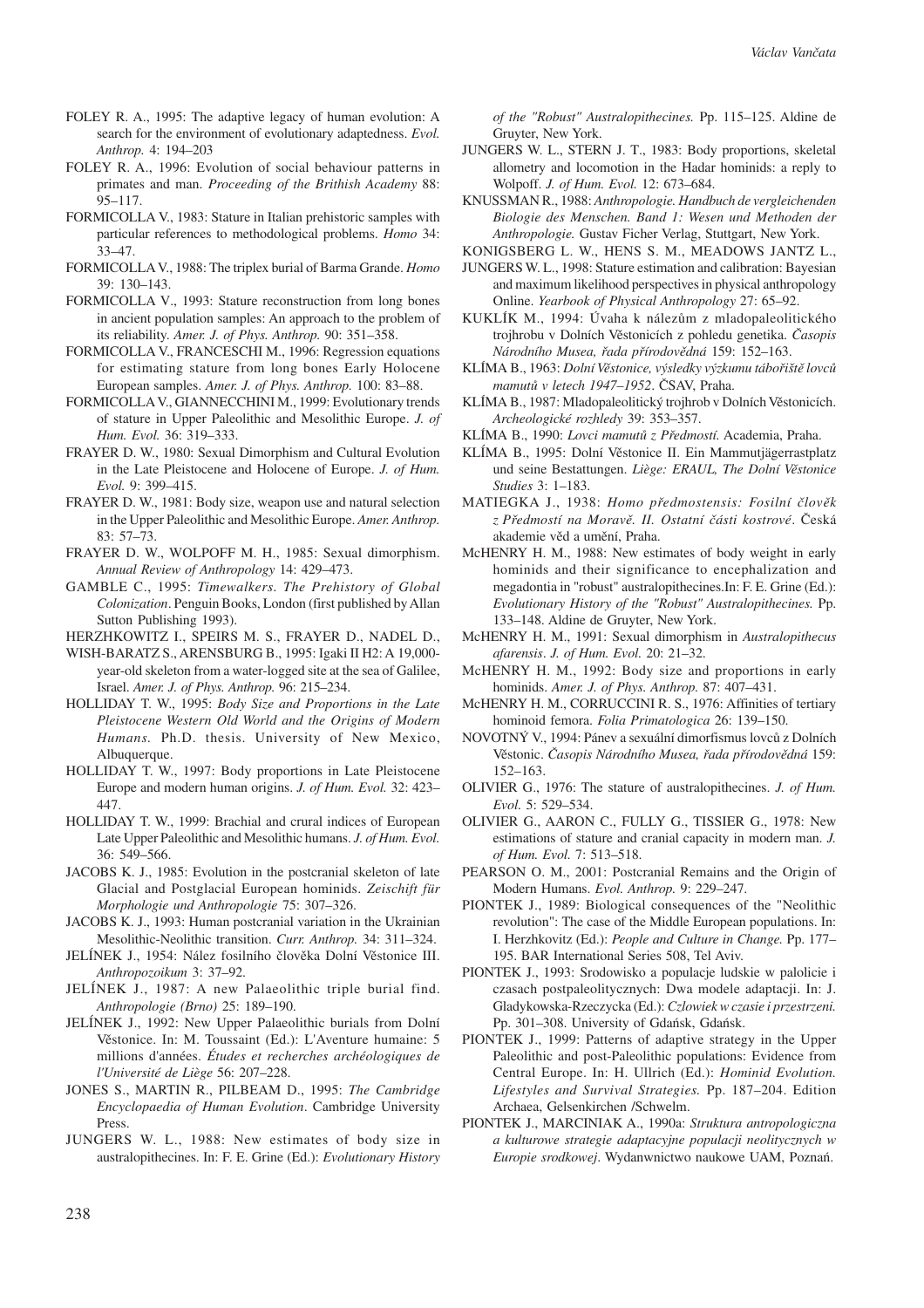- PIONTEK J., MARCINIAK A., 1990b: *Biocultural Perspectives on Ecology of the Prehistoric Population from Central Europe.* Wydawnictwo SGGW-AR, Warszawa.
- PIONTEK J., MARCINIAK A., 1992: Anthropological structure and culture adaptive strategies of the Neolithic populations in Central Europe. *Internat. J. of Anthrop.* 7: 71–86.
- PIONTEK J., VANČATA V., 2002: Transition to agriculture in Europe: Evolutionary trends in body size and body shape. In: P. Bennike, E. Bodzsar, C. Susane (Eds.): *Ecological Aspects of Past Human Settlements in Europe*. Biennial Books of EAA, Vol. 2. Pp. 61–92. Eötvös Univeristy Press, Budapest.
- PORTER A. M. W., 1999: Modern Human, Early Modern Human and Neanderthal limb proportions. *Internat. J. of Osteoarchaeology* 9: 54–67.
- PŘÍVRATSKÝ V., VANČATA V., 1996: Primate growth regulation mechanisms and their phylogenetic meaning. *Folia Primatologica* 67: 208.
- RUFF C. B., 1987: Sexual dimorphism in human lower limb bone structure: Relationship to subsistence strategy and sexual division of labor. *J. of Hum. Evol.* 16: 391–416.
- RUFF C. B., 1991: Climate and body shape in hominid evolution. *J. of Hum. Evol.* 21: 81–105.
- RUFF C. B., 2000: Body size, body shape, and long bone strength in modern humans. *J. of Hum. Evol.* 38: 269–290.
- RUFF C. B., LARSEN C. S., HAYES W. C., 1984: Structural changes in the femur with the transition to agriculture on the Georgia coast. *Amer. J. of Phys. Anthrop.* 64: 125–136.
- RUFF C. B., TRINKAUS E., HOLLIDAY T. F., 1997: Body mass and encephalisation in Pleistocene Homo. *Nature* 387: 173– 175. Database *supp.xls* "Body Mass and Encephalization in Pleistocene Homo"; C.B. Ruff, corresponding author; ms #R 10108 HG/jw)
- RUFF C. B., WALKER A., 1993: Body size and body shape. In: A. Walker, R. E. Leakey (Eds.): *The Nariokotome Homo erectus Skeleton:* Pp. 234–265. Harvard University Press, Cambridge, MA.
- SCIEULLI P. W., GIESEN M. J., 1993: Brief communication: An update on stature estimation in prehistoric Native Americans of Ohio. *Amer. J. of Phys. Anthrop.* 92: 395–399.
- SLÁDEK V., 2000: *Hominid evolution in Central Europe during Upper Pleistocene: Origins of anatomically modern humans*. Ph.D. thesis. L'Université Bordeaux 1, Bordeaux.
- SLÁDEK V., TRINKAUS E., HOLLIDAY T., HILLSON S., 2000: The People of the Pavlovian: Skeletal Catalogue and Osteometrics of the Gravettian fossil hominids from Dolní Věstonice and Pavlov. *The Dolní Věstonice Studies* 5: 1– 244.
- SJØVOLD T., 1990: Estimation of stature from long bones utilising the line of organic correlation. *Hum. Evol.* 5: 431–447.
- STRINGER C. B., 1989: Documenting the origin of modern humans. In: E. Trinkaus (Ed.): *The Emergence of Modern Humans, Biocultural Adaptations in the Later Pleistocene.* Pp. 67–96. Cambridge Univeristy Press.
- STRINGER C. B., 1990: The emergence of modern humans. *Scientific American (December)*: 68–74.
- STRINGER C. B., 1992: Replacement, continuity, and the origin of Homo sapiens. In: G. Bräuer, F. H. Smith (Eds.): *Continuity or Replacement? Controversies in Homo sapiens Evolution.* Pp. 9–24. Balkema, Rotterdam.
- SVOBODA J., 1988: A new male burial from Dolní Věstonice. *J. of Hum. Evol.* 16: 827–830.
- SVOBODA J., 1991: Dolní Věstonice II Western Slope. *Études et recherches archéologiques de l'Université de Liège* 54: 1–60.

SVOBODA J., CZUDEK T., HAVLÍČEK P., LOŽEK V., MACOUN

- J., PŘICHYSTAL A., SVOBODOVÁ H., VLČEK E., 1994: Paleolit Moravy a Slezska. *Dolnověstonické studie, ArÚ AV ČR v Brně*  $1: 1 - 378$ .
- SVOBODA J., 1997: Pavlov I northwest. *Dolnověstonické studie, AÚ AV ČR v Brně* 4: 1–472.
- TRINKAUS E., 1989a: Issues concerning human emergence in the later Pleistocene. In: E. Trinkaus (Ed.): *The Emergence of Modern Humans: Biocultural Adaptations in the Later Pleistocene.* Pp. 1–17. Cambridge University Press, Cambridge.
- TRINKAUS E., 1989b: The Upper Pleistocene transition. In: E. Trinkaus (Ed.): *The Emergence of Modern Humans: Biocultural Adaptations in the Later Pleistocene.* Pp. 42–66. Cambridge University Press, Cambridge.
- TRINKAUS E., 1992: Cladistics and later Pleistocene hominid evolution. In: G. Bräuer, F. H. Smith (Eds.): *Continuity or Replacement? Controversies in Homo sapiens Evolution*, Pp. 1–17. Balkema, Rotterdam.
- TRINKAUS E., 1997: Appendicular robusticity and the paleobiology of modern human emergence. *Proceedings of National Academy of Sciences, USA* 94: 13367–13373.
- TRINKAUS E., 1999: Osteometrics, diaphyseal cross-sectional geometric properties and discrete traits of the Dolní Věstonice and Pavlov Human appendicular remains. Published as web page: *http://www.artsci.wustl.edu/~anthro/blurb/dvmetrics.html*
- TRINKAUS E., JELÍNEK J., 1997: Human remains from the Moravian Gravettian: The Dolní Věstonice 3 postcrania. *J. of Hum. Evol.* 33: 33–82.
- TRINKAUS E., SVOBODA J., WEST D. L., SLÁDEK V.,
- HILLSON S. W., DROZDOVÁ E., FIŠÁKOVÁ M., 2000: Human remains from the Moravian Gravettian: Morphology and taphonomy of isolated elements from the Dolní Vìstonice II site. *J. of Archaeological Science* 27: 1115–1132.
- VACCA E., NOVOTNÝ V., PESCE DELFINO V., 1992: Note antropolologiche preliminari sui resti della gestante paleolitica di Santa Maria di Agnano. *Rivista di Scienze Preistoriche* 44: 223–227.
- VAMPOLOVÁ J., VANČATA V., in press: Morphometry of the Upper Limb Bones – Comparison of Recent and Upper Paleolithic Man. In: I. Pap, T. Toth (Eds.): *Proceedings of the 3rd Symposium on Upper Paleolithic, Mesolithic and Neolithic Populations.* Hungarian National Museum, Budapest.
- VANČATA V., 1988: Ecological aspects of skeletal sexual dimorphism in microevolution of Homo sapiens. *Anthropologie (Brno)* 26: 83–92.
- VANČATA V., 1989: Mikroevoluce Homo sapiens morfologická analýza femuru a tibie. *Časopis Národního Musea – řada přírodovědecká* 155: 205–206.
- VANČATA V., 1991: Evolution of higher primate femur and tibia: Adaptive morphological patterns and phylogenetic diversity. *Hum. Evol.* 6: 1–47.
- VANČATA V., 1993: Evolution of hominid femur and tibia: A morphometric approach to the evolutionary research in anthropology. *Hum. Evol.* 8 (2): 65–79.
- VANČATA V., 1994: Základní metrické znaky a proporce dlouhých kostí dolní končetiny nálezu čtyř jedinců (DV-XIII, DV-IV, DV-XV, DV-XVI) ze svrchně paleolitického naleziště Dolní Věstonice. *Časopis Národního Musea – řada přírodovědná* 159: 144–155.
- VANČATA V., 1996: Major patterns of early hominid evolution: Body size, proportions, encephalisation and sexual dimorphism. *Anthropologie (Brno)* 34(1–3): 313–328.